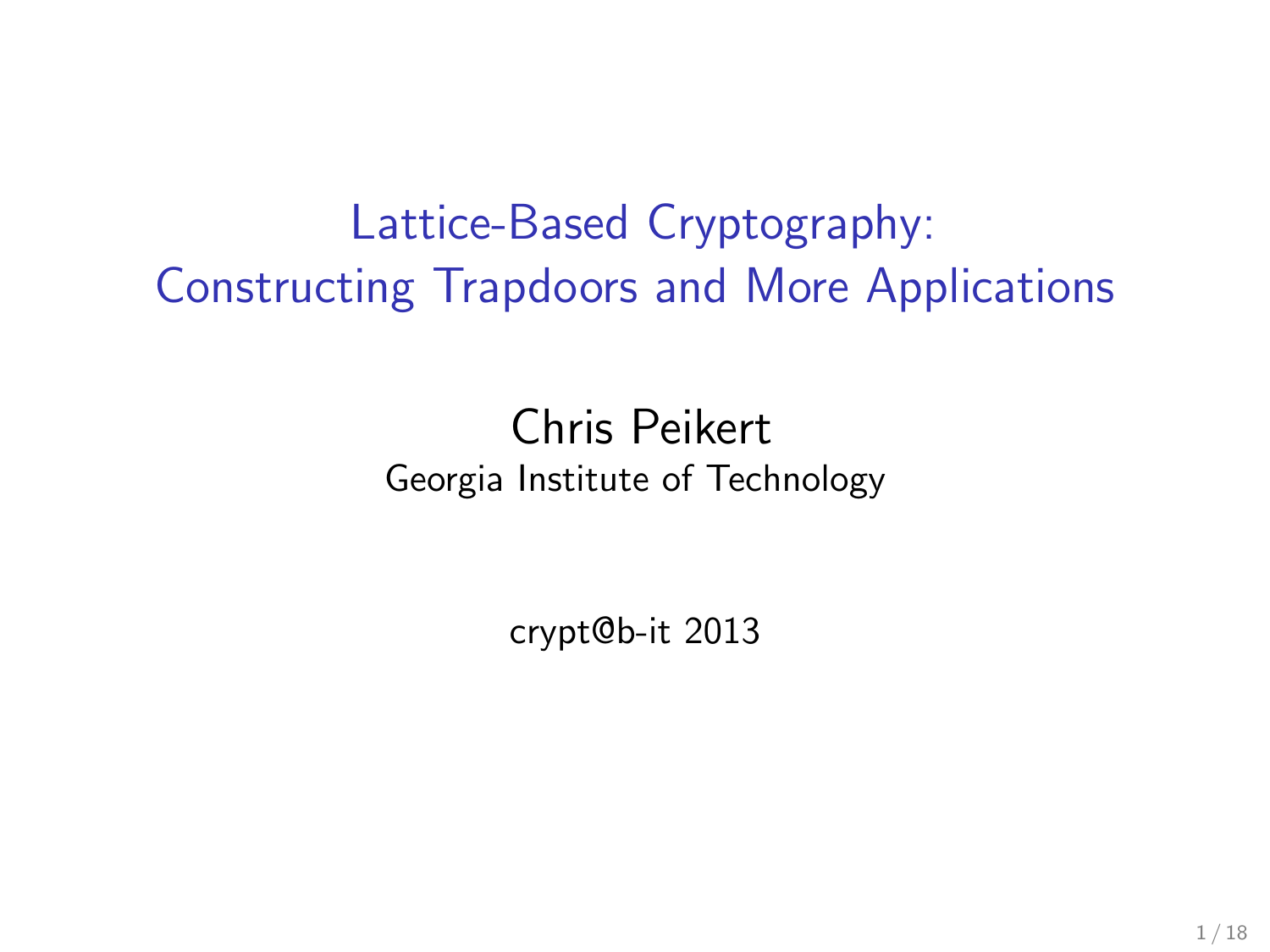$$
\blacktriangleright \text{ Public key } \left[ \cdots \mathbf{A} \cdots \right] \in \mathbb{Z}_q^{n \times m} \text{ for } q = \text{poly}(n), m = \Omega(n \log q).
$$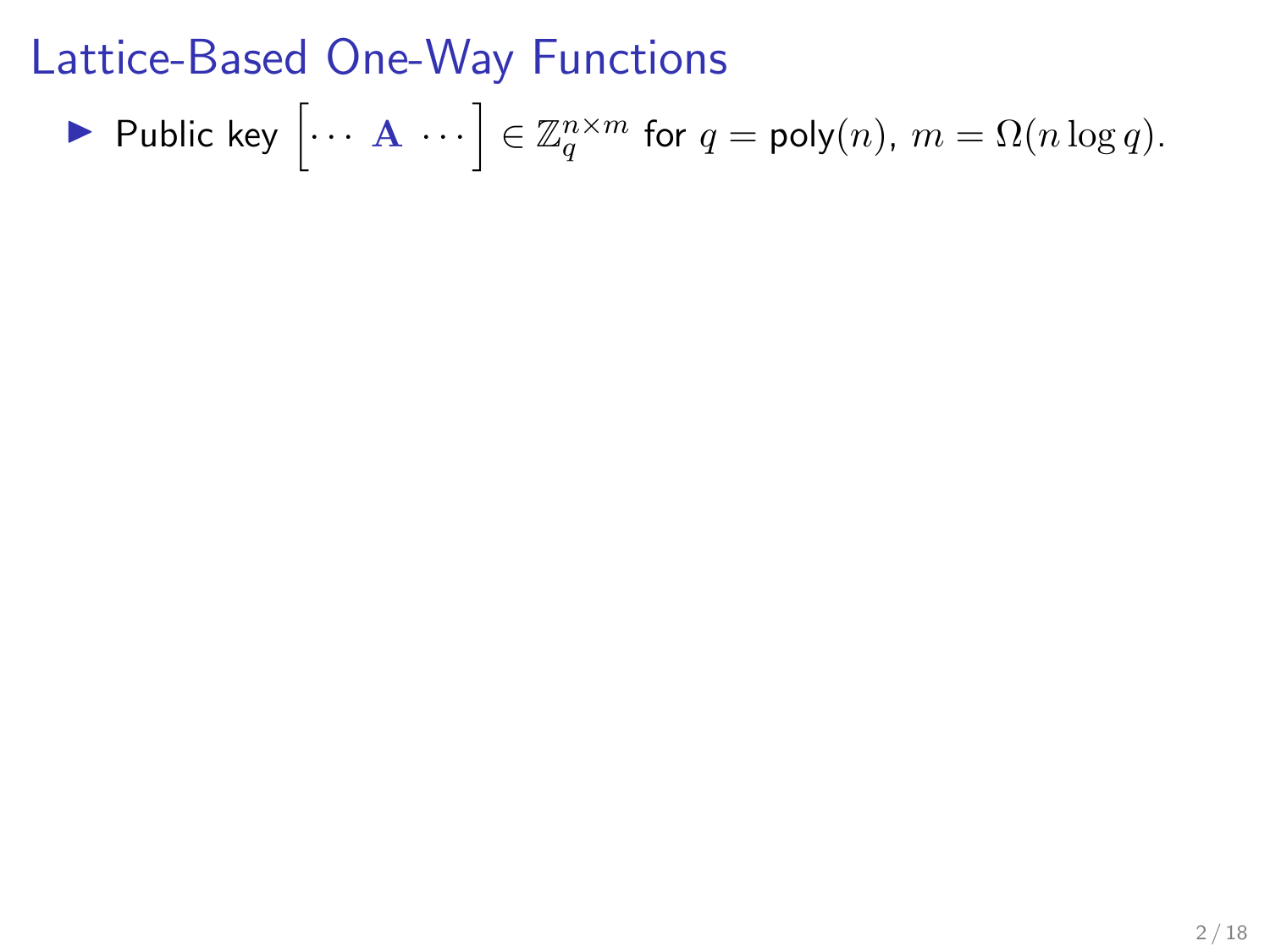$$
\blacktriangleright \text{ Public key } \left[ \cdots \mathbf{A} \cdots \right] \in \mathbb{Z}_q^{n \times m} \text{ for } q = \text{poly}(n), m = \Omega(n \log q).
$$

 $f_{\mathbf{A}}(\mathbf{x}) = \mathbf{A}\mathbf{x} \bmod q \in \mathbb{Z}_q^n$  $A(x)$  -<br>("short" x, surjective)

CRHF if SIS hard [Ajtai'96,. . . ]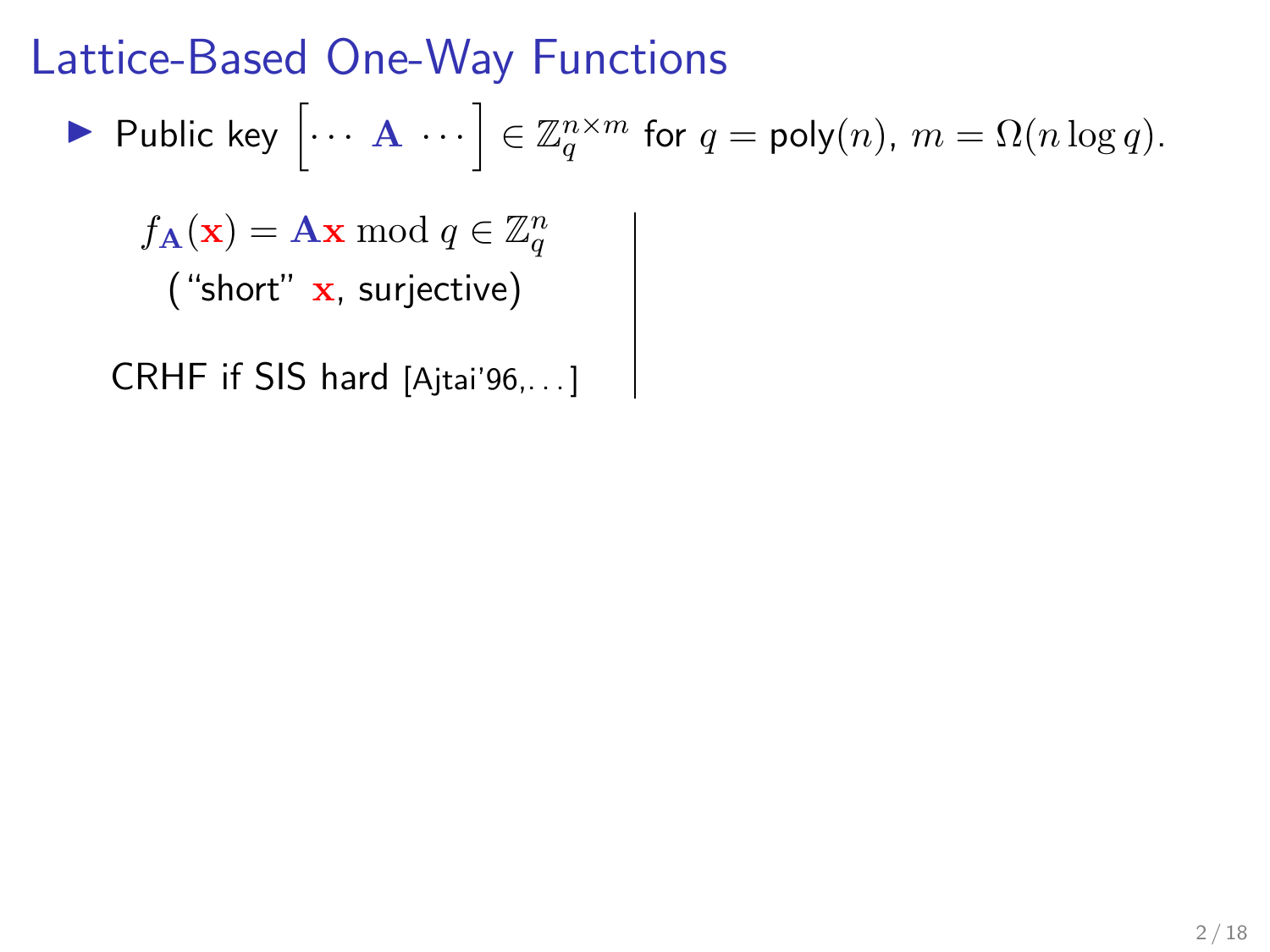$$
\blacktriangleright \text{ Public key } \left[ \cdots \mathbf{A} \cdots \right] \in \mathbb{Z}_q^{n \times m} \text{ for } q = \text{poly}(n), m = \Omega(n \log q).
$$

 $f_{\mathbf{A}}(\mathbf{x}) = \mathbf{A}\mathbf{x} \bmod q \in \mathbb{Z}_q^n$ ("short" x, surjective)  $g_{\mathbf{A}}(\mathbf{s}, \mathbf{e}) = \mathbf{s}^t \mathbf{A} + \mathbf{e}^t \bmod q \in \mathbb{Z}_q^m$ ("short" **e**, injective)

CRHF if SIS hard [Ajtai'96,. . . ]

OWF if LWE hard [Regev'05,P'09]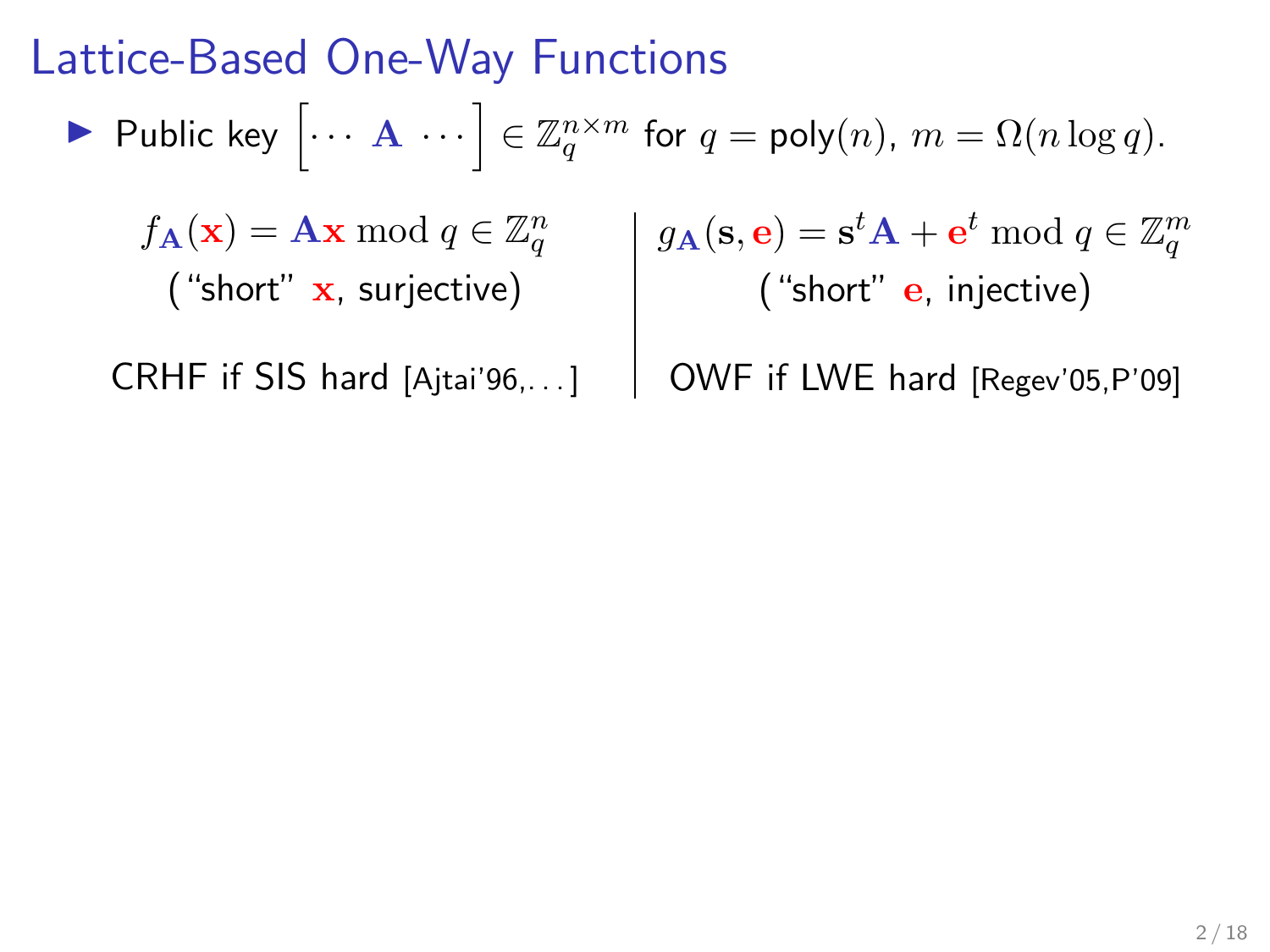$$
\blacktriangleright \text{ Public key } \left[ \cdots \mathbf{A} \cdots \right] \in \mathbb{Z}_q^{n \times m} \text{ for } q = \text{poly}(n), m = \Omega(n \log q).
$$

 $f_{\mathbf{A}}(\mathbf{x}) = \mathbf{A}\mathbf{x} \bmod q \in \mathbb{Z}_q^n$ ("short"  $x$ , surjective)  $g_{\mathbf{A}}(\mathbf{s}, \mathbf{e}) = \mathbf{s}^t \mathbf{A} + \mathbf{e}^t \bmod q \in \mathbb{Z}_q^m$ ("short" **e**, injective)

CRHF if SIS hard [Ajtai'96,. . . ]

OWF if LWE hard [Regev'05,P'09]

► Lattice interpretation:  $\Lambda^{\perp}(A) = \{x \in \mathbb{Z}^m : f_A(x) = Ax = 0 \bmod{q}\}\$ 

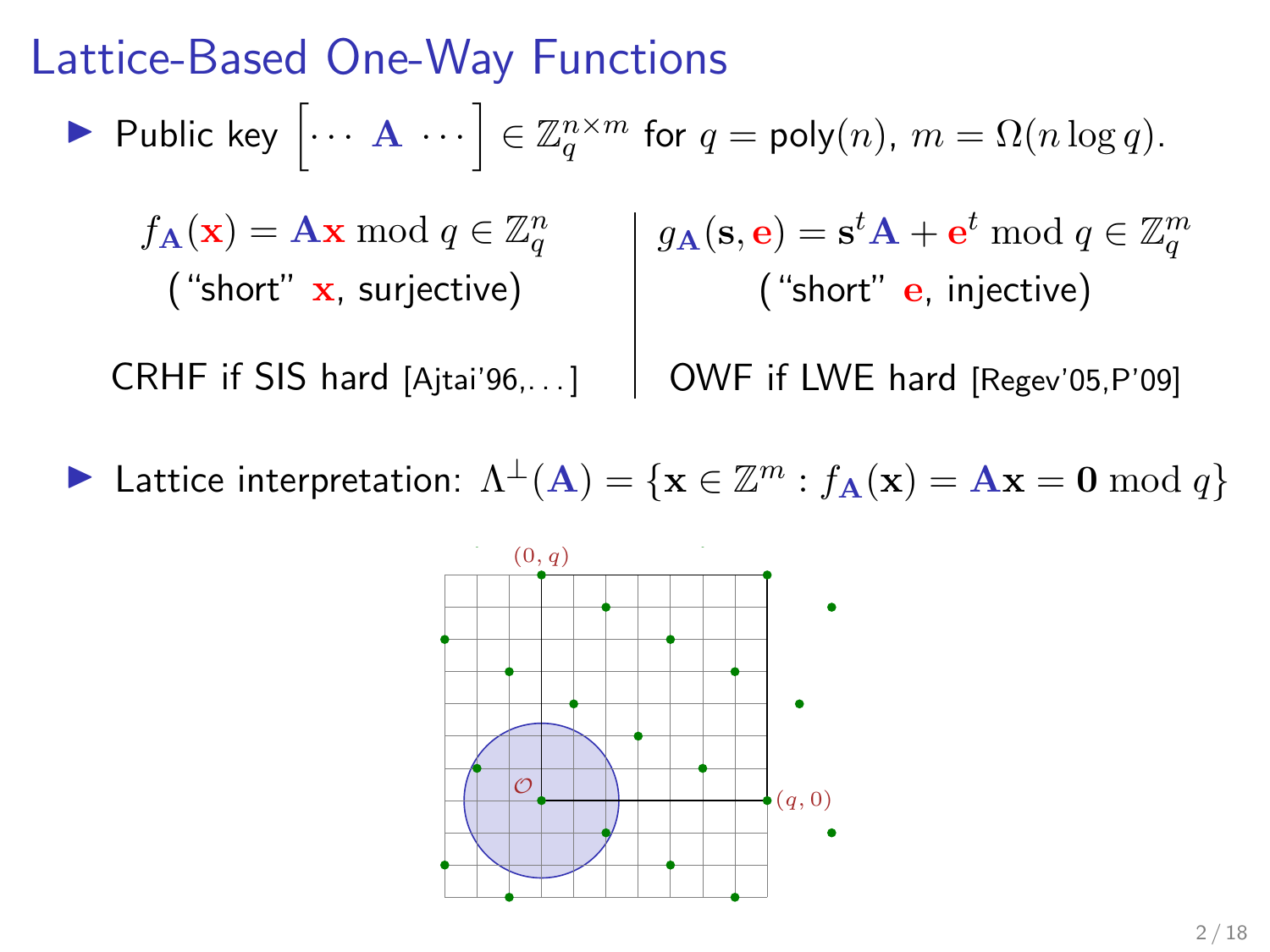$$
\blacktriangleright \text{ Public key } \left[ \cdots \mathbf{A} \cdots \right] \in \mathbb{Z}_q^{n \times m} \text{ for } q = \text{poly}(n), m = \Omega(n \log q).
$$

 $f_{\mathbf{A}}(\mathbf{x}) = \mathbf{A}\mathbf{x} \bmod q \in \mathbb{Z}_q^n$ ("short"  $x$ , surjective)  $g_{\mathbf{A}}(\mathbf{s}, \mathbf{e}) = \mathbf{s}$  ${}^t\mathbf{A}+\mathbf{e}$ t mod  $q \in \mathbb{Z}$ m q ("short" **e**, injective)

CRHF if SIS hard [Ajtai'96,. . . ]

$$
g_{\mathbf{A}}(\mathbf{s}, \mathbf{e}) = \mathbf{s}^{\iota} \mathbf{A} + \mathbf{e}^{\iota} \mod q \in \mathbb{Z}_q^m
$$
  
( "short" **e**, injective)

OWF if LWE hard [Regev'05,P'09]

► Lattice interpretation:  $\Lambda_{\mathbf{u}}^{\perp}(\mathbf{A}) = \{ \mathbf{x} \in \mathbb{Z}^m : f_{\mathbf{A}}(\mathbf{x}) = \mathbf{A}\mathbf{x} = \mathbf{u} \bmod q \}$ 

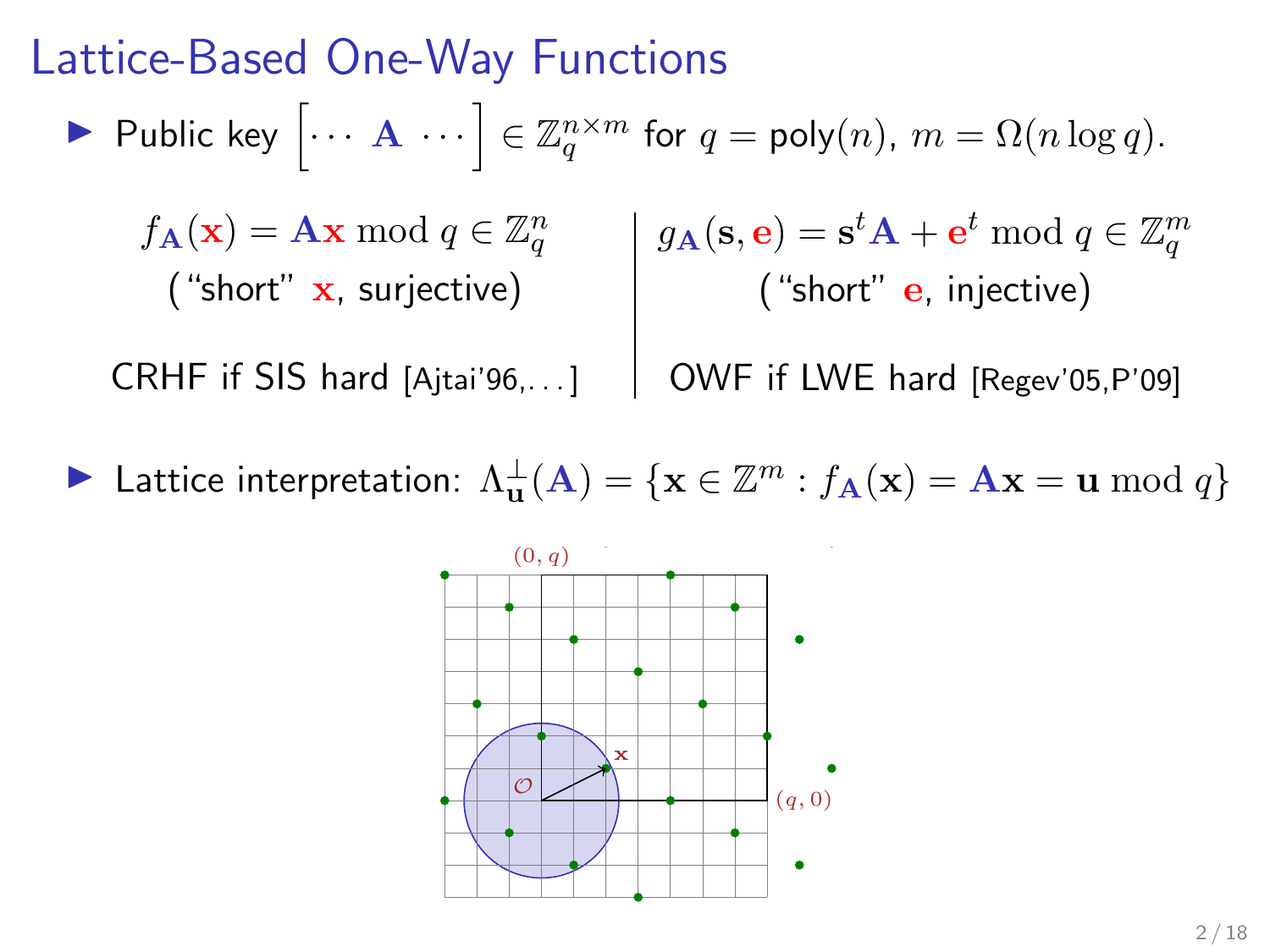$$
\blacktriangleright \text{ Public key } \left[ \cdots \mathbf{A} \cdots \right] \in \mathbb{Z}_q^{n \times m} \text{ for } q = \text{poly}(n), m = \Omega(n \log q).
$$

 $f_{\mathbf{A}}(\mathbf{x}) = \mathbf{A}\mathbf{x} \bmod q \in \mathbb{Z}_q^n$ ("short" x, surjective)  $g_{\mathbf{A}}(\mathbf{s}, \mathbf{e}) = \mathbf{s}^t \mathbf{A} + \mathbf{e}^t \bmod q \in \mathbb{Z}_q^m$ ("short" **e**, injective)

CRHF if SIS hard [Ajtai'96,. . . ] OWF if LWE hard [Regev'05,P'09]

 $\blacktriangleright$   $f_A$ ,  $g_A$  in forward direction yield CRHFs, CPA security (w/FHE!) . . . but not much else.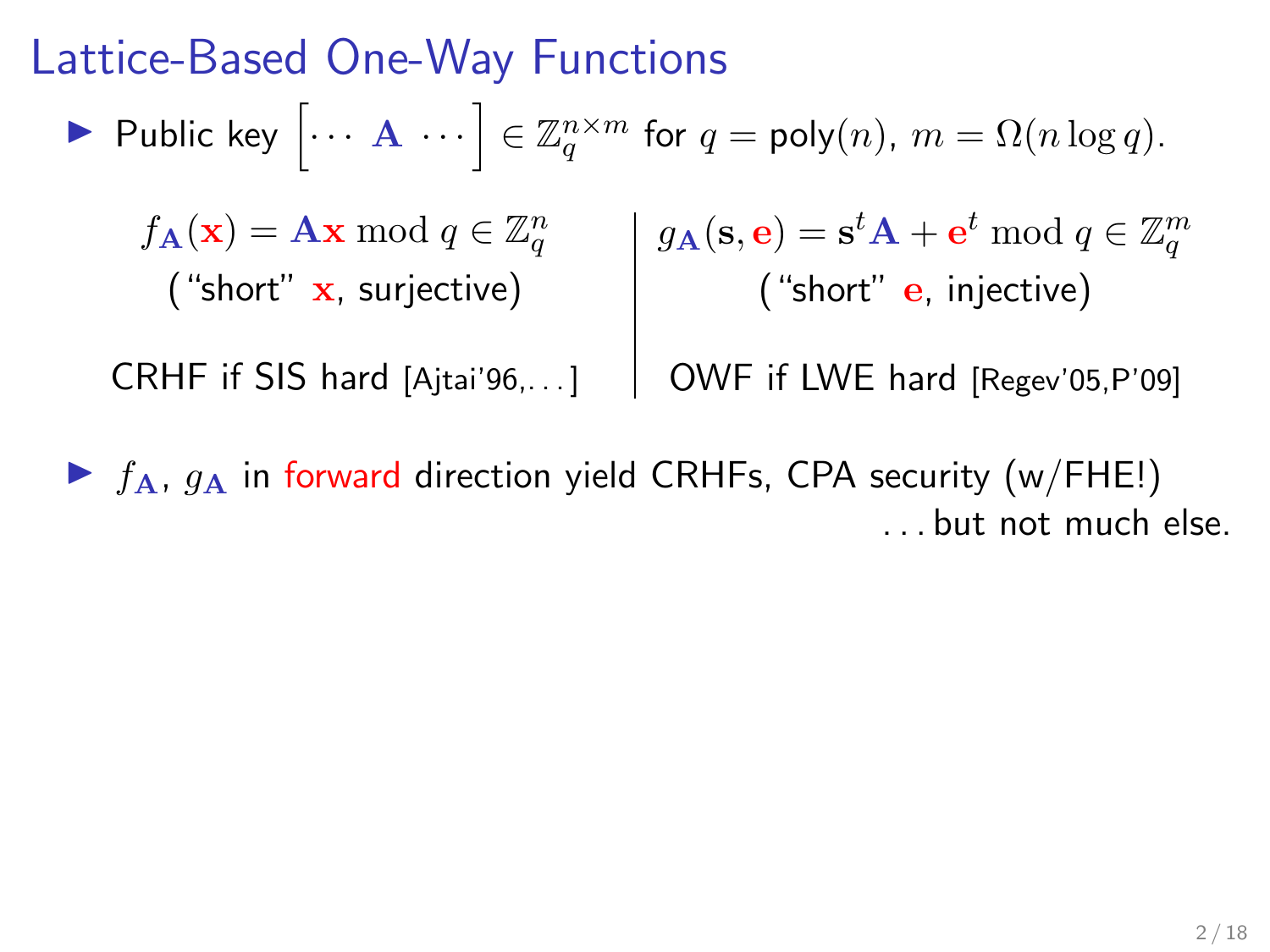$\triangleright$  Many cryptographic applications need to invert  $f_A$  and/or  $g_A$ .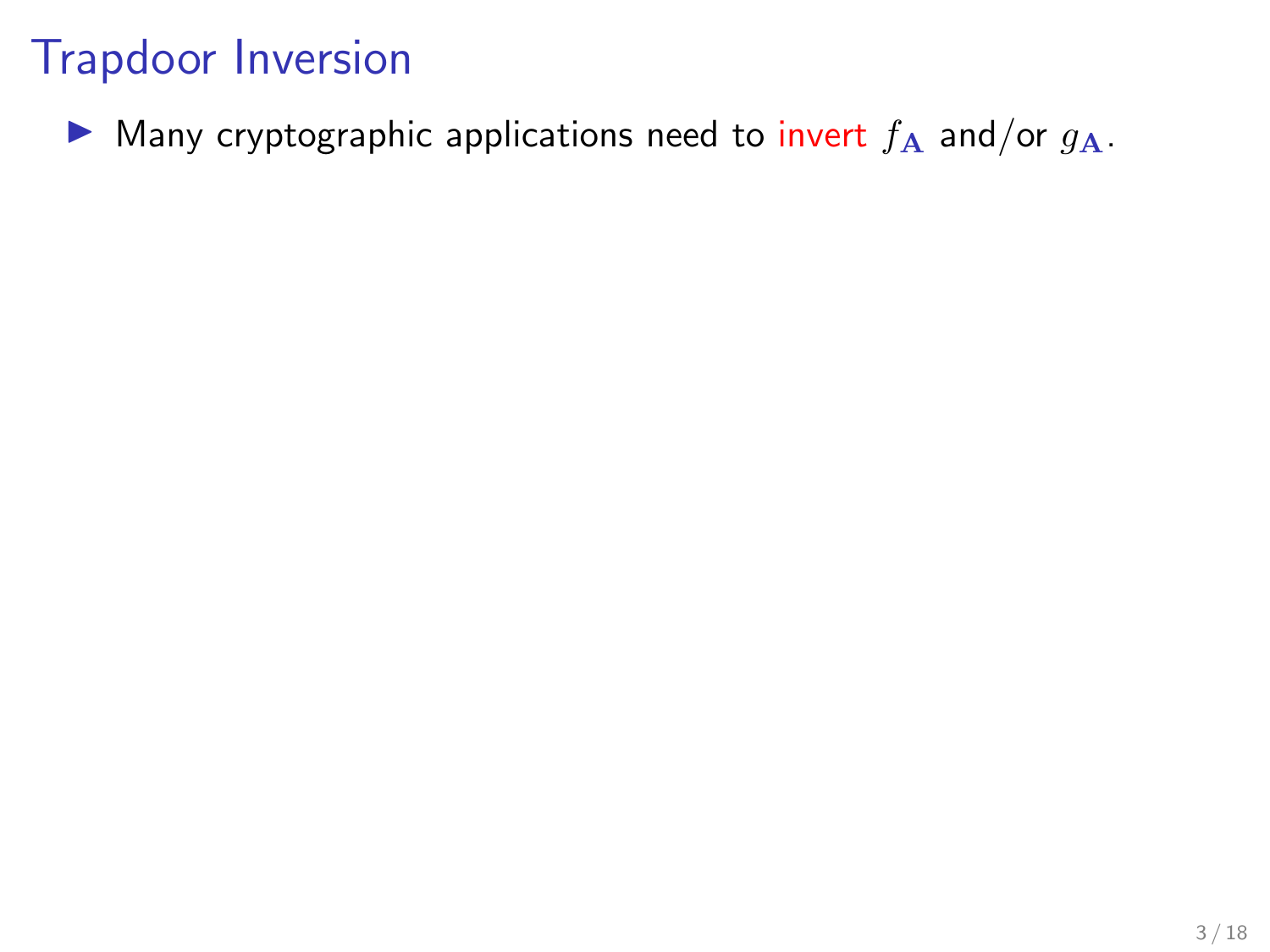Many cryptographic applications need to invert  $f_A$  and/or  $g_A$ .

Invert  $g_{\mathbf{A}}(\mathbf{s}, \mathbf{e}) = \mathbf{s}^t \mathbf{A} + \mathbf{e}^t$ : find the unique preimage s (equivalently,  ${\bf e})$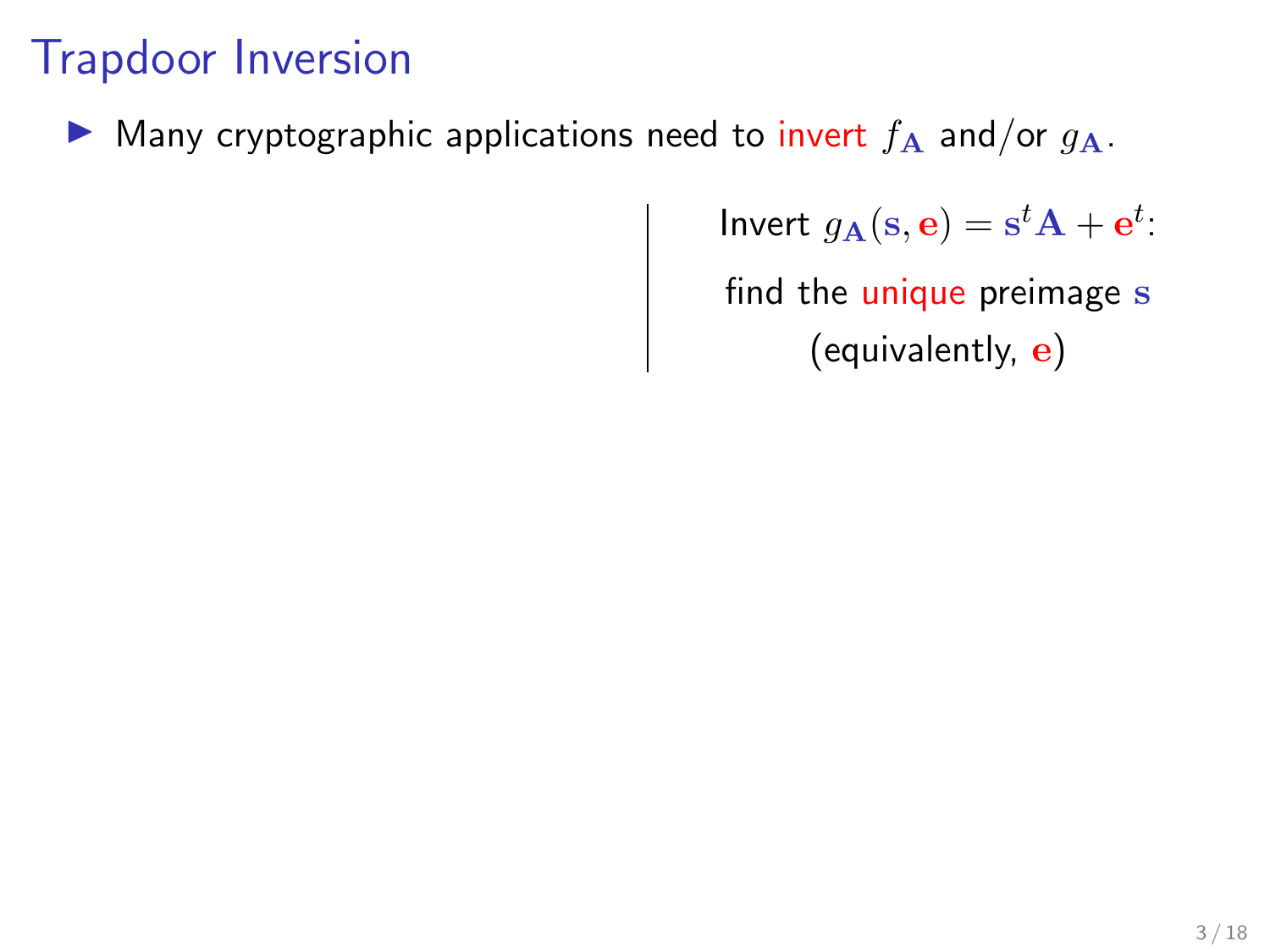Many cryptographic applications need to invert  $f_A$  and/or  $g_A$ .

Invert  $\mathbf{u} = f_{\mathbf{A}}(\mathbf{x}') = \mathbf{A}\mathbf{x}'$ : sample random  $\mathbf{x} \leftarrow f_{\mathbf{A}}^{-1}(\mathbf{u})$ with prob  $\propto \exp(-\|\mathbf{x}\|^2/s^2)$ . Invert  $g_{\mathbf{A}}(\mathbf{s}, \mathbf{e}) = \mathbf{s}^t \mathbf{A} + \mathbf{e}^t$ : find the unique preimage s (equivalently, e)

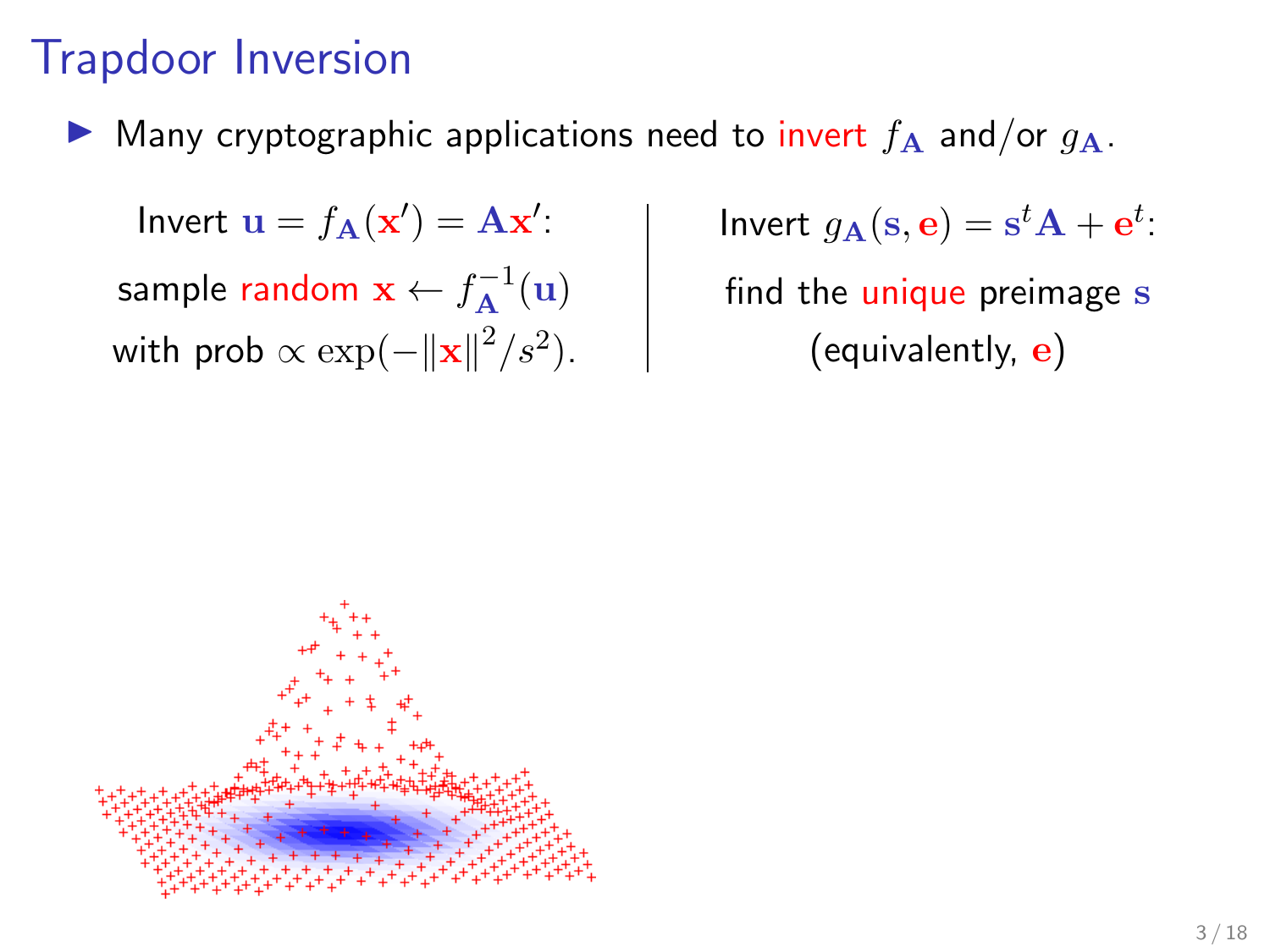Many cryptographic applications need to invert  $f_A$  and/or  $q_A$ .

Invert  $\mathbf{u} = f_{\mathbf{A}}(\mathbf{x}') = \mathbf{A}\mathbf{x}'$ : sample random  $\mathbf{x} \leftarrow f_{\mathbf{A}}^{-1}(\mathbf{u})$ with prob  $\propto \exp(-\|\mathbf{x}\|^2/s^2)$ . Invert  $g_{\mathbf{A}}(\mathbf{s}, \mathbf{e}) = \mathbf{s}^t \mathbf{A} + \mathbf{e}^t$ : find the unique preimage s (equivalently, e)

 $\blacktriangleright$  How? Use a "strong trapdoor" for A: a short basis of  $\Lambda^{\perp}(A)$ [Babai'86,GGH'97,Klein'01,GPV'08,P'10]



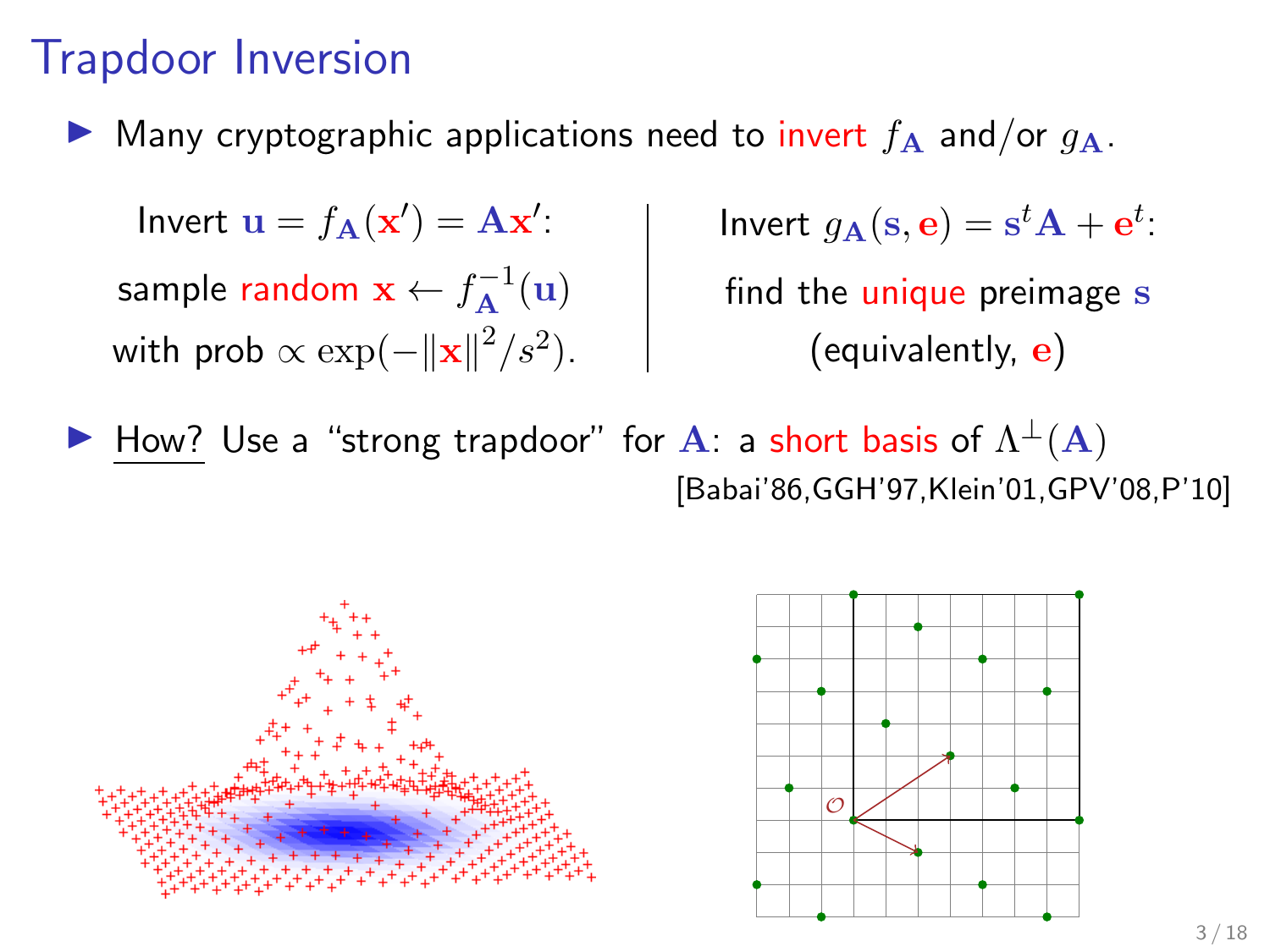#### Canonical App: [GPV'08] Signatures

▶  $pk = A$ ,  $sk =$  short basis for A, random oracle  $H: \{0, 1\}^* \rightarrow \mathbb{Z}_q^n$ .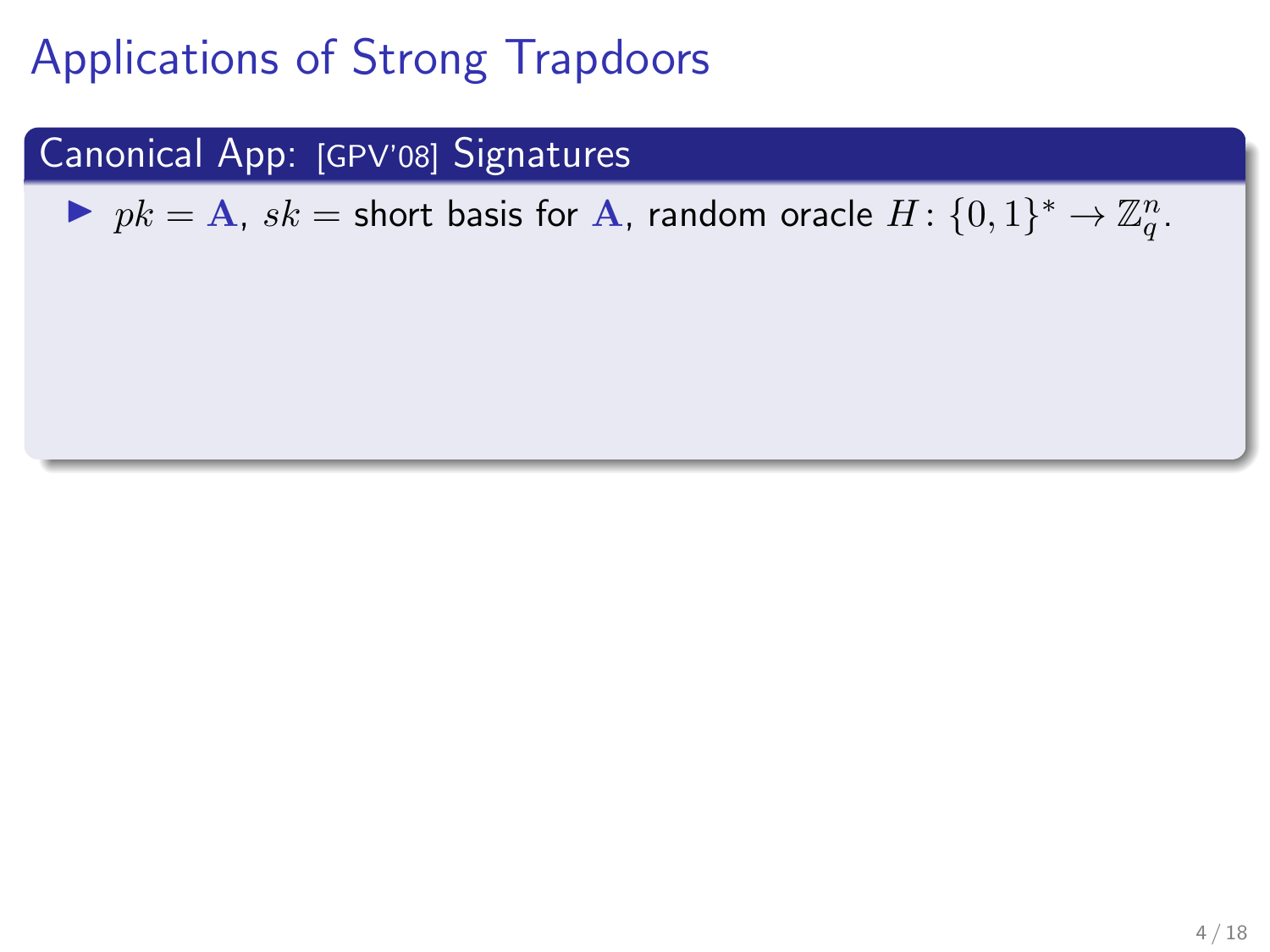#### Canonical App: [GPV'08] Signatures

▶  $pk = A$ ,  $sk =$  short basis for A, random oracle  $H: \{0, 1\}^* \rightarrow \mathbb{Z}_q^n$ .

▶ Sign $(msg)$ : let  $\mathbf{u} = H(msg)$  and output Gaussian  $\mathbf{x} \leftarrow f_{\mathbf{A}}^{-1}(\mathbf{u})$ .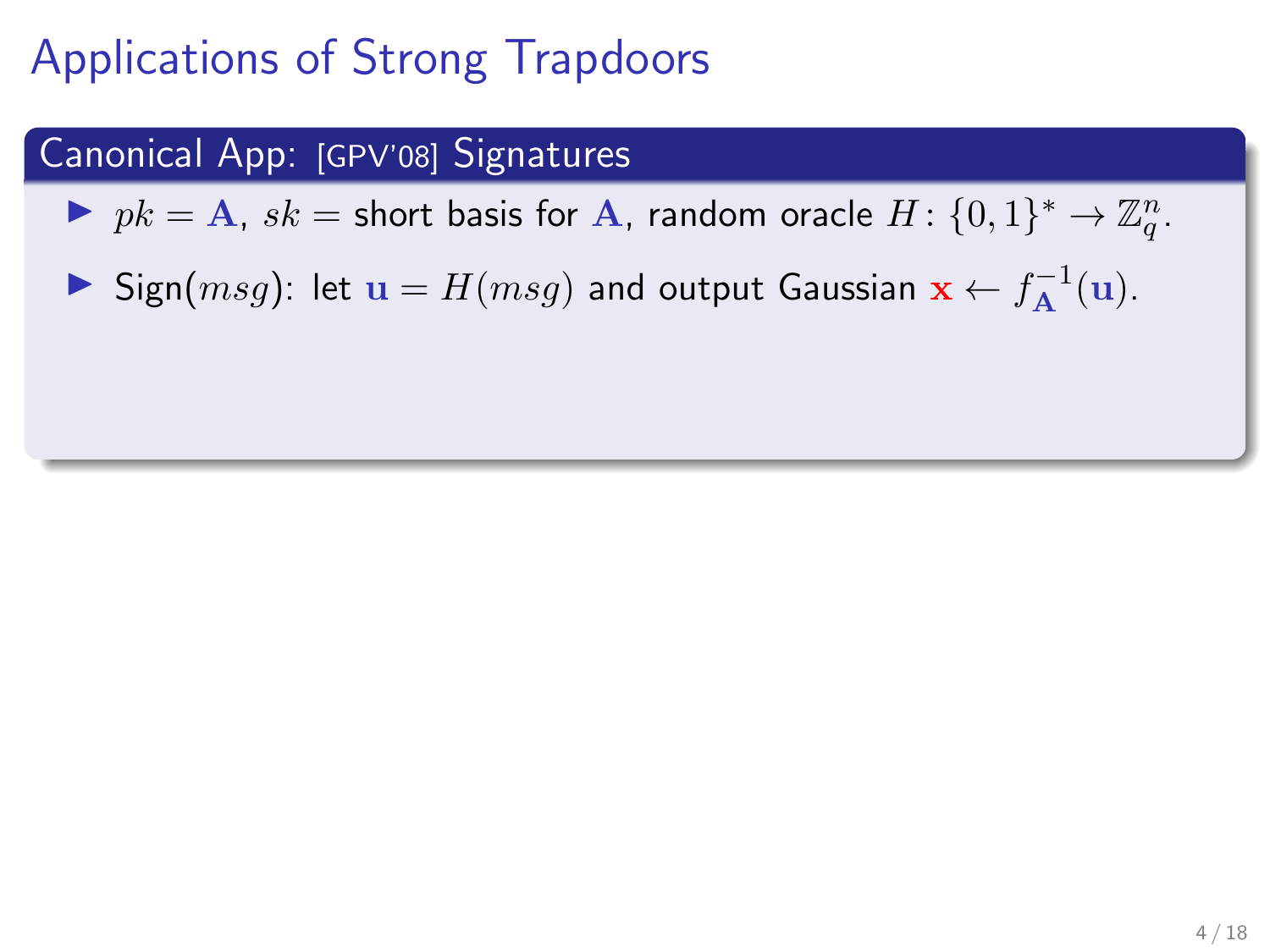#### Canonical App: [GPV'08] Signatures

▶  $pk = A$ ,  $sk =$  short basis for A, random oracle  $H: \{0, 1\}^* \rightarrow \mathbb{Z}_q^n$ .

- ▶ Sign $(msg)$ : let  $\mathbf{u} = H(msg)$  and output Gaussian  $\mathbf{x} \leftarrow f_{\mathbf{A}}^{-1}(\mathbf{u})$ .
- $\triangleright$  Verify( $msg, x$ ): check  $f_A(x) = Ax = H(msg)$  and x short enough.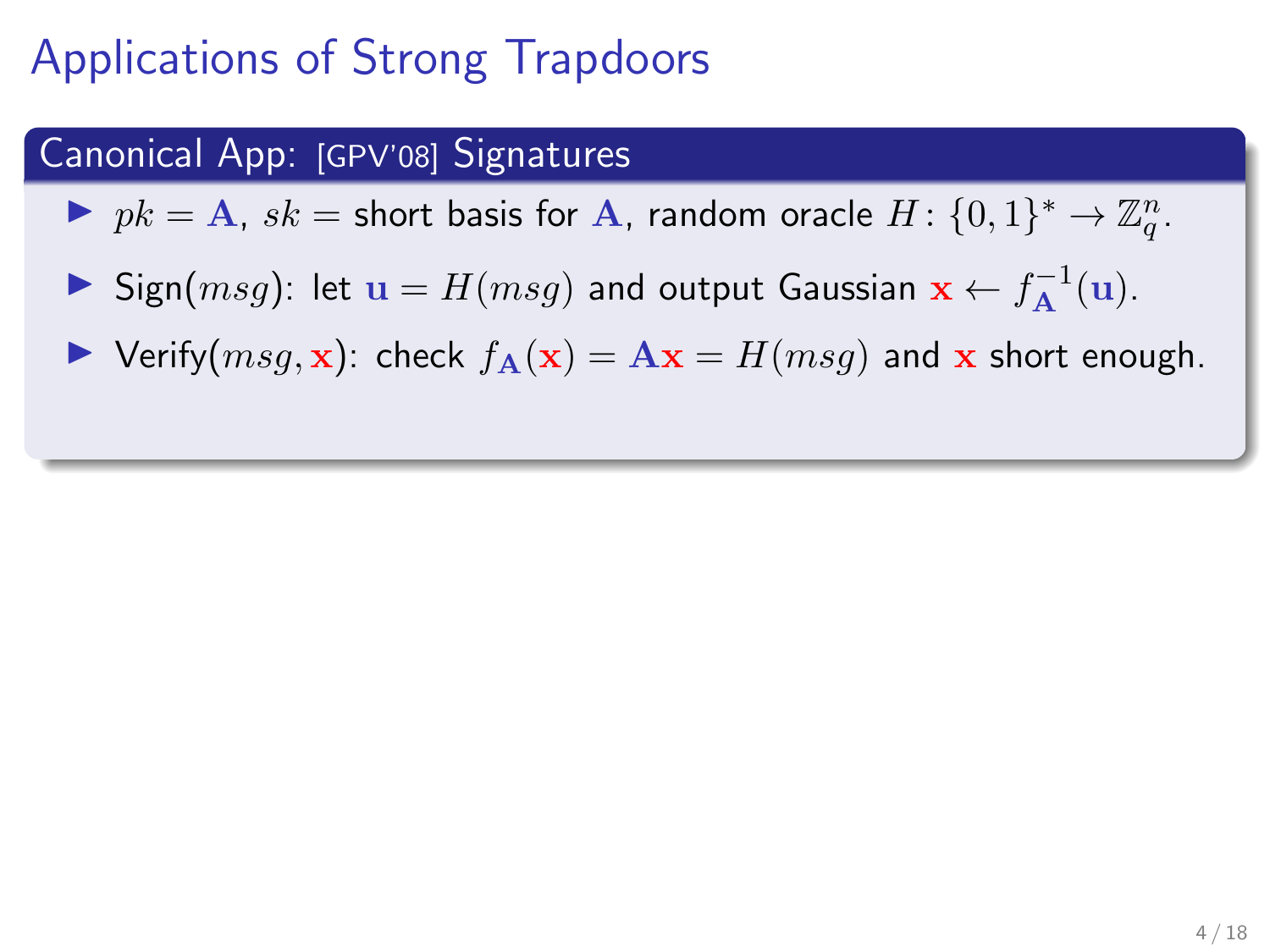#### Canonical App: [GPV'08] Signatures

▶  $pk = A$ ,  $sk =$  short basis for A, random oracle  $H: \{0, 1\}^* \rightarrow \mathbb{Z}_q^n$ .

- ▶ Sign $(msg)$ : let  $\mathbf{u} = H(msg)$  and output Gaussian  $\mathbf{x} \leftarrow f_{\mathbf{A}}^{-1}(\mathbf{u})$ .
- $\triangleright$  Verify $(msg, x)$ : check  $f_{\mathbf{A}}(x) = \mathbf{A}x = H(msg)$  and x short enough.
- Security: finding short enough preimages in  $f_A$  must be hard.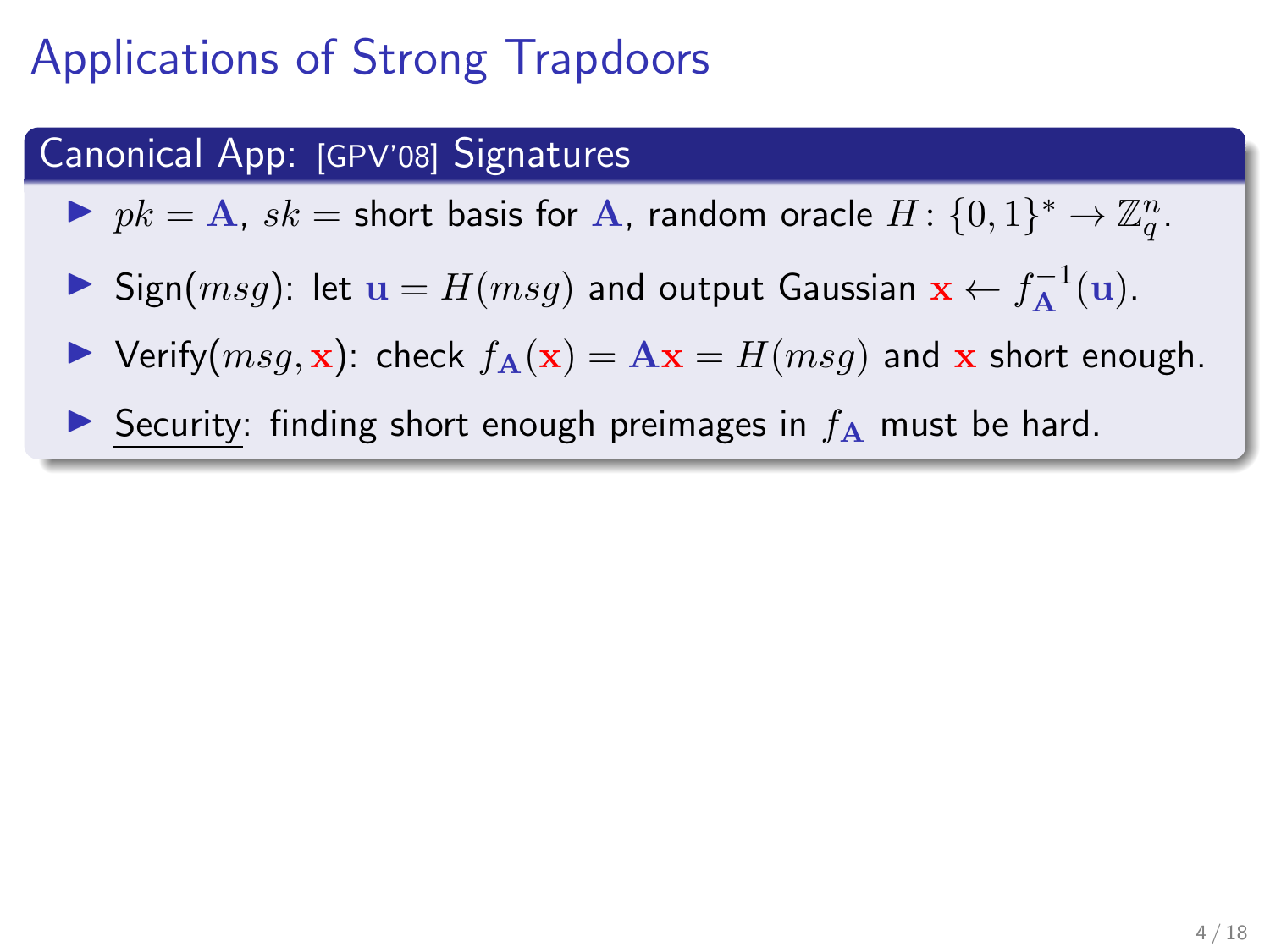#### Canonical App: [GPV'08] Signatures

▶  $pk = A$ ,  $sk =$  short basis for A, random oracle  $H: \{0, 1\}^* \rightarrow \mathbb{Z}_q^n$ .

- ▶ Sign $(msg)$ : let  $\mathbf{u} = H(msg)$  and output Gaussian  $\mathbf{x} \leftarrow f_{\mathbf{A}}^{-1}(\mathbf{u})$ .
- $\triangleright$  Verify $(msg, x)$ : check  $f_{\mathbf{A}}(x) = \mathbf{A}x = H(msg)$  and x short enough.
- Security: finding short enough preimages in  $f_A$  must be hard.

### Other "Black-Box" Applications of  $f^{-1}$ ,  $g^{-1}$

- ▶ Standard Model (no RO) signatures [CHKP'10,R'10,B'10]
- ▶ SM CCA-secure encryption [PW'08,P'09]
- ▶ SM (Hierarchical) IBE [GPV'08,CHKP'10,ABB'10a,ABB'10b]
- $\triangleright$  Many more: OT, NISZK, homom enc/sigs, deniable enc, func enc, ... [PVW'08,PV'08,GHV'10,GKV'10,BF'10a,BF'10b,OPW'11,AFV'11,ABVVW'11,...]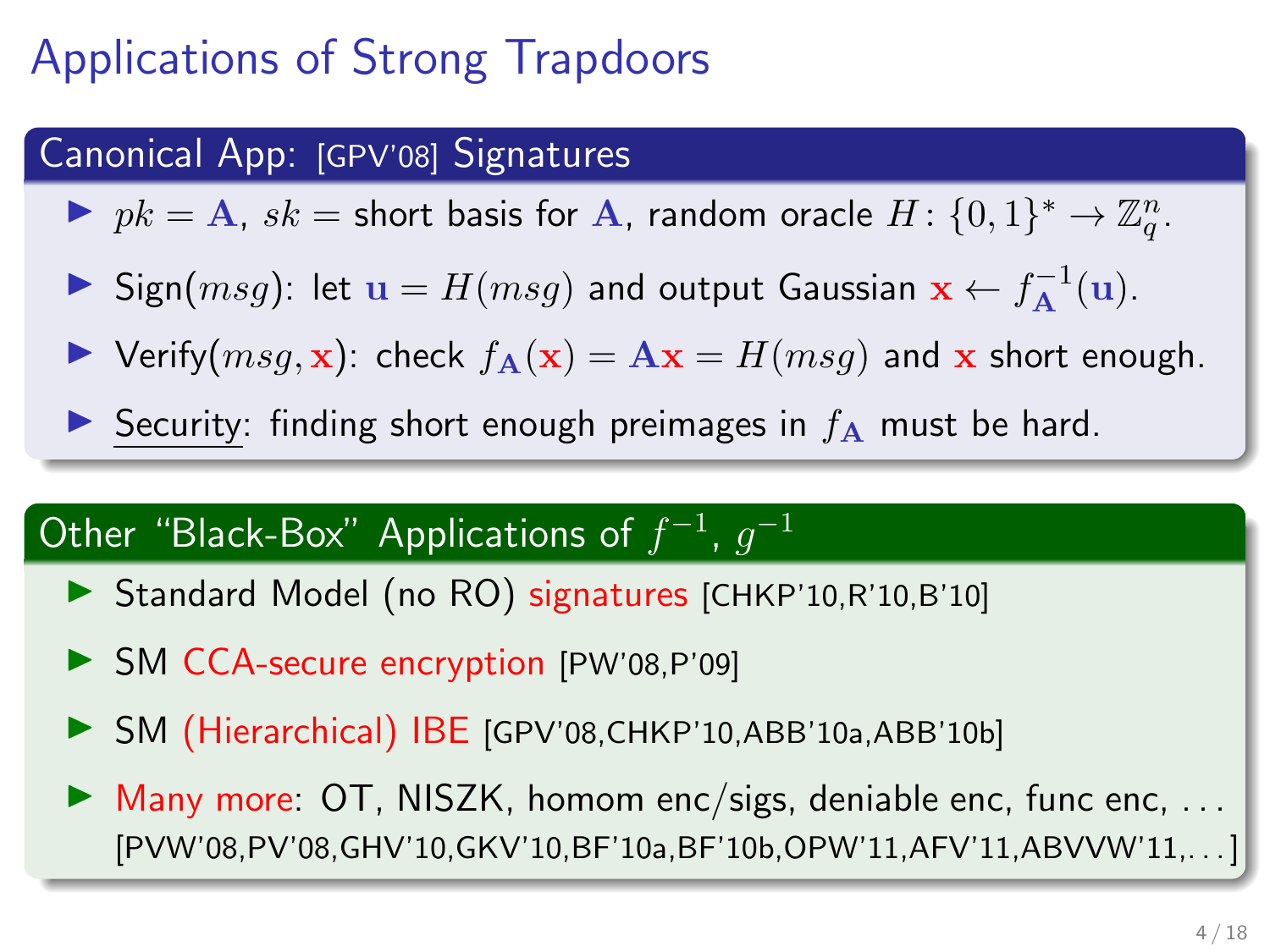#### Canonical App: [GPV'08] Signatures

▶  $pk = A$ ,  $sk =$  short basis for A, random oracle  $H: \{0, 1\}^* \rightarrow \mathbb{Z}_q^n$ .

- ▶ Sign $(msg)$ : let  $\mathbf{u} = H(msg)$  and output Gaussian  $\mathbf{x} \leftarrow f_{\mathbf{A}}^{-1}(\mathbf{u})$ .
- $\triangleright$  Verify( $msg, x$ ): check  $f_A(x) = Ax = H(msg)$  and x short enough.
- Security: finding short enough preimages in  $f_A$  must be hard.

#### Some Drawbacks. . .

X Generating A w/ short basis is complicated and slow [Ajtai'99,AP'09]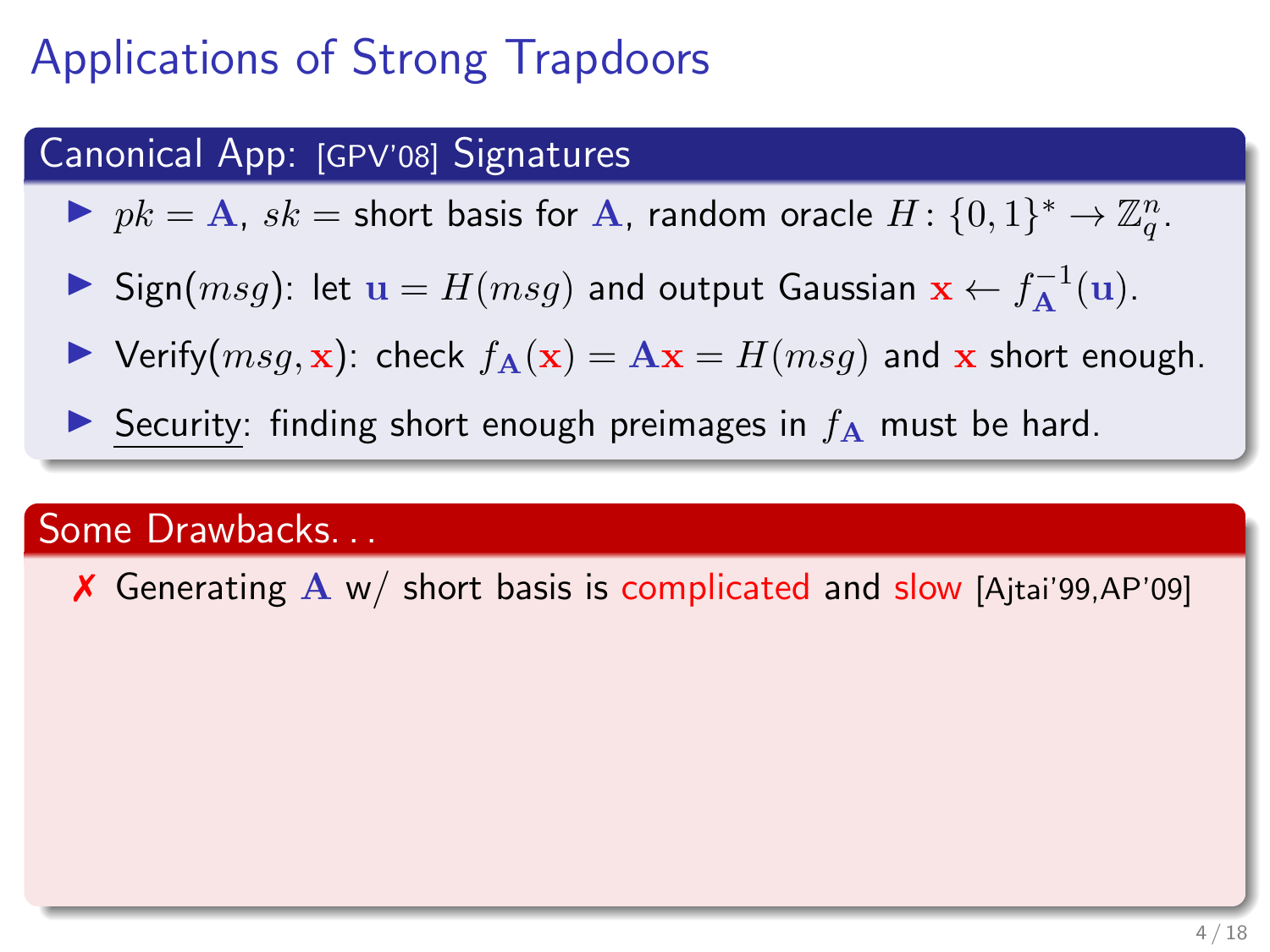#### Canonical App: [GPV'08] Signatures

▶  $pk = A$ ,  $sk =$  short basis for A, random oracle  $H: \{0, 1\}^* \rightarrow \mathbb{Z}_q^n$ .

- ▶ Sign $(msg)$ : let  $\mathbf{u} = H(msg)$  and output Gaussian  $\mathbf{x} \leftarrow f_{\mathbf{A}}^{-1}(\mathbf{u})$ .
- $\triangleright$  Verify $(msg, x)$ : check  $f_{\mathbf{A}}(x) = \mathbf{A}x = H(msg)$  and x short enough.
- Security: finding short enough preimages in  $f_A$  must be hard.

#### Some Drawbacks. . .

- X Generating A w/ short basis is complicated and slow [Ajtai'99,AP'09]
- ✗ Known inversion algorithms trade quality for efficiency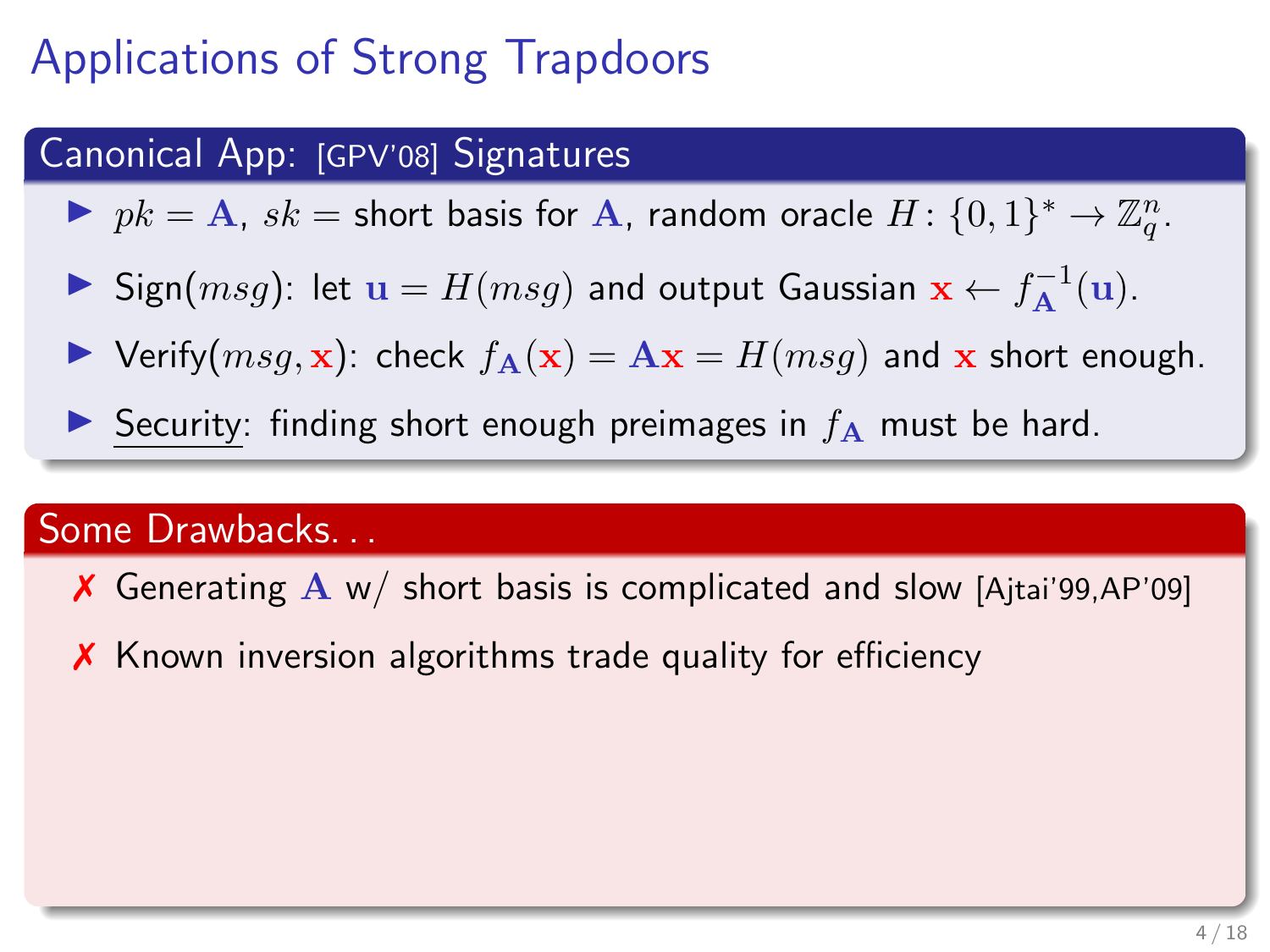#### Canonical App: [GPV'08] Signatures

▶  $pk = A$ ,  $sk =$  short basis for A, random oracle  $H: \{0, 1\}^* \rightarrow \mathbb{Z}_q^n$ .

- ▶ Sign $(msg)$ : let  $\mathbf{u} = H(msg)$  and output Gaussian  $\mathbf{x} \leftarrow f_{\mathbf{A}}^{-1}(\mathbf{u})$ .
- $\triangleright$  Verify $(msg, x)$ : check  $f_{\mathbf{A}}(x) = \mathbf{A}x = H(msg)$  and x short enough.
- Security: finding short enough preimages in  $f_A$  must be hard.

#### Some Drawbacks. . .

X Generating  $A w /$  short basis is complicated and slow [Ajtai'99,AP'09]

✗ Known inversion algorithms trade quality for efficiency

|                       |                    | tight, iterative, $fp \mid looser$ , parallel, offline |  |
|-----------------------|--------------------|--------------------------------------------------------|--|
| $g_{\mathbf{A}}^{-1}$ | [Babai'86]         | [Babai'86]                                             |  |
|                       | [Klein'01, GPV'08] | [P'10]                                                 |  |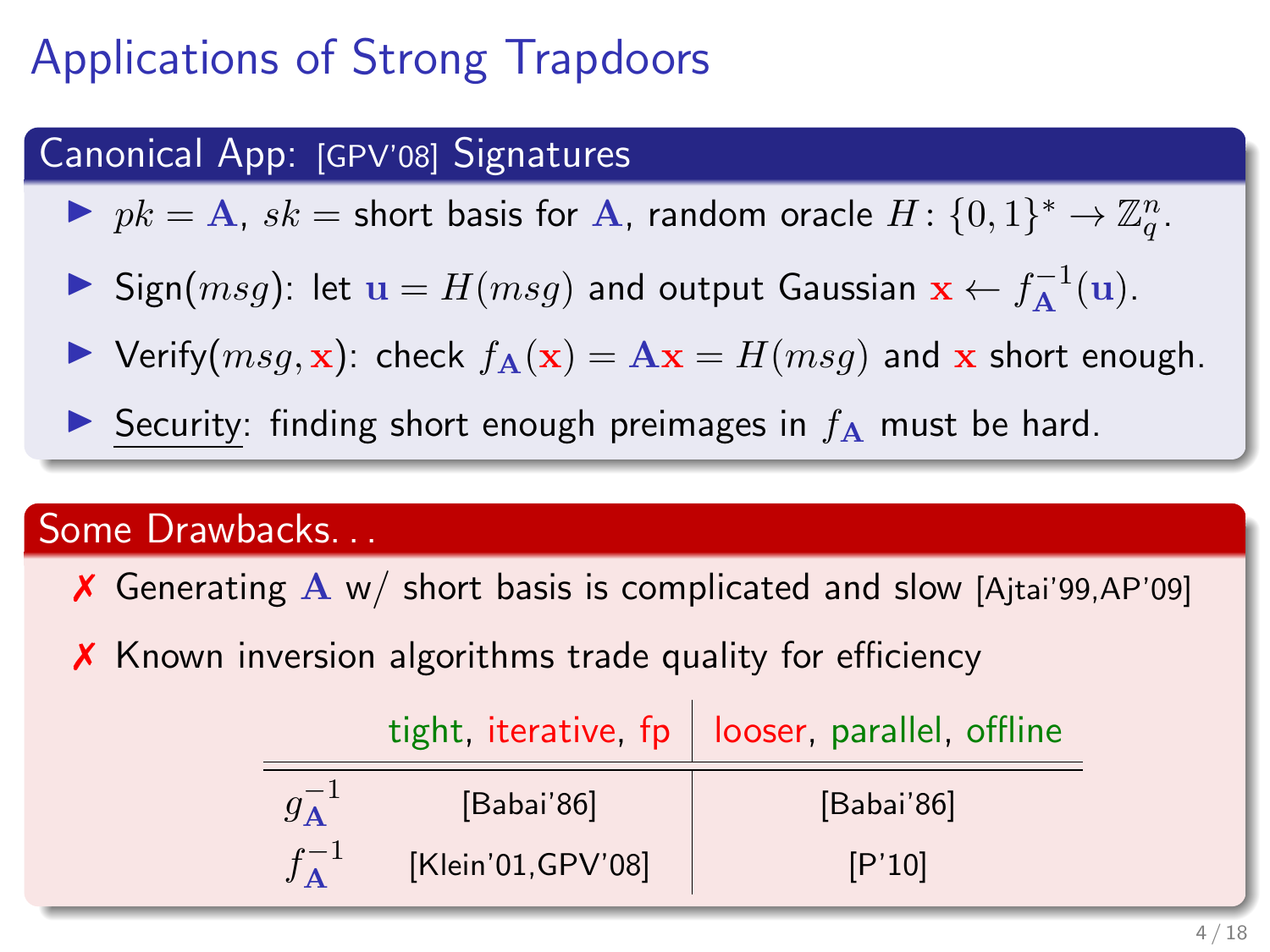"Strong" trapdoor generation and inversion algorithms: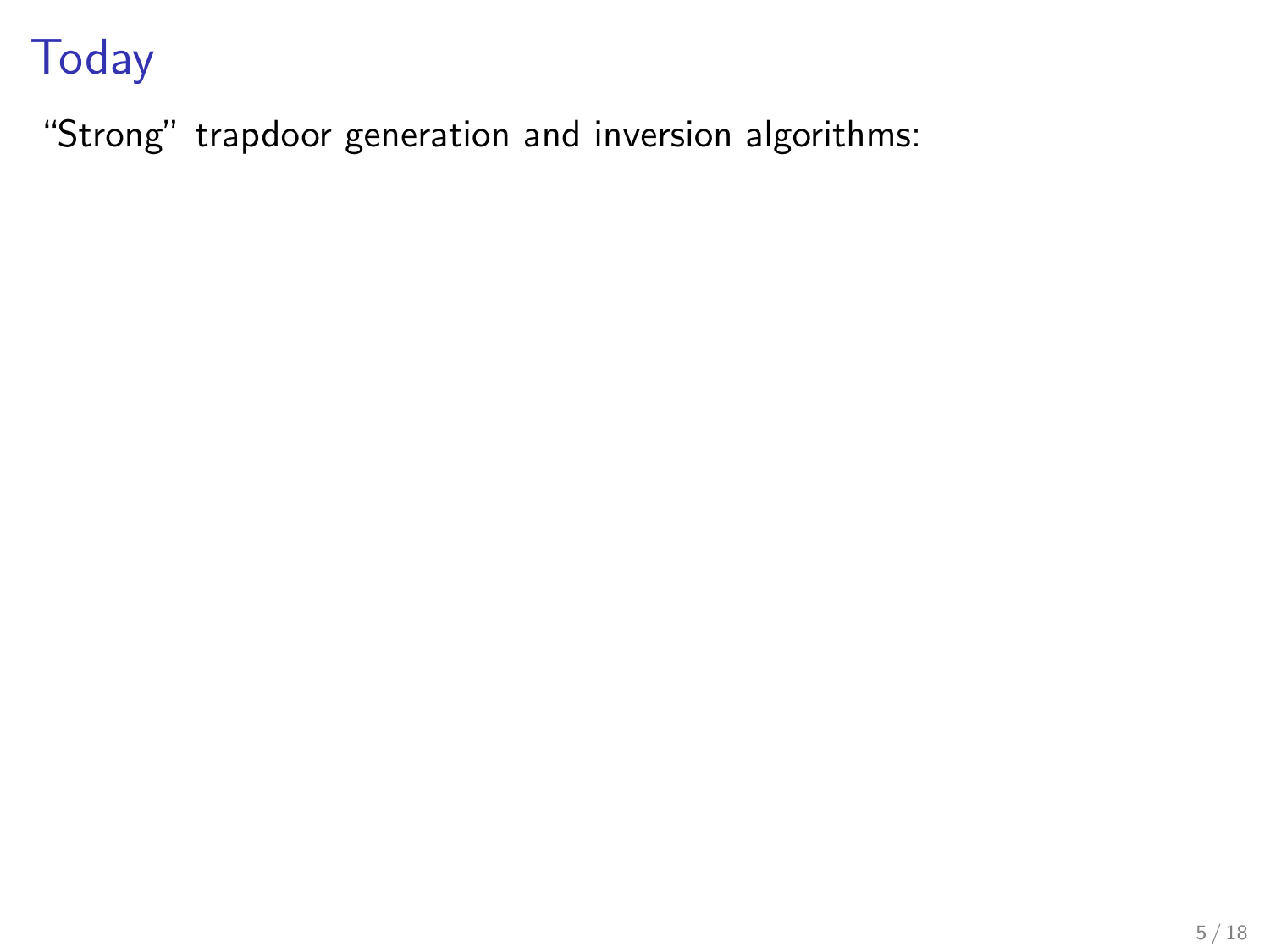"Strong" trapdoor generation and inversion algorithms:

### ✔ Very simple & fast

- $\star$  Generation: one matrix mult. No HNF or inversion (cf. [A'99,AP'09])
- $\star$  Inversion of  $f_{\mathbf{A}}, g_{\mathbf{A}}$ : practical, parallel, & mostly offline
- $\star$  No more efficiency-vs-quality tradeoff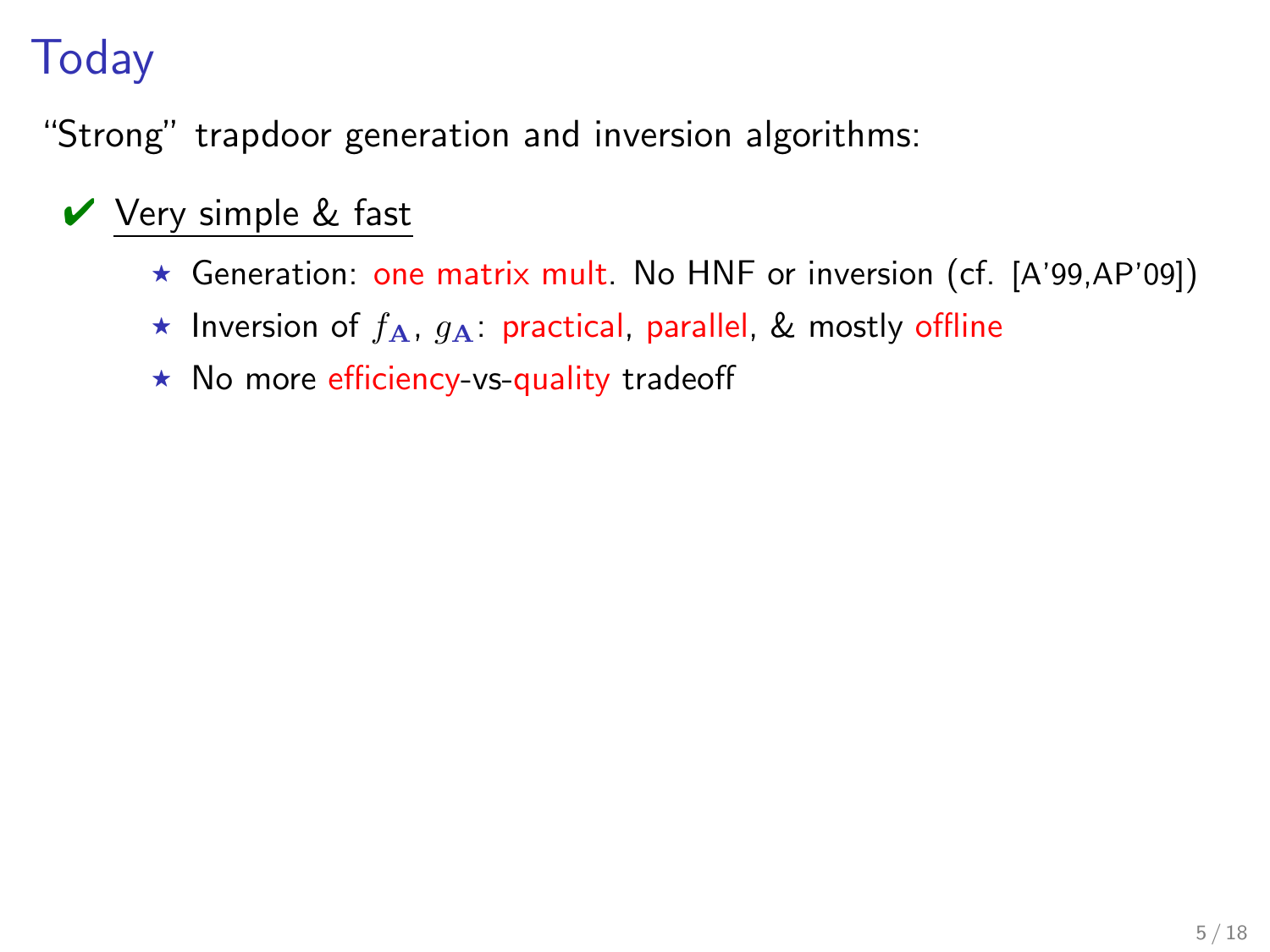"Strong" trapdoor generation and inversion algorithms:

### $\vee$  Very simple & fast

- $\star$  Generation: one matrix mult. No HNF or inversion (cf. [A'99,AP'09])
- **\*** Inversion of  $f_A$ ,  $g_A$ : practical, parallel, & mostly offline
- $\star$  No more efficiency-vs-quality tradeoff
- $\blacktriangleright$  Tighter parameters m and s
	- $\star$  Asymptotically optimal with small constant factors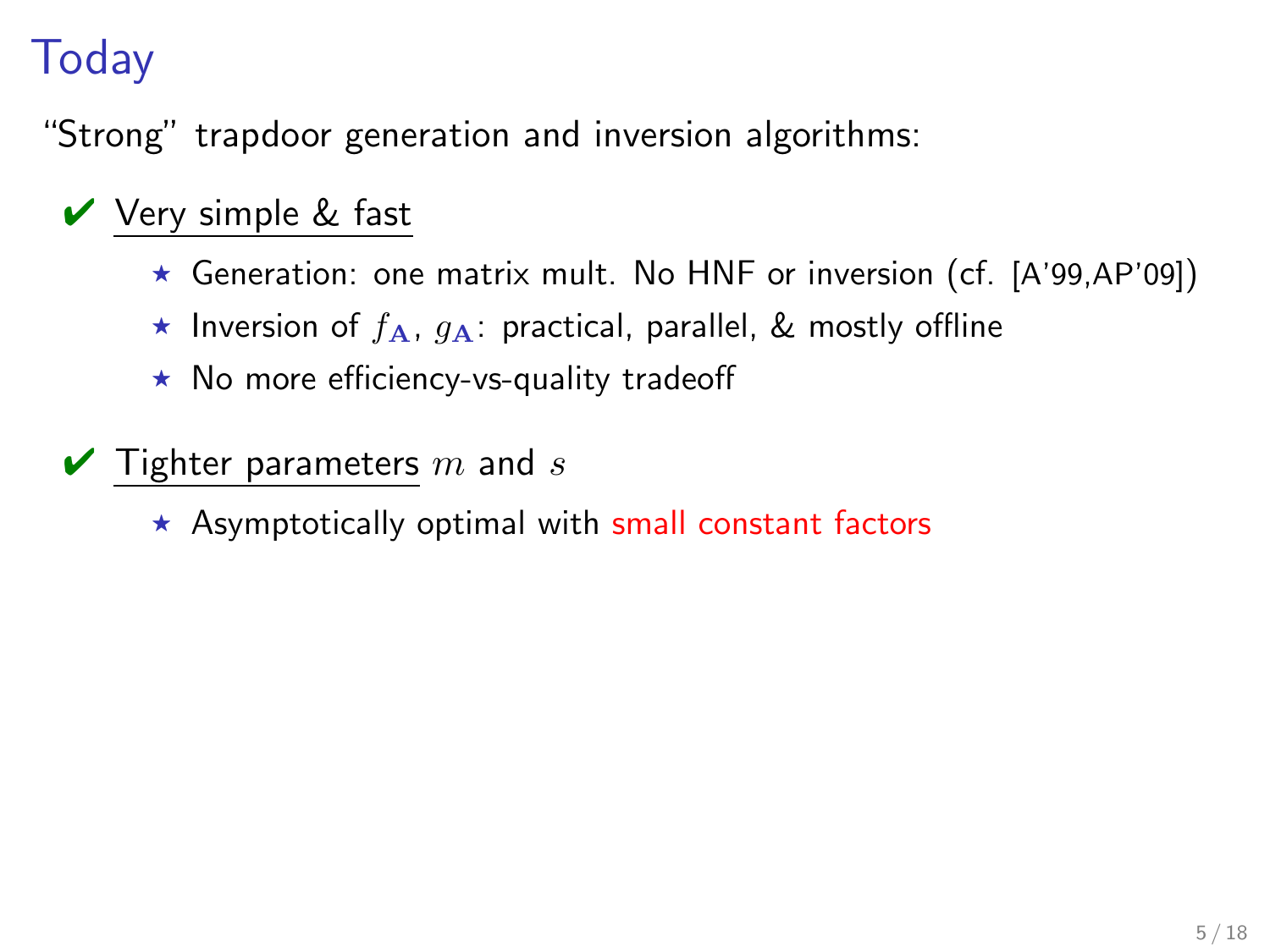"Strong" trapdoor generation and inversion algorithms:

### ✔ Very simple & fast

- $\star$  Generation: one matrix mult. No HNF or inversion (cf. [A'99,AP'09])
- **\*** Inversion of  $f_A$ ,  $g_A$ : practical, parallel, & mostly offline
- $\star$  No more efficiency-vs-quality tradeoff
- $\blacktriangleright$  Tighter parameters m and s
	- $\star$  Asymptotically optimal with small constant factors
- New kind of trapdoor  $-$  not a basis! (But just as powerful.)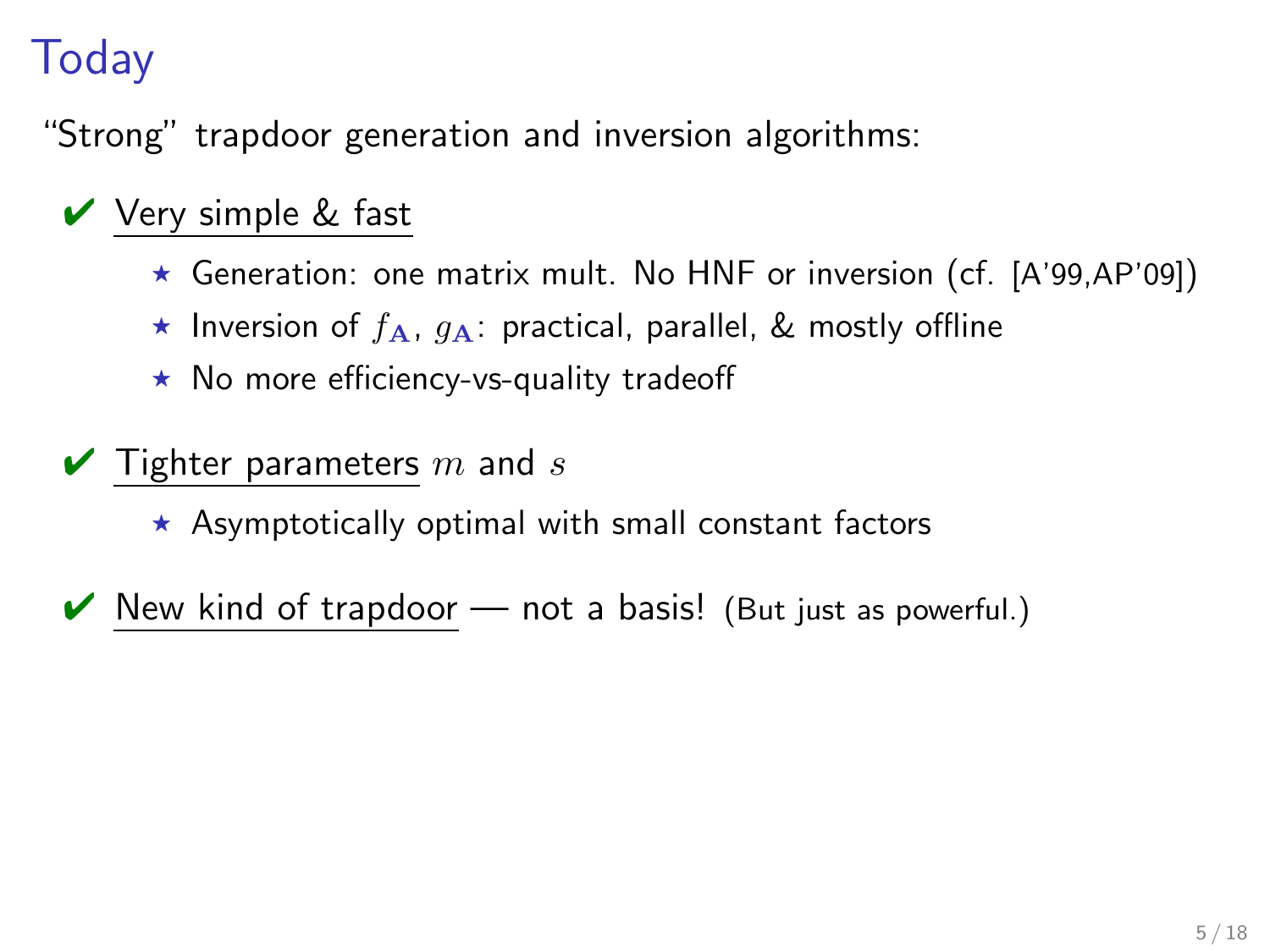"Strong" trapdoor generation and inversion algorithms:

### $\vee$  Very simple & fast

- $\star$  Generation: one matrix mult. No HNF or inversion (cf. [A'99,AP'09])
- **\*** Inversion of  $f_A$ ,  $g_A$ : practical, parallel, & mostly offline
- $\star$  No more efficiency-vs-quality tradeoff
- $\blacktriangleright$  Tighter parameters m and s
	- $\star$  Asymptotically optimal with small constant factors
- $\vee$  New kind of trapdoor not a basis! (But just as powerful.)
- More efficient applications: CCA, (H)IBE in standard model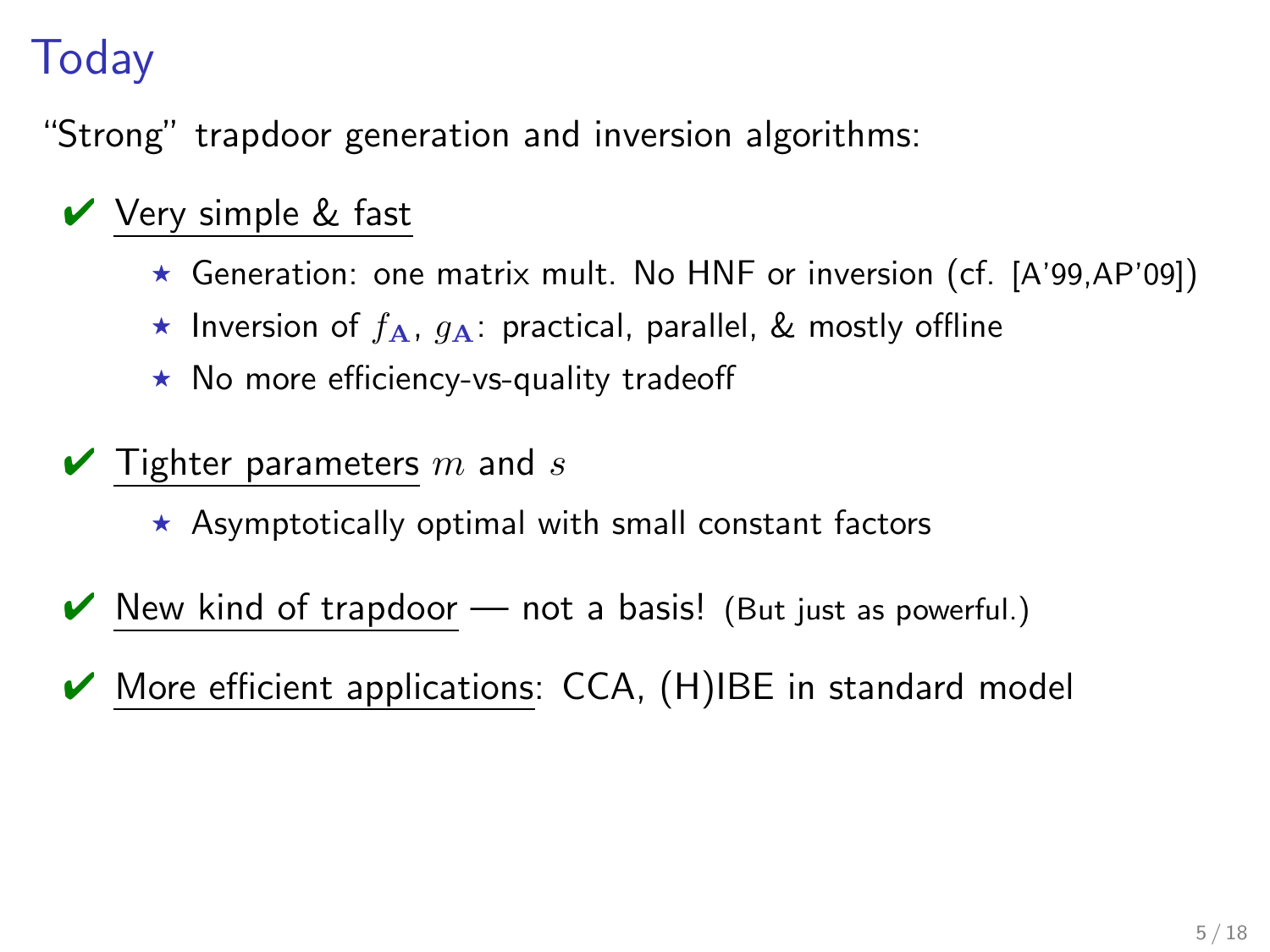### Overview of Methods

 $\bullet$  Design a fixed, public lattice defined by "gadget" matrix  $\mathbf{G}$ . Design fast, parallel, offline algorithms for  $f_{\bf G}^{-1}$ ,  $g_{\bf G}^{-1}$ .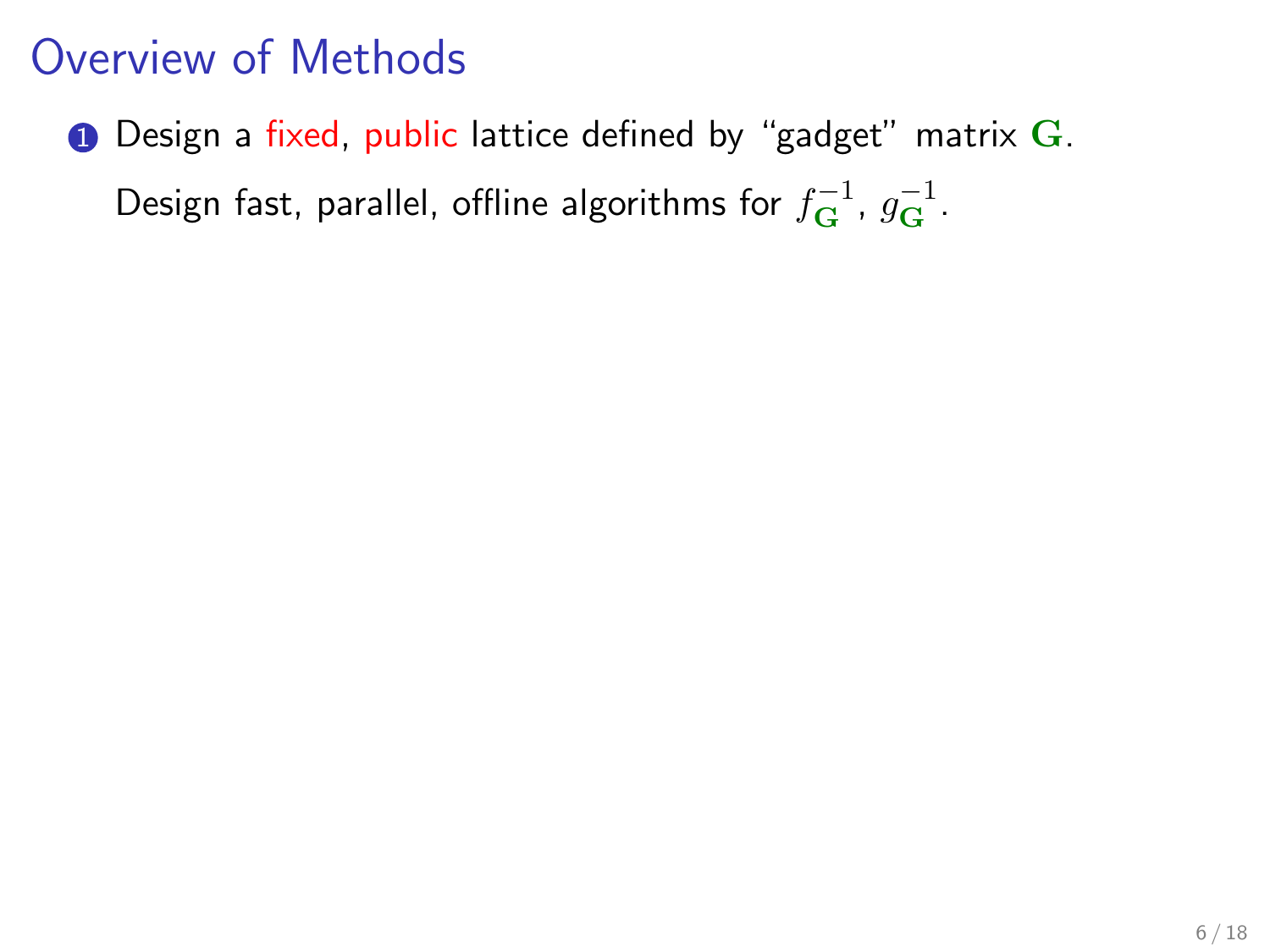### Overview of Methods

- $\bullet$  Design a fixed, public lattice defined by "gadget" matrix  $\mathbf{G}$ . Design fast, parallel, offline algorithms for  $f_{\bf G}^{-1}$ ,  $g_{\bf G}^{-1}$ .
- **2** Randomize  $G \leftrightarrow A$  via a "nice" unimodular transformation. (The transformation is the trapdoor!)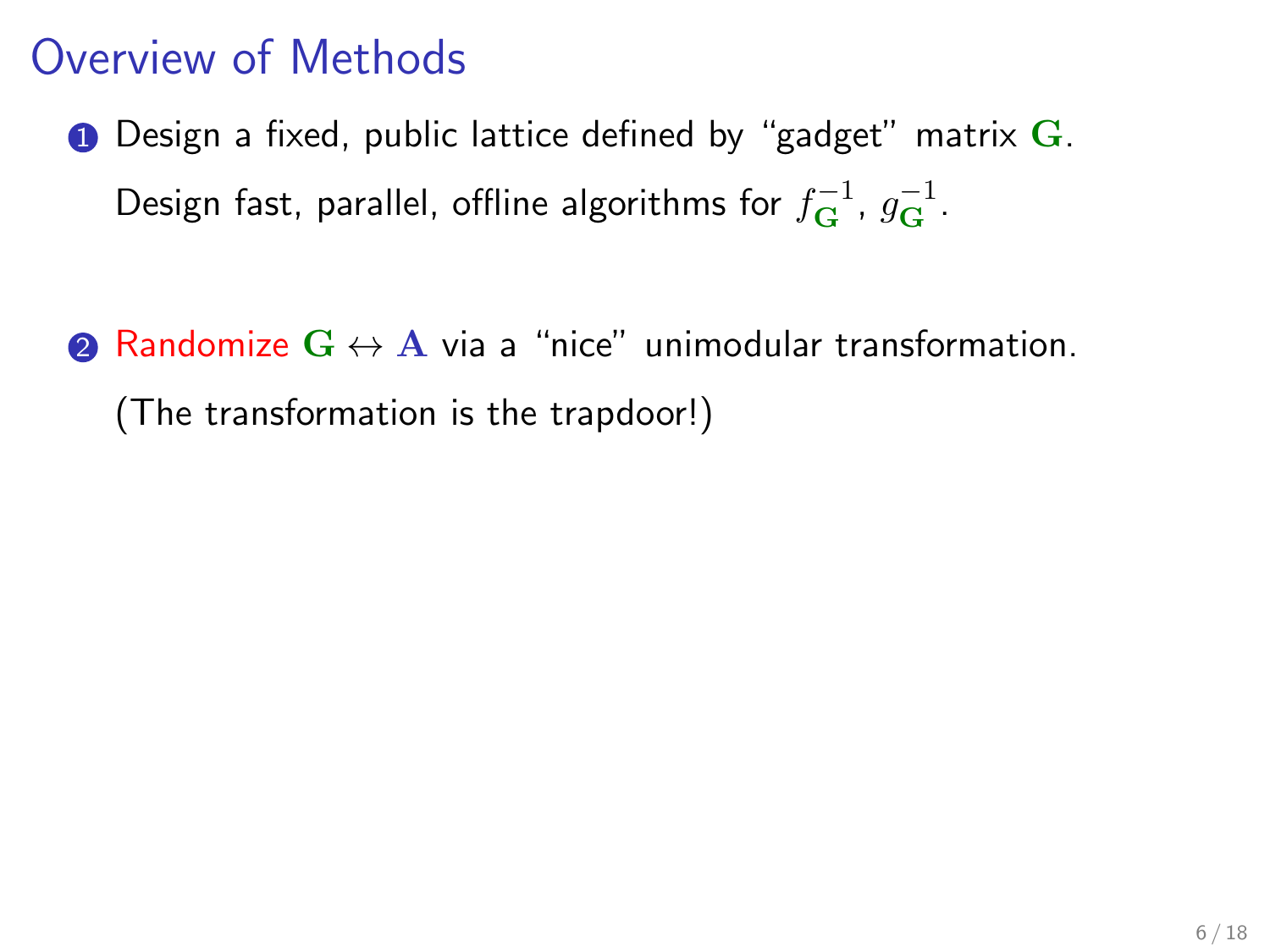### Overview of Methods

- $\bullet$  Design a fixed, public lattice defined by "gadget" matrix  $\mathbf{G}$ . Design fast, parallel, offline algorithms for  $f_{\bf G}^{-1}$ ,  $g_{\bf G}^{-1}$ .
- 2 Randomize  $G \leftrightarrow A$  via a "nice" unimodular transformation. (The transformation is the trapdoor!)

**3** Reduce  $f_{\mathbf{A}}^{-1}$ ,  $g_{\mathbf{A}}^{-1}$  to  $f_{\mathbf{G}}^{-1}$ ,  $g_{\mathbf{G}}^{-1}$  plus pre-/post-processing.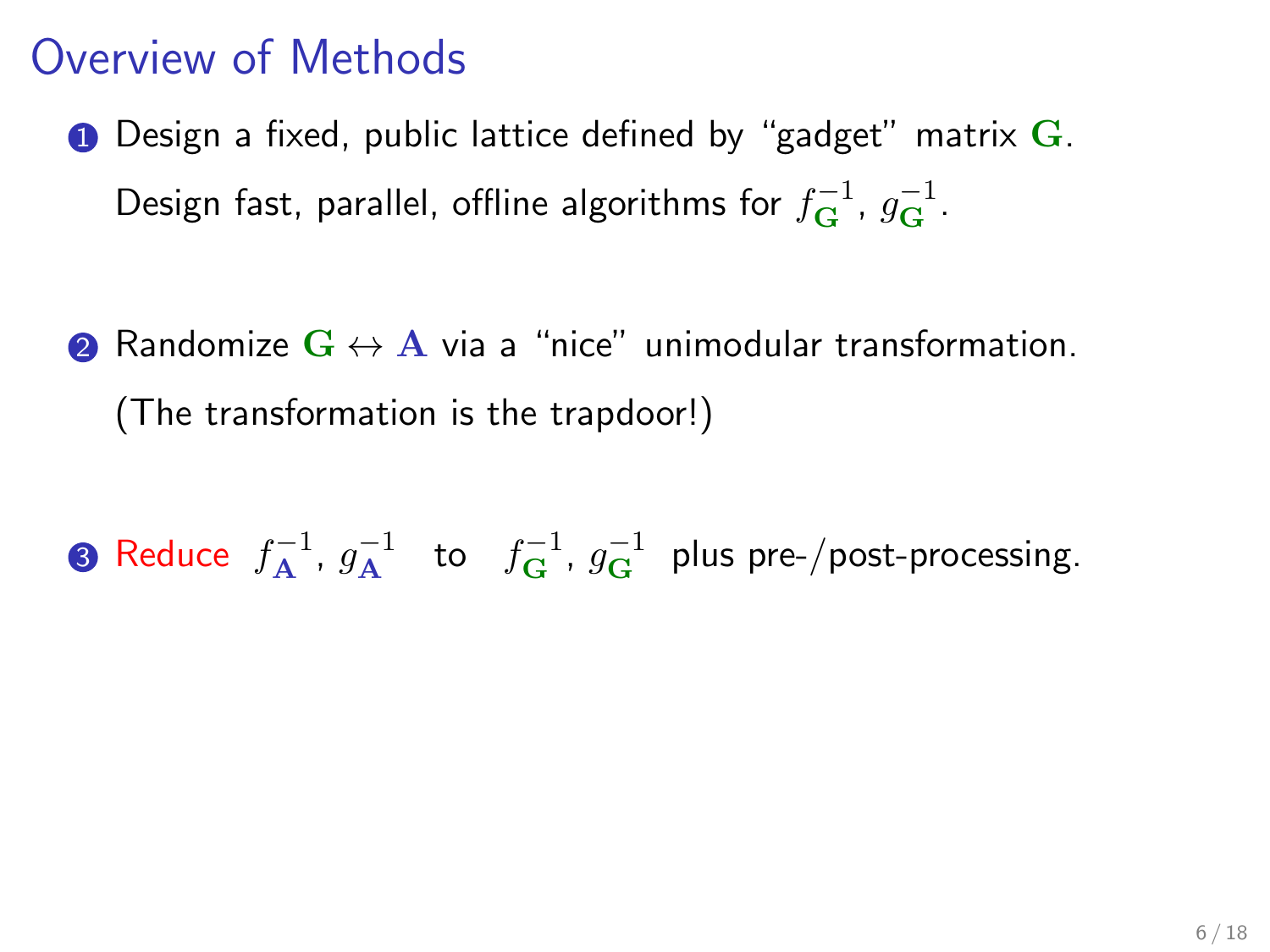$$
\mathbf{g} := \begin{bmatrix} 1 & 2 & 4 & \cdots & 2^{k-1} \end{bmatrix} \in \mathbb{Z}_q^{1 \times k}.
$$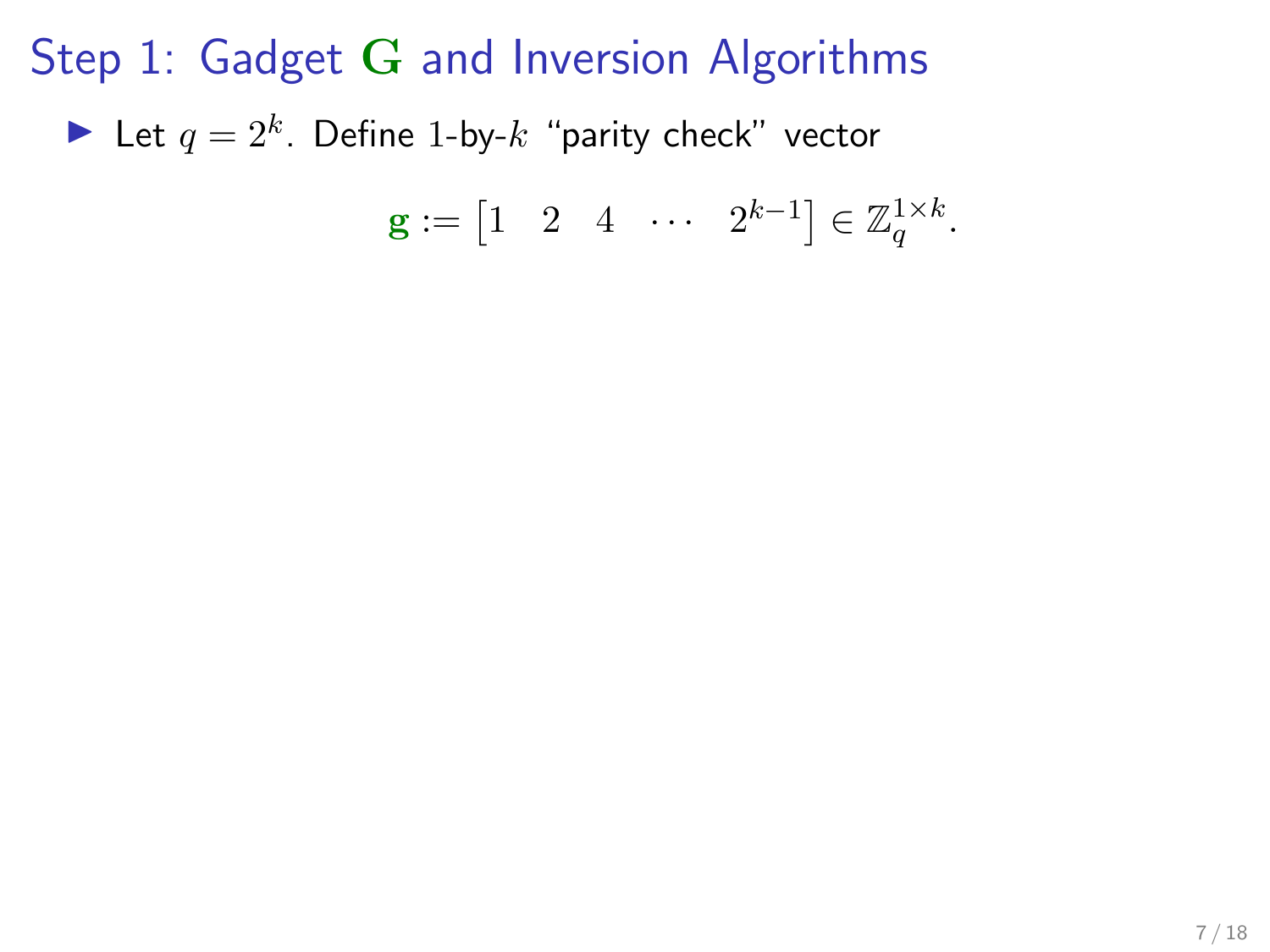$$
\mathbf{g} := \begin{bmatrix} 1 & 2 & 4 & \cdots & 2^{k-1} \end{bmatrix} \in \mathbb{Z}_q^{1 \times k}.
$$

▶ To invert LWE function  $g_{\mathbf{g}}: \mathbb{Z}_q \times \mathbb{Z}^k \to \mathbb{Z}_q^k$ :

 $s \cdot \mathbf{g} + \mathbf{e} = [s + e_0 \quad 2s + e_1 \quad \cdots \quad 2^{k-1} s + e_{k-1}] \mod q.$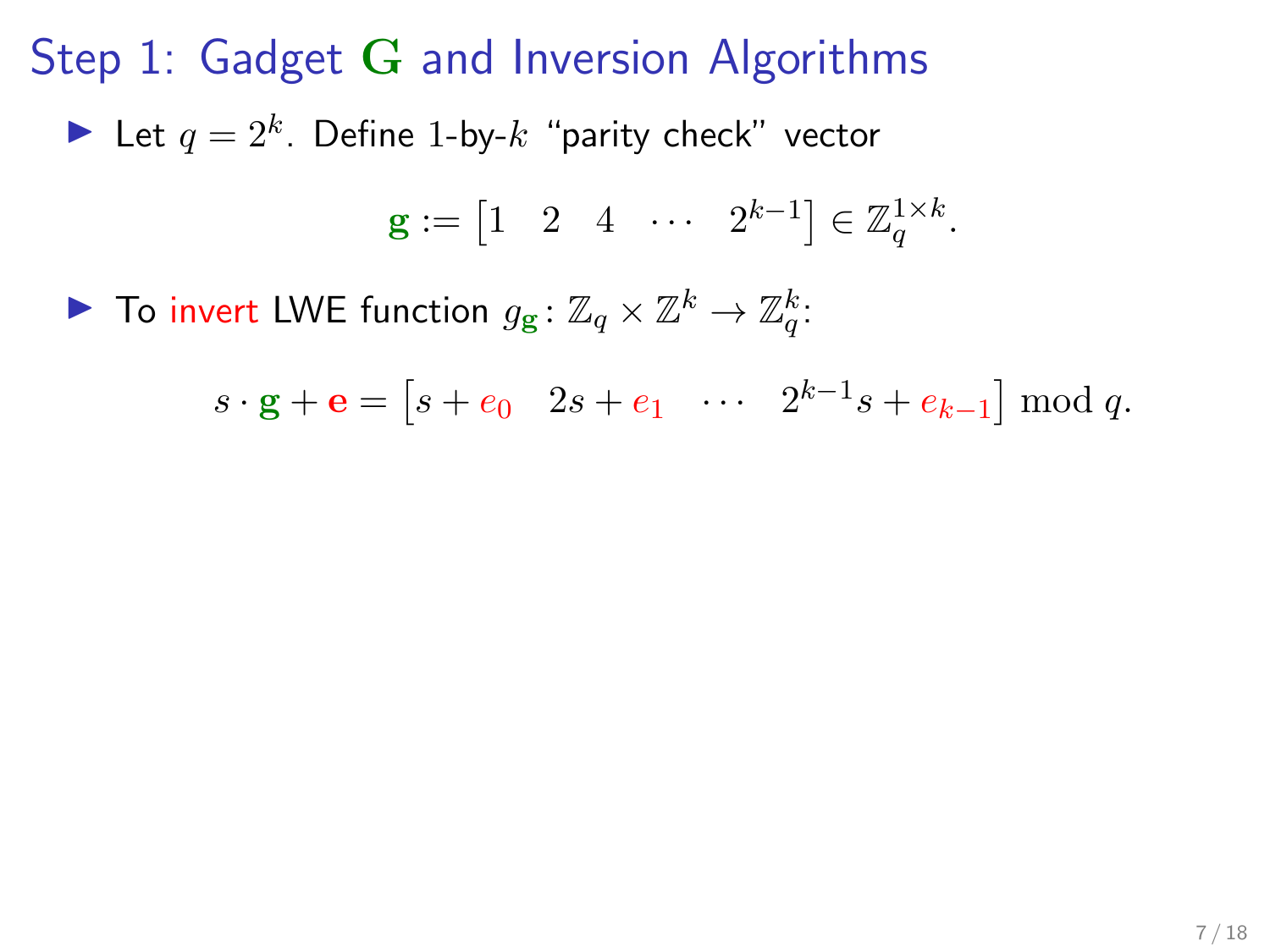Step 1: Gadget G and Inversion Algorithms Let  $q = 2^k$ . Define 1-by- $k$  "parity check" vector  $\mathbf{g} := \begin{bmatrix} 1 & 2 & 4 & \cdots & 2^{k-1} \end{bmatrix} \in \mathbb{Z}_q^{1 \times k}.$ 

▶ To invert LWE function  $g_{\mathbf{g}}: \mathbb{Z}_q \times \mathbb{Z}^k \to \mathbb{Z}_q^k$ :

 $s \cdot \mathbf{g} + \mathbf{e} = [s + e_0 \quad 2s + e_1 \quad \cdots \quad 2^{k-1} s + e_{k-1}] \mod q.$ 

★ Get lsb $(s)$  from  $2^{k-1}s + e_{k-1}$ . Then get next bit of s, etc. Works exactly when every  $e_i \in [-\frac{q}{4},\frac{q}{4}).$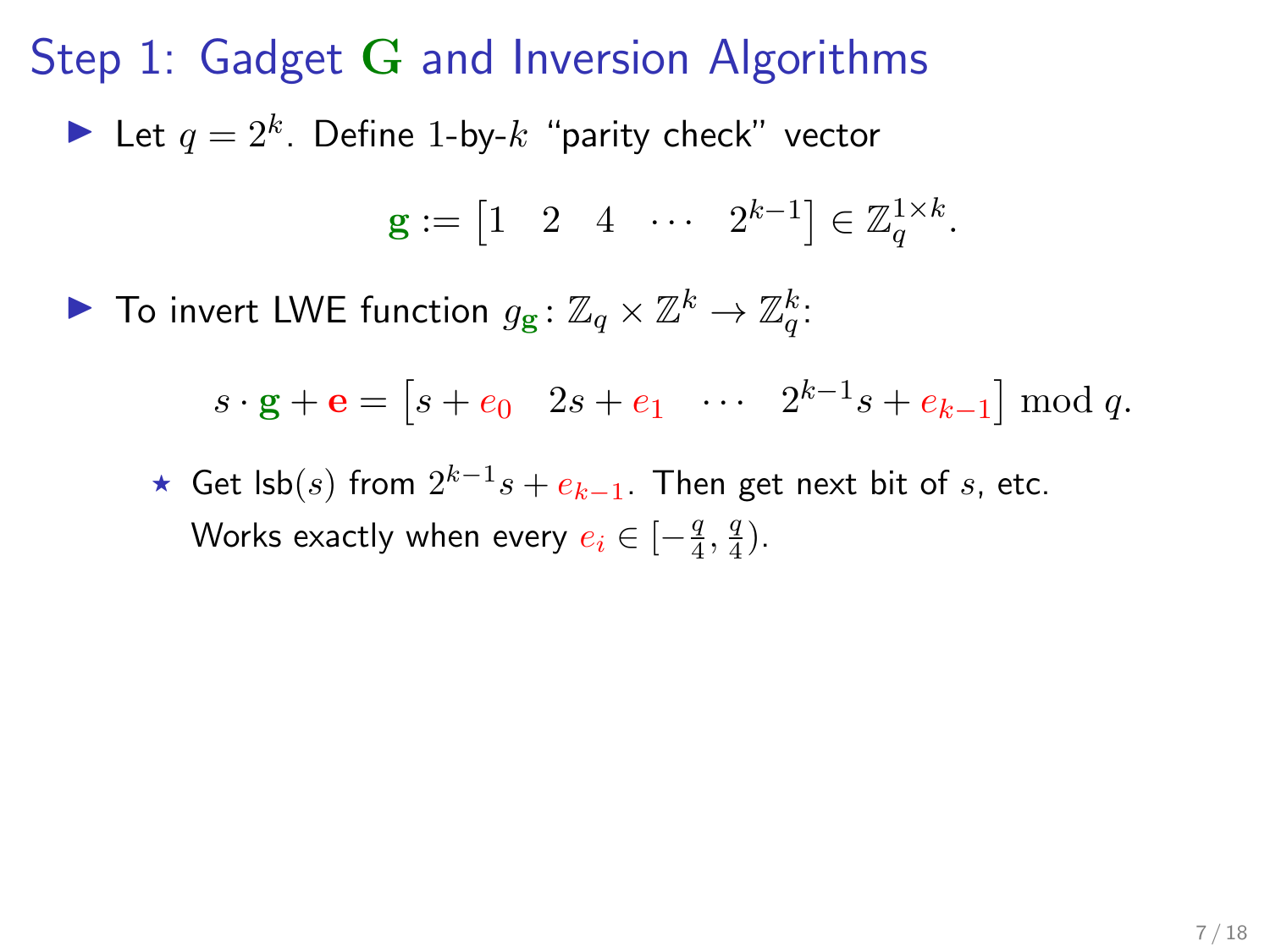$\mathbf{g} := \begin{bmatrix} 1 & 2 & 4 & \cdots & 2^{k-1} \end{bmatrix} \in \mathbb{Z}_q^{1 \times k}.$ 

▶ To invert LWE function  $g_{\mathbf{g}}: \mathbb{Z}_q \times \mathbb{Z}^k \to \mathbb{Z}_q^k$ :

 $s \cdot \mathbf{g} + \mathbf{e} = [s + e_0 \quad 2s + e_1 \quad \cdots \quad 2^{k-1} s + e_{k-1}] \mod q.$ 

- ★ Get lsb $(s)$  from  $2^{k-1}s + e_{k-1}$ . Then get next bit of s, etc. Works exactly when every  $e_i \in [-\frac{q}{4},\frac{q}{4}).$
- $\star$  OR round entries and look up in table.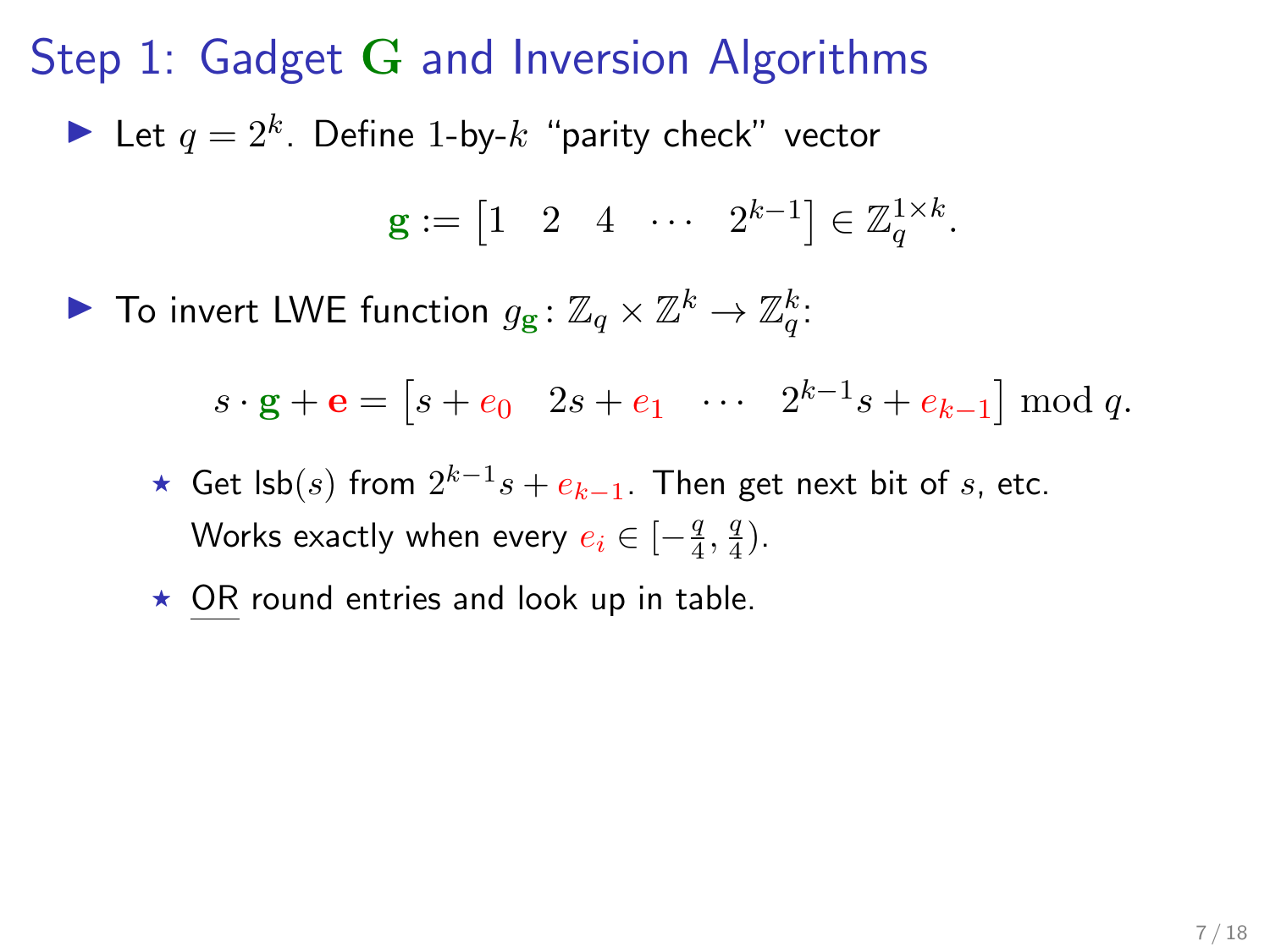$$
\mathbf{g} := \begin{bmatrix} 1 & 2 & 4 & \cdots & 2^{k-1} \end{bmatrix} \in \mathbb{Z}_q^{1 \times k}.
$$

▶ To invert LWE function  $g_{\mathbf{g}}: \mathbb{Z}_q \times \mathbb{Z}^k \to \mathbb{Z}_q^k$ :

 $s \cdot \mathbf{g} + \mathbf{e} = [s + e_0 \quad 2s + e_1 \quad \cdots \quad 2^{k-1} s + e_{k-1}] \mod q.$ 

- ★ Get lsb $(s)$  from  $2^{k-1}s + e_{k-1}$ . Then get next bit of s, etc. Works exactly when every  $e_i \in [-\frac{q}{4},\frac{q}{4}).$
- $\star$  OR round entries and look up in table.

 $\blacktriangleright$  To sample Gaussian preimage for  $u = f_{\mathbf{g}}(\mathbf{x}) := \langle \mathbf{g}, \mathbf{x} \rangle$ :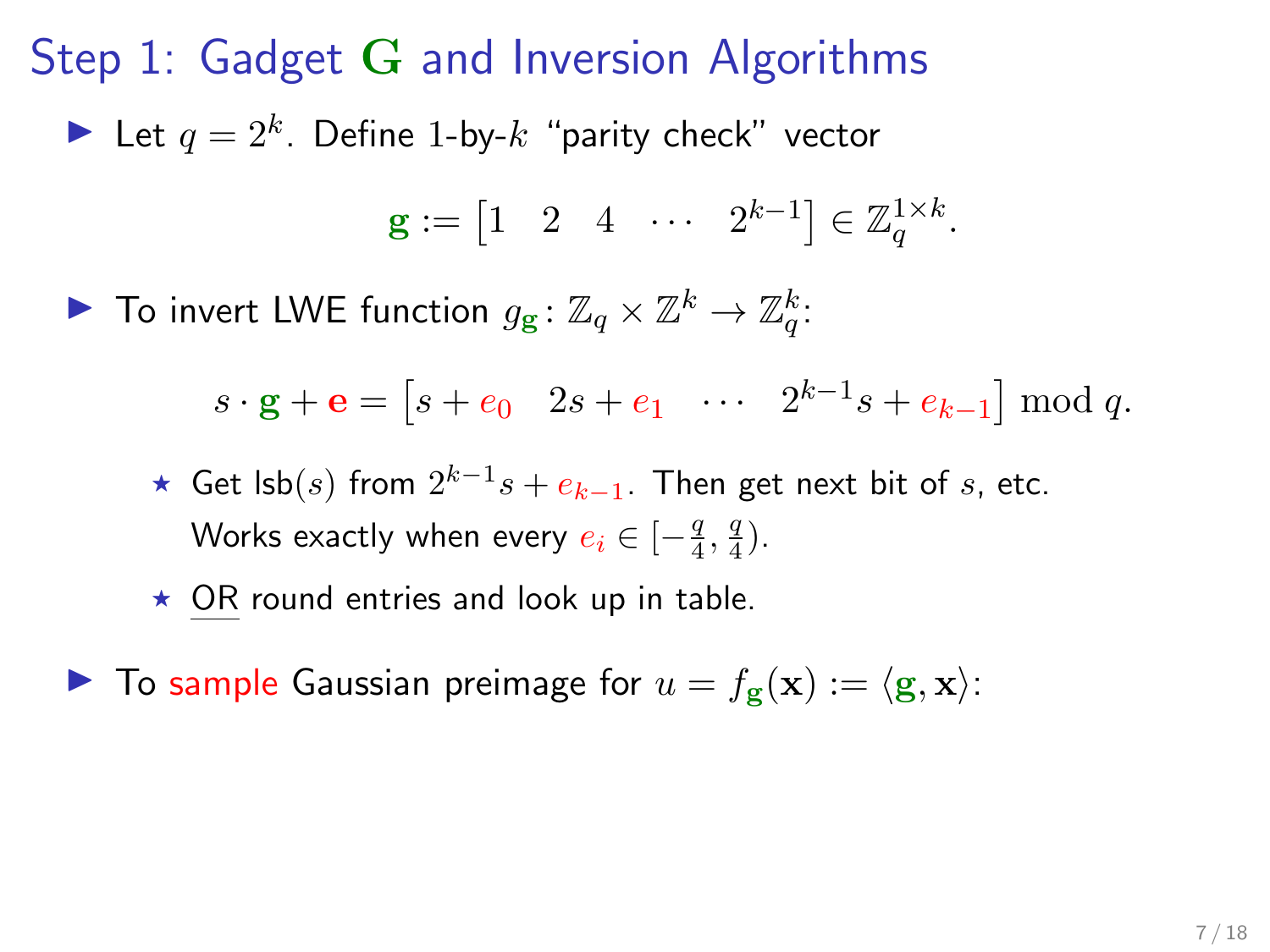$$
\mathbf{g} := \begin{bmatrix} 1 & 2 & 4 & \cdots & 2^{k-1} \end{bmatrix} \in \mathbb{Z}_q^{1 \times k}.
$$

▶ To invert LWE function  $g_{\mathbf{g}}: \mathbb{Z}_q \times \mathbb{Z}^k \to \mathbb{Z}_q^k$ :

 $s \cdot \mathbf{g} + \mathbf{e} = [s + e_0 \quad 2s + e_1 \quad \cdots \quad 2^{k-1} s + e_{k-1}] \mod q.$ 

- ★ Get lsb $(s)$  from  $2^{k-1}s + e_{k-1}$ . Then get next bit of s, etc. Works exactly when every  $e_i \in [-\frac{q}{4},\frac{q}{4}).$
- $\star$  OR round entries and look up in table.

 $\blacktriangleright$  To sample Gaussian preimage for  $u = f_{\mathbf{g}}(\mathbf{x}) := \langle \mathbf{g}, \mathbf{x} \rangle$ :

**★ For**  $i \leftarrow 0, ..., k - 1$ : choose  $x_i \leftarrow (2\mathbb{Z} + u)$ , let  $u \leftarrow (u - x_i)/2 \in \mathbb{Z}$ .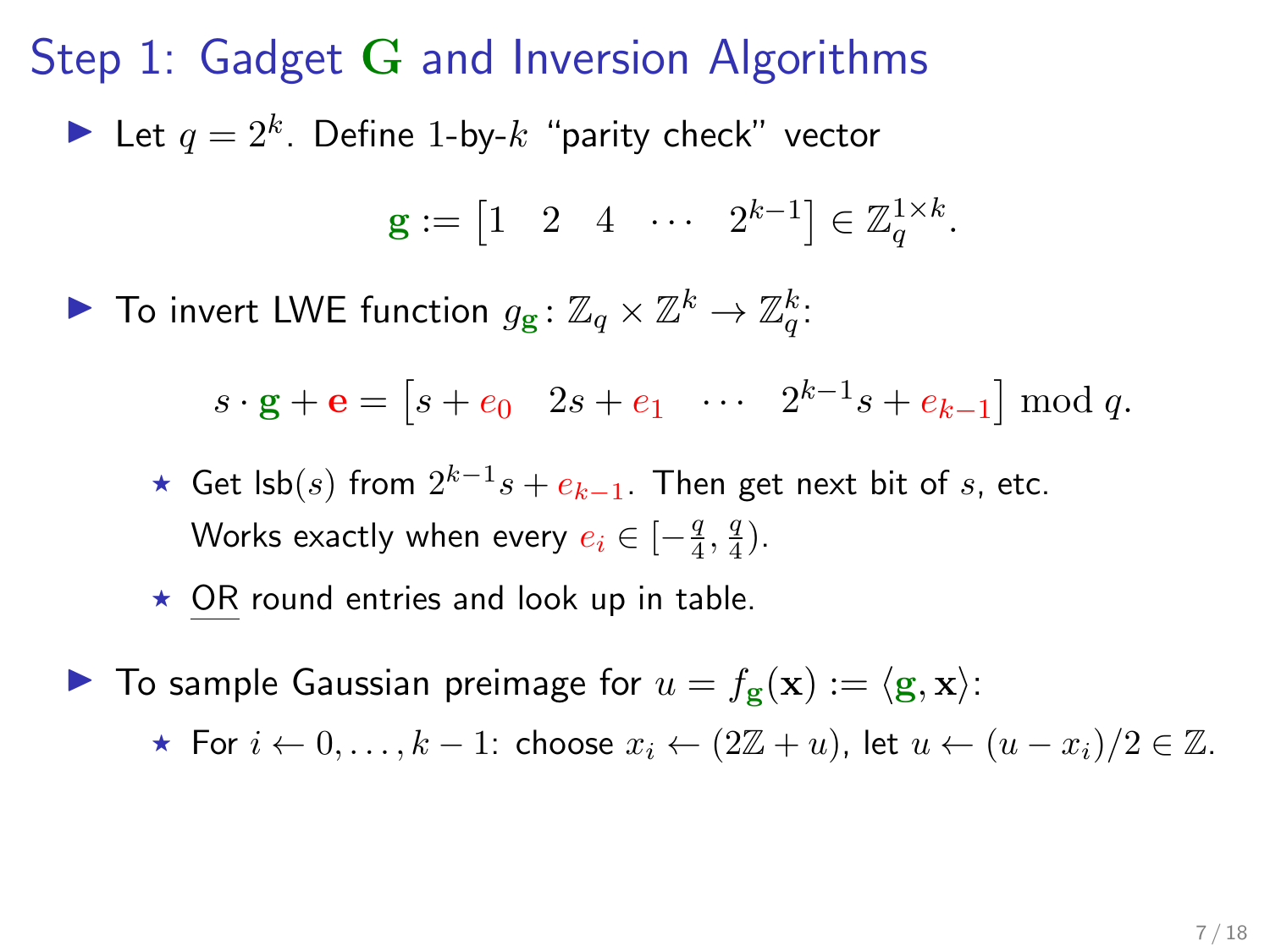$$
\mathbf{g} := \begin{bmatrix} 1 & 2 & 4 & \cdots & 2^{k-1} \end{bmatrix} \in \mathbb{Z}_q^{1 \times k}.
$$

▶ To invert LWE function  $g_{\mathbf{g}}: \mathbb{Z}_q \times \mathbb{Z}^k \to \mathbb{Z}_q^k$ :

 $s \cdot \mathbf{g} + \mathbf{e} = [s + e_0 \quad 2s + e_1 \quad \cdots \quad 2^{k-1} s + e_{k-1}] \mod q.$ 

- ★ Get lsb $(s)$  from  $2^{k-1}s + e_{k-1}$ . Then get next bit of s, etc. Works exactly when every  $e_i \in [-\frac{q}{4},\frac{q}{4}).$
- $\star$  OR round entries and look up in table.
- $\blacktriangleright$  To sample Gaussian preimage for  $u = f_{\mathbf{g}}(\mathbf{x}) := \langle \mathbf{g}, \mathbf{x} \rangle$ :
	- **★ For**  $i \leftarrow 0, \ldots, k-1$ : choose  $x_i \leftarrow (2\mathbb{Z}+u)$ , let  $u \leftarrow (u-x_i)/2 \in \mathbb{Z}$ .
	- ★ OR presample many  $\mathbf{x} \leftarrow \mathbb{Z}^k$  and store in  $q$  'buckets'  $f_{\mathbf{g}}(\mathbf{x})$  for later.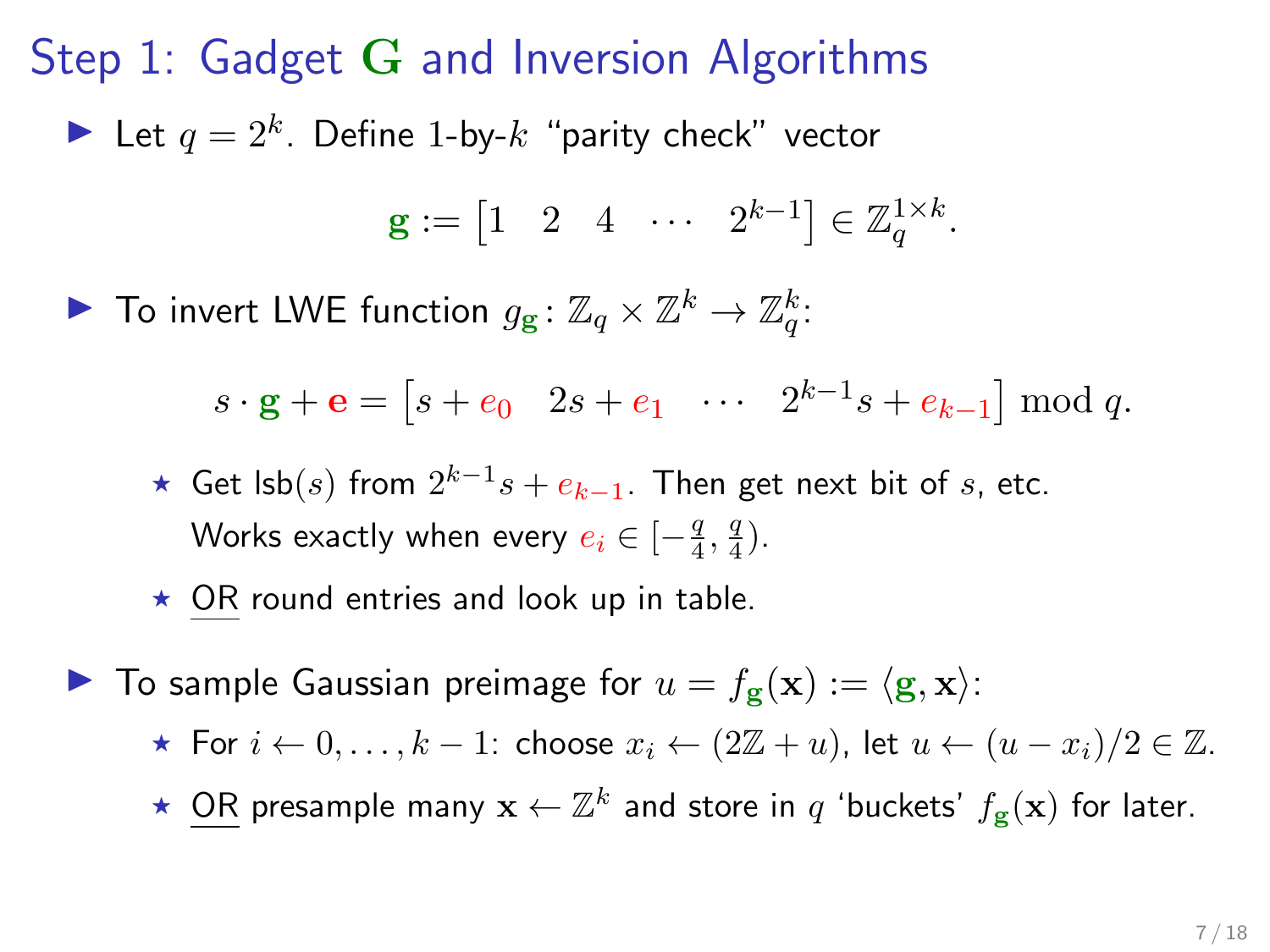Step 1: Gadget G and Inversion Algorithms

▶ Another view: for  $\mathbf{g} = \begin{bmatrix} 1 & 2 & \cdots & 2^{k-1} \end{bmatrix}$  the lattice  $\Lambda^\perp(\mathbf{g})$  has basis

$$
\mathbf{S} = \begin{bmatrix} 2 & & & \\ -1 & 2 & & \\ & -1 & \ddots & \\ & & 2 & \\ & & -1 & 2 \end{bmatrix} \in \mathbb{Z}^{k \times k}, \text{ with } \tilde{\mathbf{S}} = 2 \cdot \mathbf{I}_k.
$$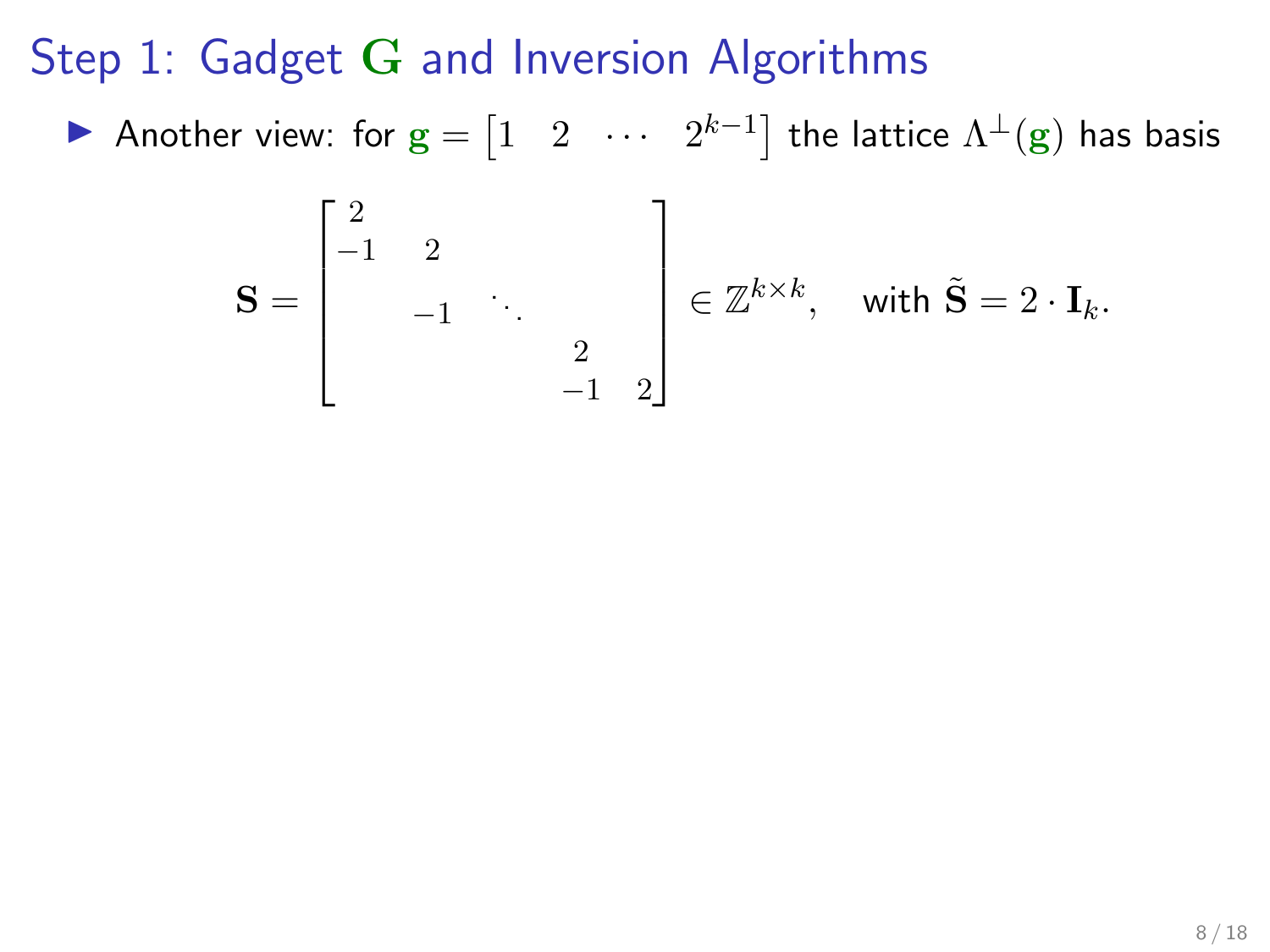Step 1: Gadget G and Inversion Algorithms

▶ Another view: for  $\mathbf{g} = \begin{bmatrix} 1 & 2 & \cdots & 2^{k-1} \end{bmatrix}$  the lattice  $\Lambda^\perp(\mathbf{g})$  has basis

$$
\mathbf{S} = \begin{bmatrix} 2 & & & \\ -1 & 2 & & \\ & -1 & \ddots & \\ & & 2 & \\ & & -1 & 2 \end{bmatrix} \in \mathbb{Z}^{k \times k}, \text{ with } \tilde{\mathbf{S}} = 2 \cdot \mathbf{I}_k.
$$

The iterative inversion algorithms for  $f_{\mathbf{g}}$ ,  $g_{\mathbf{g}}$  are special cases of the (randomized) "nearest-plane" algorithm [Babai'86,Klein'01,GPV'08].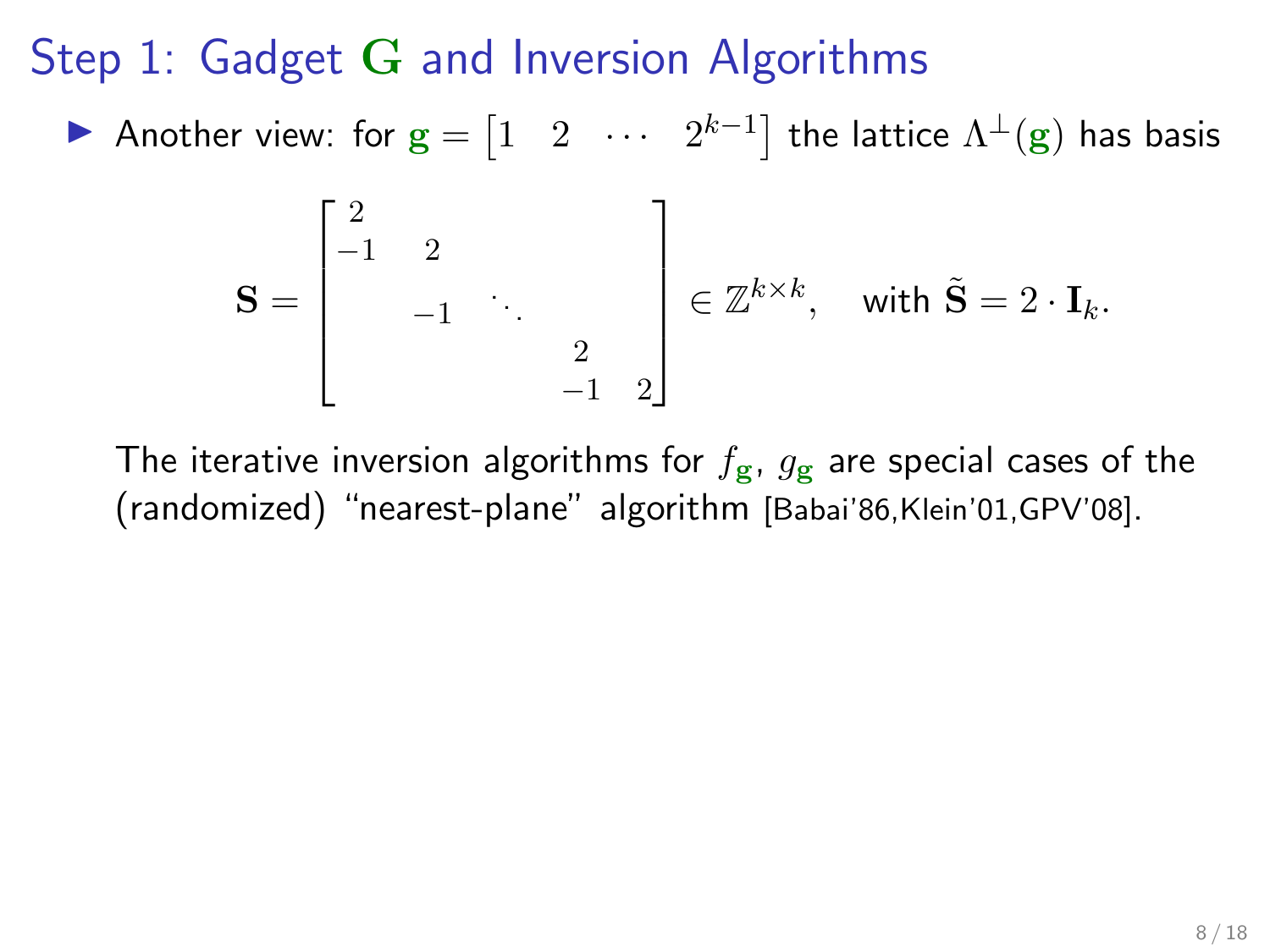Step 1: Gadget G and Inversion Algorithms

▶ Another view: for  $\mathbf{g} = \begin{bmatrix} 1 & 2 & \cdots & 2^{k-1} \end{bmatrix}$  the lattice  $\Lambda^\perp(\mathbf{g})$  has basis

$$
\mathbf{S} = \begin{bmatrix} 2 & & & \\ -1 & 2 & & \\ & -1 & \ddots & \\ & & 2 & \\ & & -1 & 2 \end{bmatrix} \in \mathbb{Z}^{k \times k}, \text{ with } \tilde{\mathbf{S}} = 2 \cdot \mathbf{I}_k.
$$

The iterative inversion algorithms for  $f_{\mathbf{g}}$ ,  $g_{\mathbf{g}}$  are special cases of the (randomized) "nearest-plane" algorithm [Babai'86,Klein'01,GPV'08].

$$
\triangleright \text{ Define } \mathbf{G} = \mathbf{I}_n \otimes \mathbf{g} = \begin{bmatrix} \cdots \mathbf{g} \cdots & & \\ & \cdots \mathbf{g} \cdots & \\ & & \ddots & \\ & & \ddots & \\ & & & \ddots \end{bmatrix} \in \mathbb{Z}_q^{n \times nk}.
$$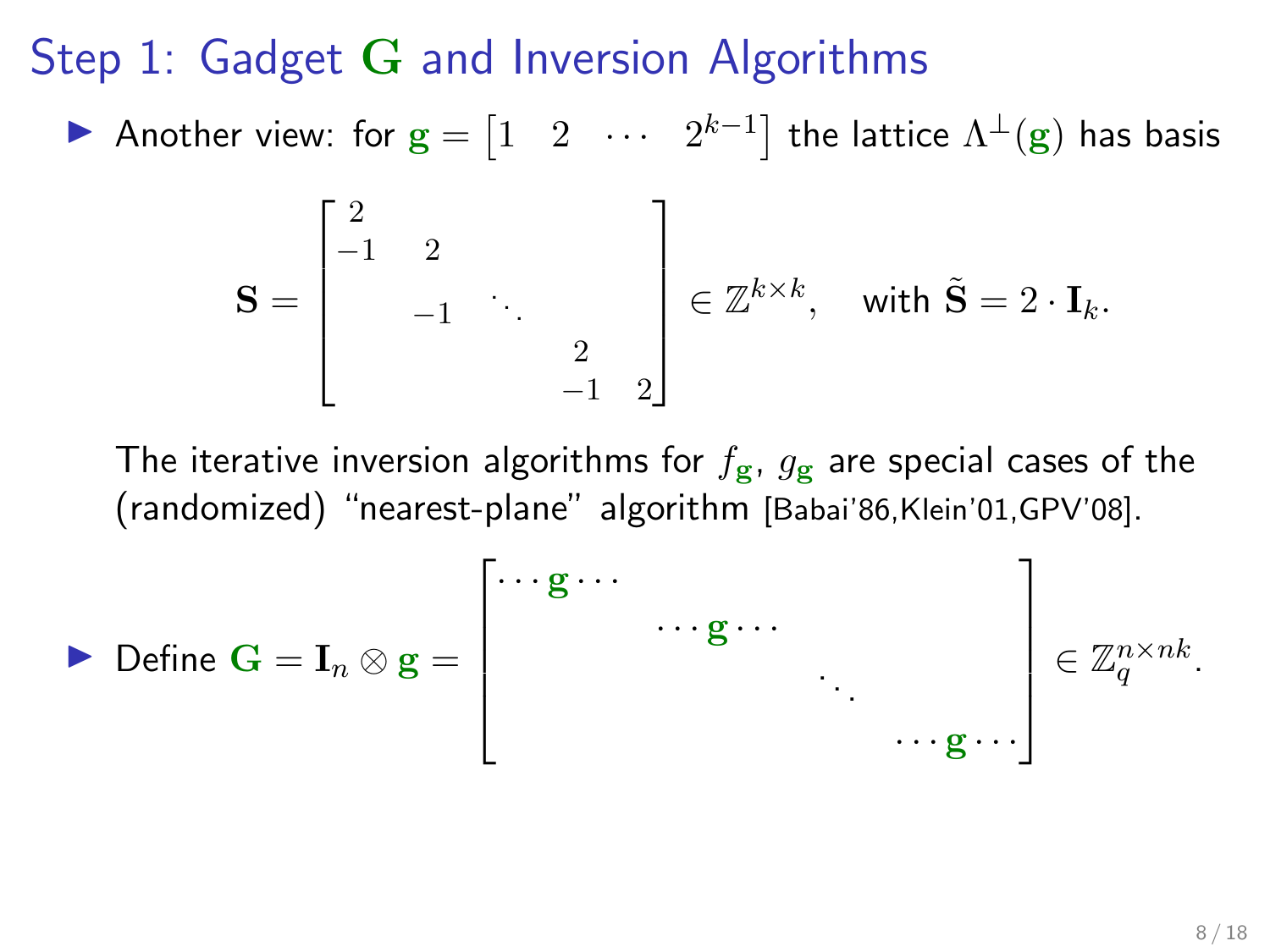Step 1: Gadget G and Inversion Algorithms

▶ Another view: for  $\mathbf{g} = \begin{bmatrix} 1 & 2 & \cdots & 2^{k-1} \end{bmatrix}$  the lattice  $\Lambda^\perp(\mathbf{g})$  has basis

$$
\mathbf{S} = \begin{bmatrix} 2 & & & \\ -1 & 2 & & \\ & -1 & \ddots & \\ & & 2 & \\ & & -1 & 2 \end{bmatrix} \in \mathbb{Z}^{k \times k}, \text{ with } \tilde{\mathbf{S}} = 2 \cdot \mathbf{I}_k.
$$

The iterative inversion algorithms for  $f_{\mathbf{g}}$ ,  $g_{\mathbf{g}}$  are special cases of the (randomized) "nearest-plane" algorithm [Babai'86,Klein'01,GPV'08].

$$
\triangleright \text{ Define } \mathbf{G} = \mathbf{I}_n \otimes \mathbf{g} = \begin{bmatrix} \cdots \mathbf{g} \cdots \\ \cdots \mathbf{g} \cdots \\ \vdots \\ \cdots \mathbf{g} \cdots \end{bmatrix} \in \mathbb{Z}_q^{n \times nk}.
$$
  
Now  $f_{\mathbf{G}}^{-1}$ ,  $g_{\mathbf{G}}^{-1}$  reduce to *n* parallel (and offline) calls to  $f_{\mathbf{g}}^{-1}$ ,  $g_{\mathbf{g}}^{-1}$ .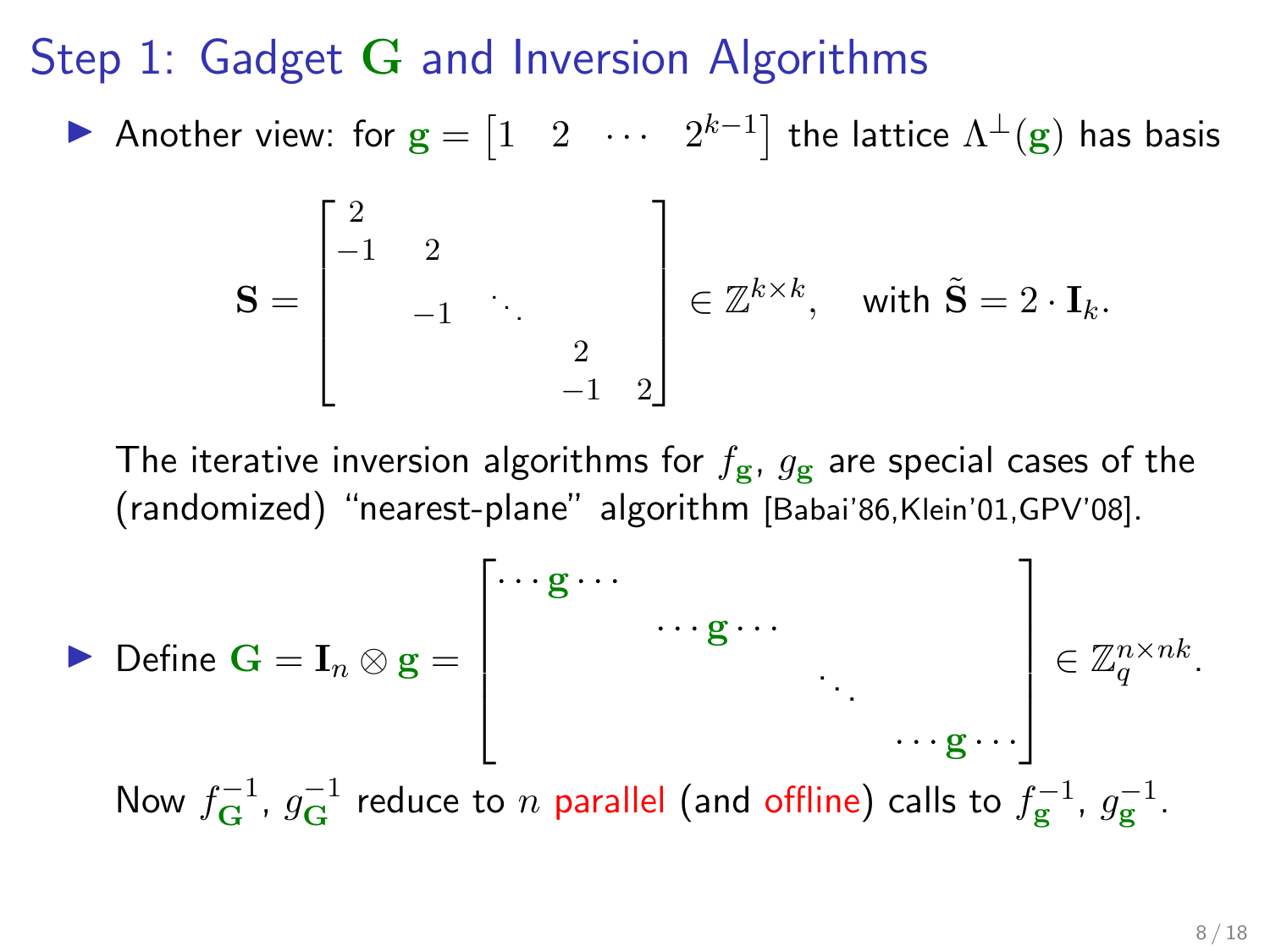Step 1: Gadget G and Inversion Algorithms

▶ Another view: for  $\mathbf{g} = \begin{bmatrix} 1 & 2 & \cdots & 2^{k-1} \end{bmatrix}$  the lattice  $\Lambda^\perp(\mathbf{g})$  has basis

$$
\mathbf{S} = \begin{bmatrix} 2 & & & \\ -1 & 2 & & \\ & -1 & \ddots & \\ & & 2 & \\ & & -1 & 2 \end{bmatrix} \in \mathbb{Z}^{k \times k}, \text{ with } \tilde{\mathbf{S}} = 2 \cdot \mathbf{I}_k.
$$

The iterative inversion algorithms for  $f_{\mathbf{g}}$ ,  $g_{\mathbf{g}}$  are special cases of the (randomized) "nearest-plane" algorithm [Babai'86,Klein'01,GPV'08].

Define 
$$
\mathbf{G} = \mathbf{I}_n \otimes \mathbf{g} = \begin{bmatrix} \cdots \mathbf{g} \cdots & \cdots & \cdots \\ \cdots \mathbf{g} \cdots & \cdots \\ \vdots & \ddots \\ \vdots & \ddots \\ \vdots & \ddots \\ \vdots \\ \vdots \\ \vdots \end{bmatrix} \in \mathbb{Z}_q^{n \times nk}.
$$

\nNow  $f_{\mathbf{G}}^{-1}$ ,  $g_{\mathbf{G}}^{-1}$  reduce to *n* parallel (and offline) calls to  $f_{\mathbf{g}}^{-1}$ ,  $g_{\mathbf{g}}^{-1}$ .

\nAlso applies to  $\mathbf{H} \cdot \mathbf{G}$  for any invertible  $\mathbf{H} \in \mathbb{Z}_q^{n \times n}$ .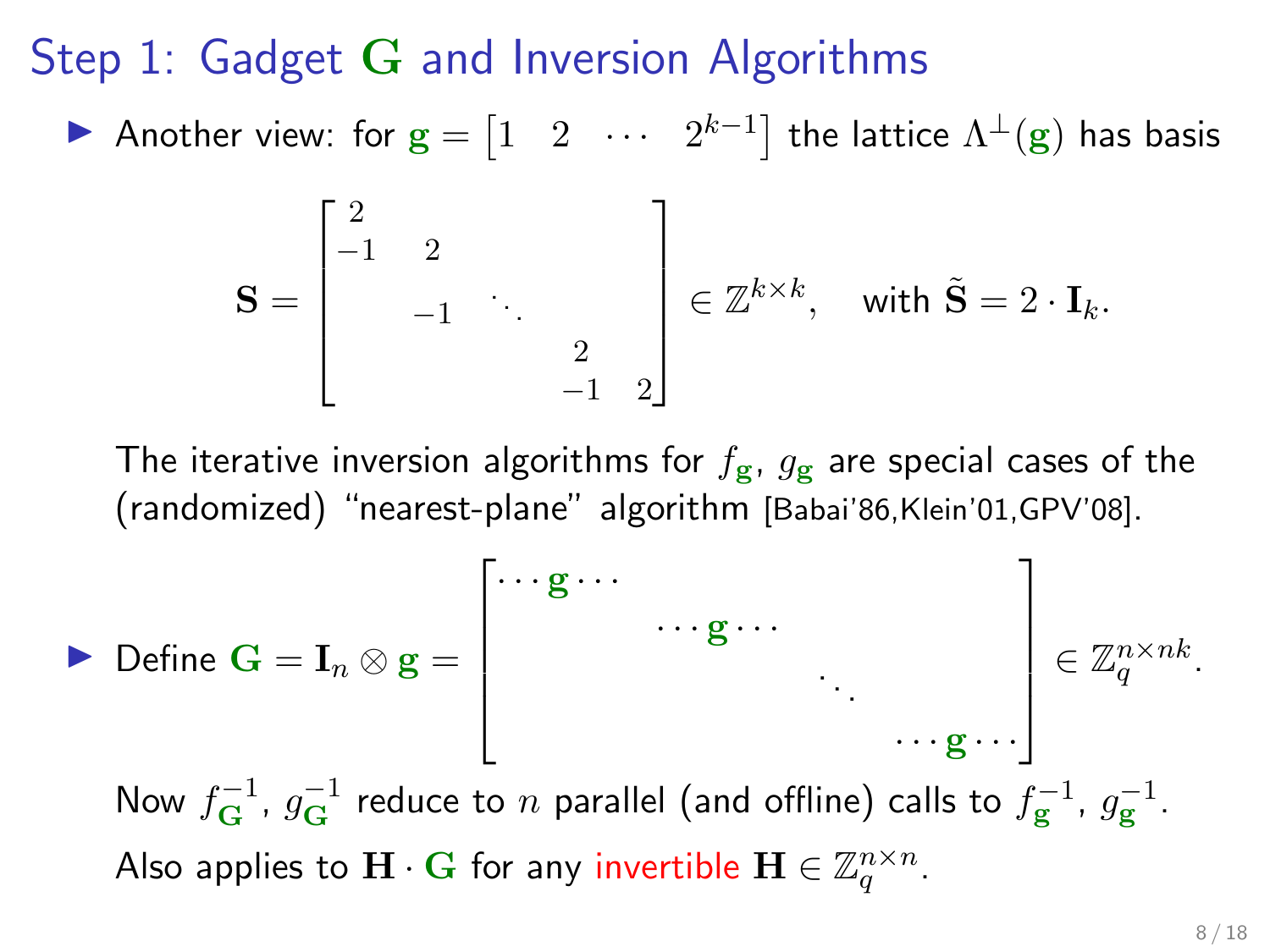$\bf D$  Define semi-random  $[{\bf \bar A}\mid {\bf G}]$  for uniform  ${\bf \bar A}\in \mathbb Z_q^{n\times \bar m}.$ 

Note:  $f^{-1}_{[\bar{\text{A}}] \text{G}]'}$   $g^{-1}_{[\bar{\text{A}}] \text{G}]}$  easily reduce to  $f^{-1}_{\text{G}}$ ,  $g^{-1}_{\text{G}}$  [CHKP'10].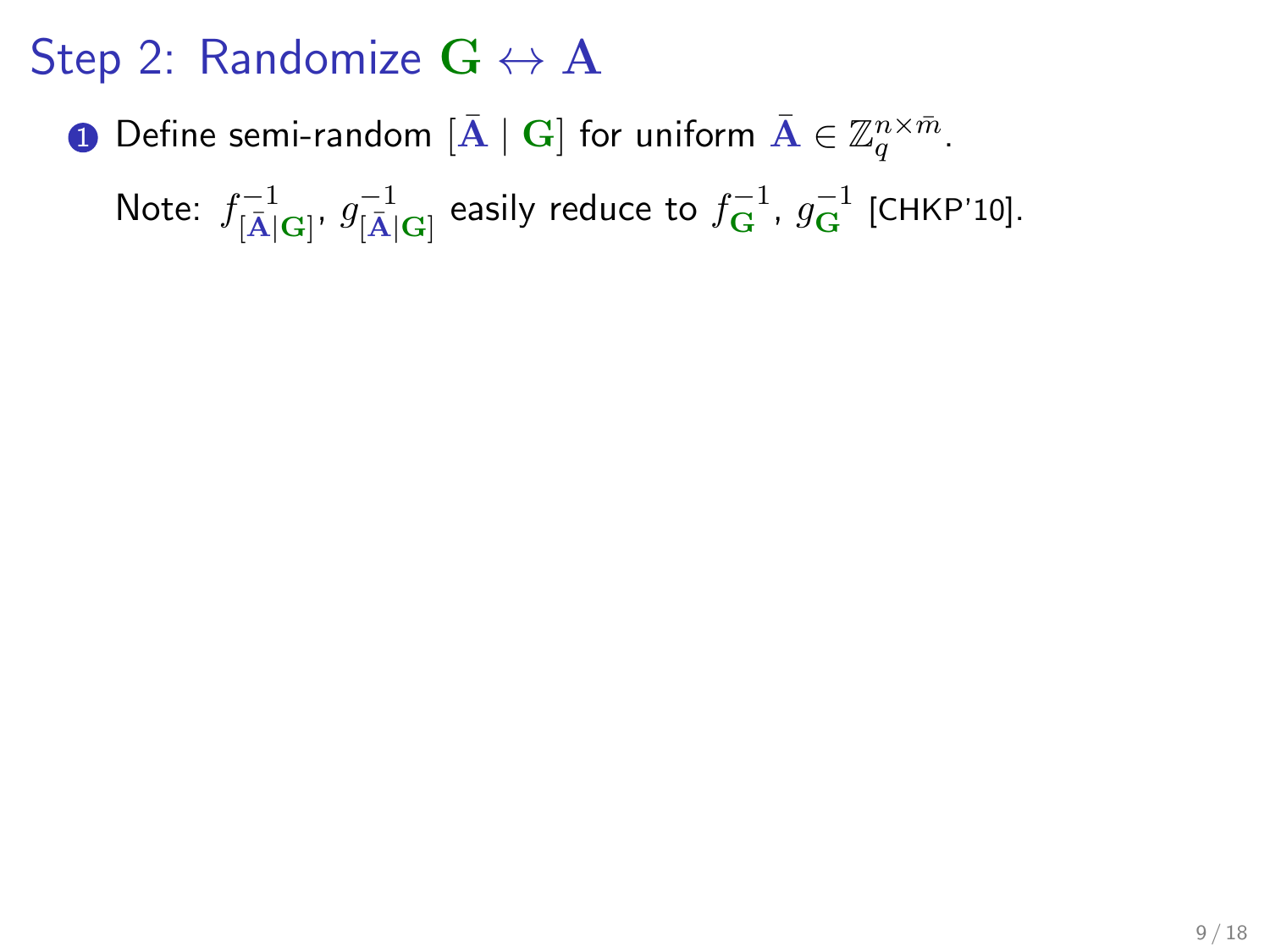$\bf D$  Define semi-random  $[{\bf \bar A}\mid {\bf G}]$  for uniform  ${\bf \bar A}\in \mathbb Z_q^{n\times \bar m}.$ 

Note:  $f^{-1}_{[\bar{\text{A}}] \text{G}]'}$   $g^{-1}_{[\bar{\text{A}}] \text{G}]}$  easily reduce to  $f^{-1}_{\text{G}}$ ,  $g^{-1}_{\text{G}}$  [CHKP'10].

 $\mathbf 2$  Choose "short" (Gaussian)  $\mathbf R \leftarrow \mathbb Z^{\bar m \times n \log q}$  and let

$$
\mathbf{A} := [\bar{\mathbf{A}} \mid \mathbf{G}] \underbrace{\begin{bmatrix} \mathbf{I} & -\mathbf{R} \\ & \mathbf{I} \end{bmatrix}}_{\text{unimodular}} = [\bar{\mathbf{A}} \mid \mathbf{G} - \bar{\mathbf{A}} \mathbf{R}].
$$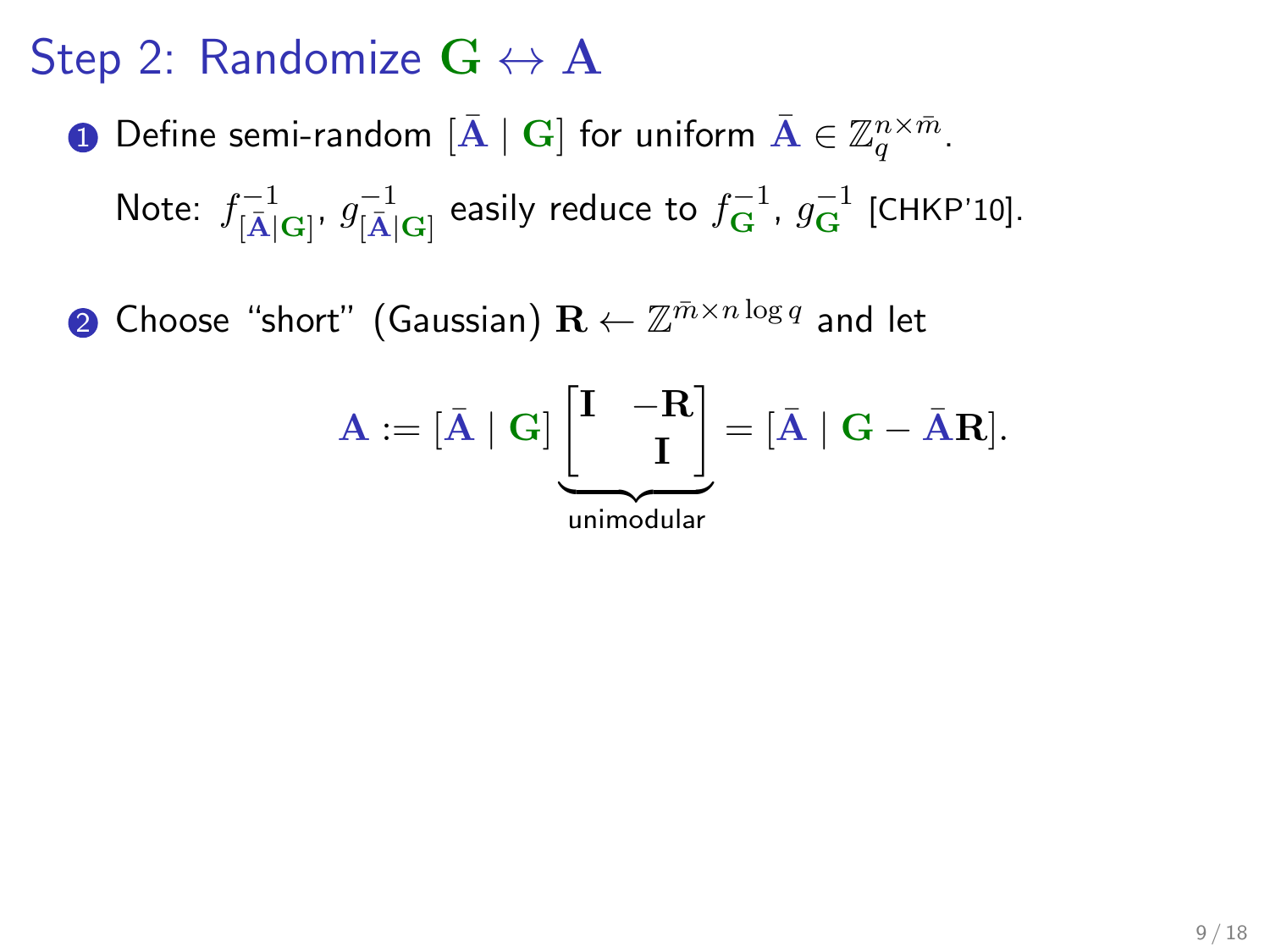$\bf D$  Define semi-random  $[{\bf \bar A}\mid {\bf G}]$  for uniform  ${\bf \bar A}\in \mathbb Z_q^{n\times \bar m}.$ 

Note:  $f^{-1}_{[\bar{\text{A}}] \text{G}]'}$   $g^{-1}_{[\bar{\text{A}}] \text{G}]}$  easily reduce to  $f^{-1}_{\text{G}}$ ,  $g^{-1}_{\text{G}}$  [CHKP'10].

 $\mathbf 2$  Choose "short" (Gaussian)  $\mathbf R \leftarrow \mathbb Z^{\bar m \times n \log q}$  and let

$$
\mathbf{A} := [\bar{\mathbf{A}} \mid \mathbf{G}] \underbrace{\begin{bmatrix} \mathbf{I} & -\mathbf{R} \\ & \mathbf{I} \end{bmatrix}}_{\text{unimodular}} = [\bar{\mathbf{A}} \mid \mathbf{G} - \bar{\mathbf{A}} \mathbf{R}].
$$

 $\star$  A is uniform if  $[\bar{\mathbf{A}} \mid \bar{\mathbf{A}} \mathbf{R}]$  is: leftover hash lemma for  $\bar{m} \approx n \log q$ .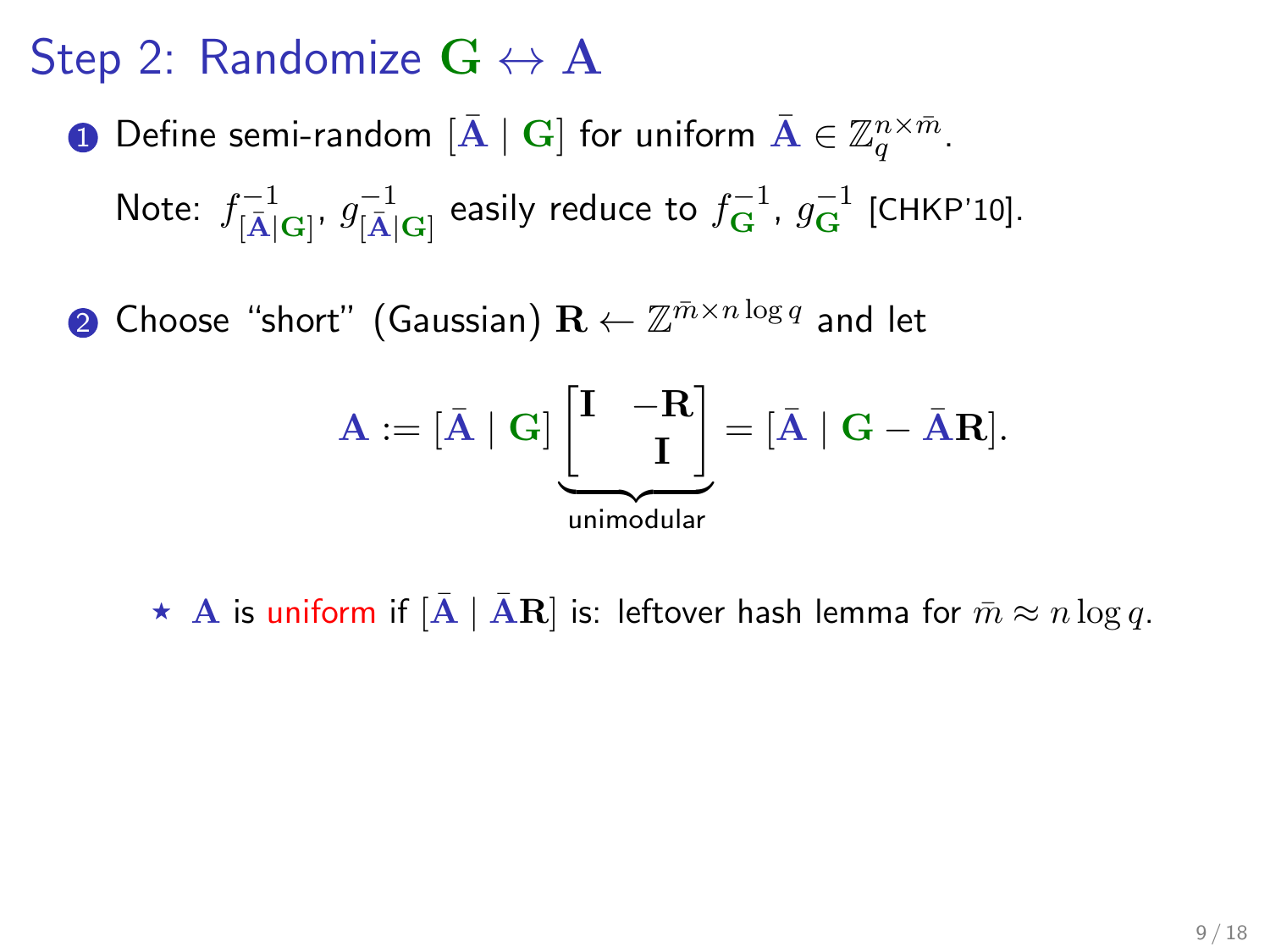$\bf D$  Define semi-random  $[{\bf \bar A}\mid {\bf G}]$  for uniform  ${\bf \bar A}\in \mathbb Z_q^{n\times \bar m}.$ 

Note:  $f^{-1}_{[\bar{\text{A}}] \text{G}]'}$   $g^{-1}_{[\bar{\text{A}}] \text{G}]}$  easily reduce to  $f^{-1}_{\text{G}}$ ,  $g^{-1}_{\text{G}}$  [CHKP'10].

 $\mathbf 2$  Choose "short" (Gaussian)  $\mathbf R \leftarrow \mathbb Z^{\bar m \times n \log q}$  and let

$$
\mathbf{A} := [\bar{\mathbf{A}} \mid \mathbf{G}] \underbrace{\begin{bmatrix} \mathbf{I} & -\mathbf{R} \\ & \mathbf{I} \end{bmatrix}}_{\text{uniform}
$$

 $\star$  A is uniform if  $[A \mid AR]$  is: leftover hash lemma for  $\bar{m} \approx n \log q$ .

(With  $G = 0$ , we get the "key trick" constructing A with a "weak" trapdoor of  $> 1$  short vector, but not a full basis.)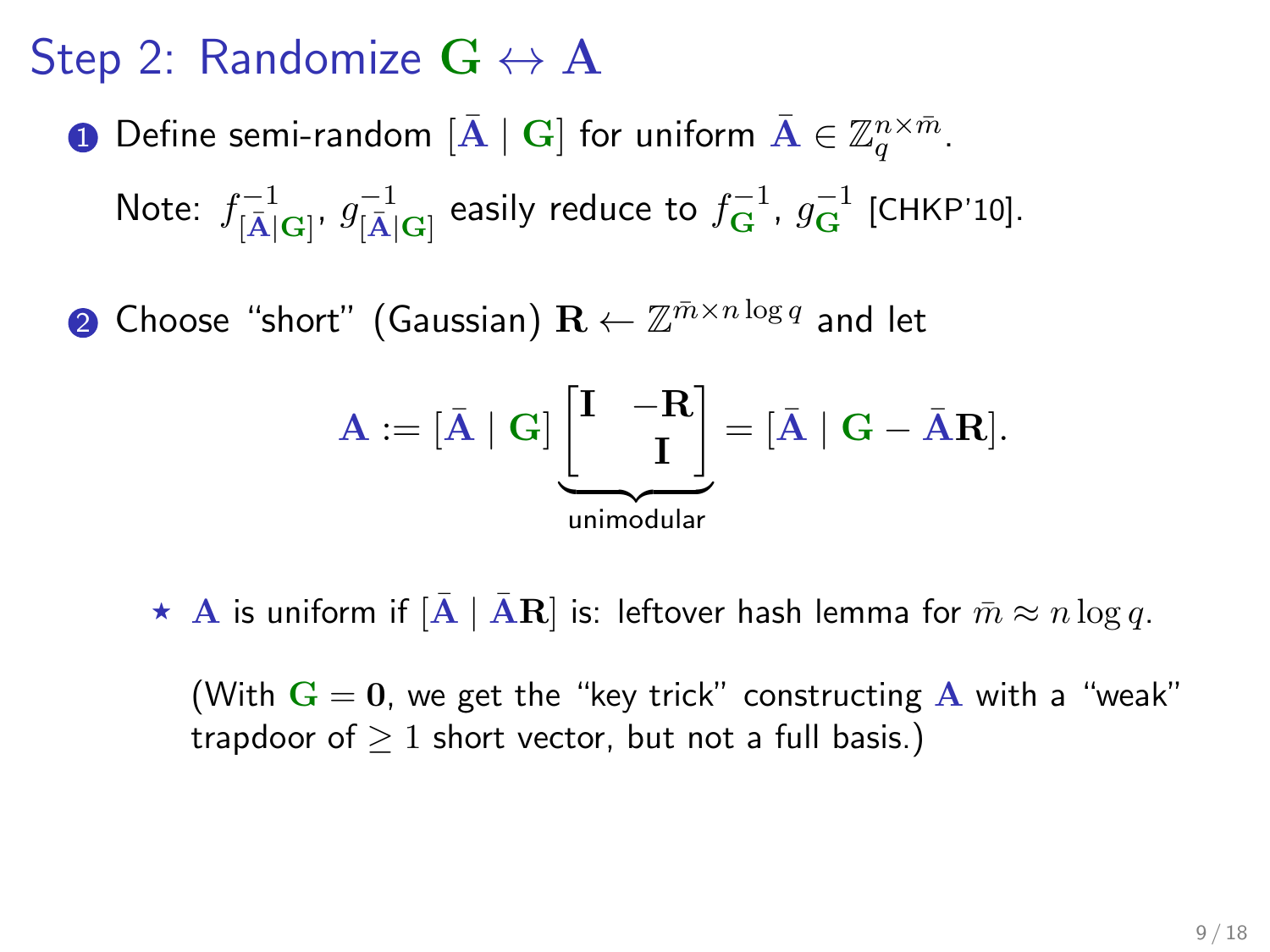$\bf D$  Define semi-random  $[{\bf \bar A}\mid {\bf G}]$  for uniform  ${\bf \bar A}\in \mathbb Z_q^{n\times \bar m}.$ 

Note:  $f^{-1}_{[\bar{\text{A}}] \text{G}]'}$   $g^{-1}_{[\bar{\text{A}}] \text{G}]}$  easily reduce to  $f^{-1}_{\text{G}}$ ,  $g^{-1}_{\text{G}}$  [CHKP'10].

 $\mathbf 2$  Choose "short" (Gaussian)  $\mathbf R \leftarrow \mathbb Z^{\bar m \times n \log q}$  and let

$$
\mathbf{A} := [\bar{\mathbf{A}} \mid \mathbf{G}] \underbrace{\begin{bmatrix} \mathbf{I} & -\mathbf{R} \\ & \mathbf{I} \end{bmatrix}}_{\text{uniform}
$$

 $\star$  A is uniform if  $[A \mid AR]$  is: leftover hash lemma for  $\bar{m} \approx n \log q$ .

(With  $G = 0$ , we get the "key trick" constructing A with a "weak" trapdoor of  $\geq 1$  short vector, but not a full basis.)

 $\star$   $\left| \mathbf{I} \right| \overline{\mathbf{A}}$   $\left| -(\overline{\mathbf{A}}\mathbf{R}_{1}+\mathbf{R}_{2}) \right|$  is pseudorandom (under LWE) for  $\overline{m}=n$ .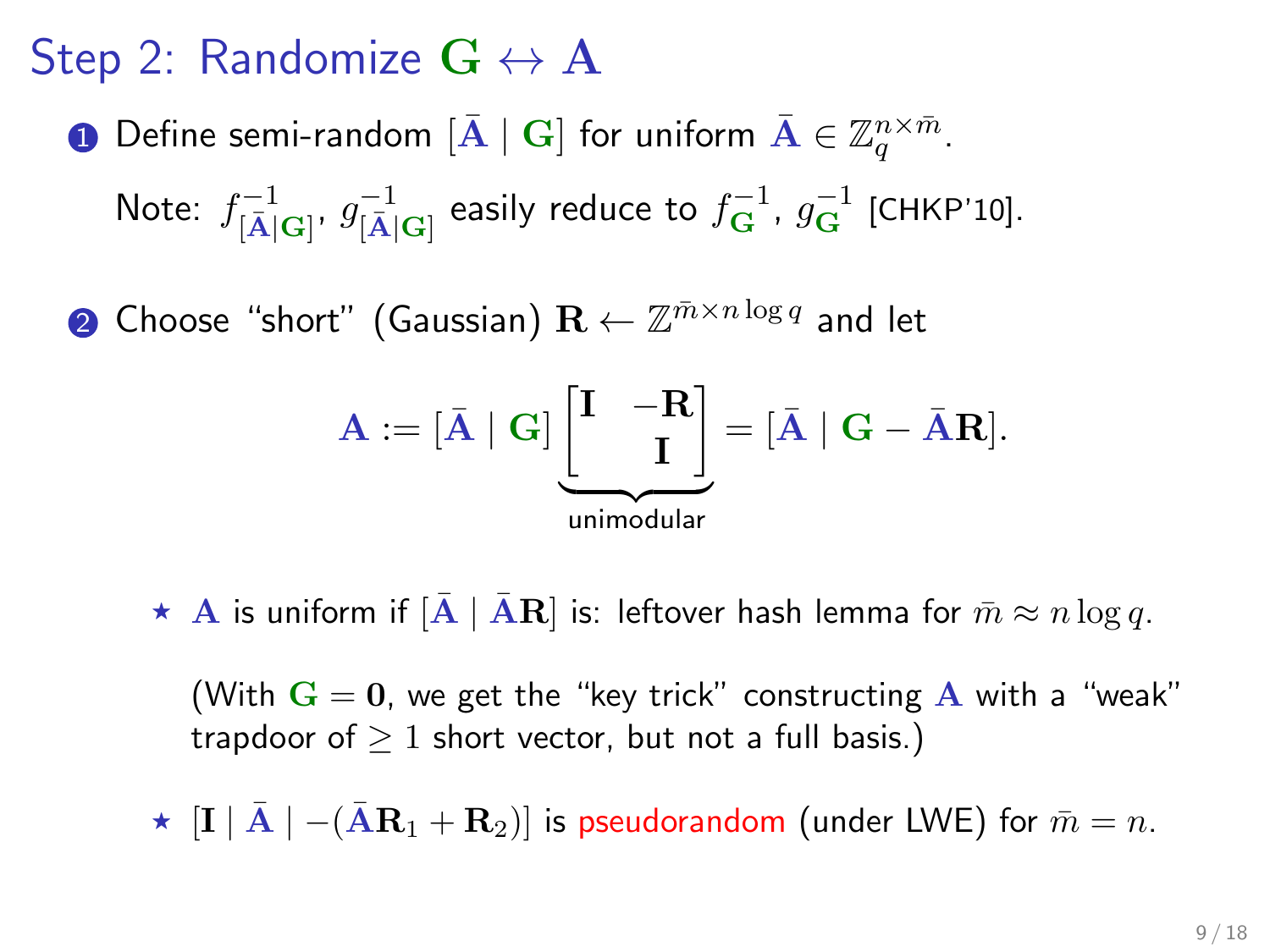$$
\blacktriangleright \text{ We constructed } \mathbf{A} = [\bar{\mathbf{A}} \mid \mathbf{G} - \bar{\mathbf{A}} \mathbf{R}].
$$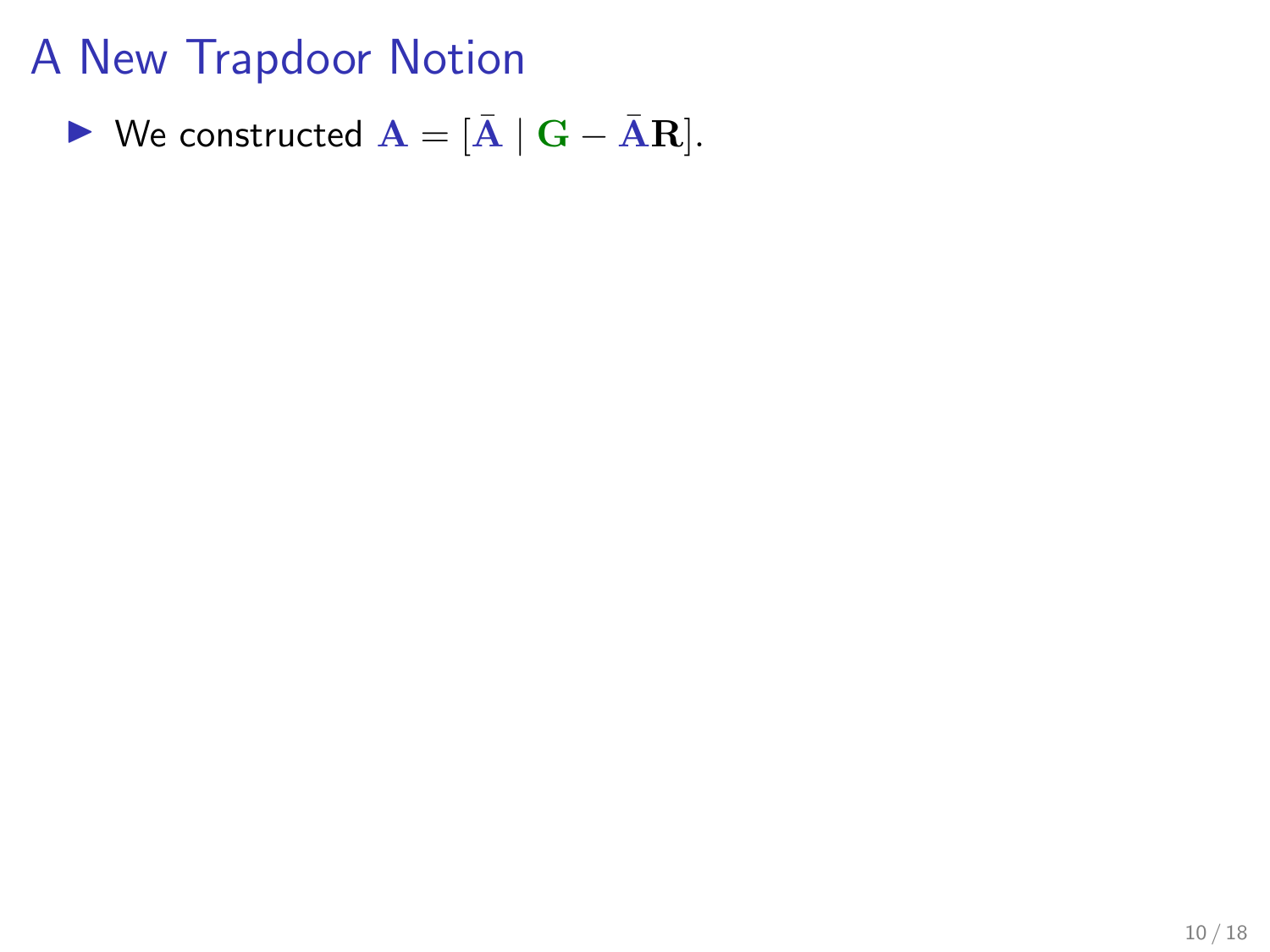$$
\blacktriangleright \text{ We constructed } \mathbf{A} = [\bar{\mathbf{A}} \mid \mathbf{G} - \bar{\mathbf{A}} \mathbf{R}].
$$

### Definition

▶ R is a trapdoor for A with tag  $\mathbf{H} \in \mathbb{Z}_q^{n \times n}$  (H invertible) if  $\mathbf{A} \cdot \begin{bmatrix} \mathbf{R} \\ \mathbf{I} \end{bmatrix} = \mathbf{H} \cdot \mathbf{G}.$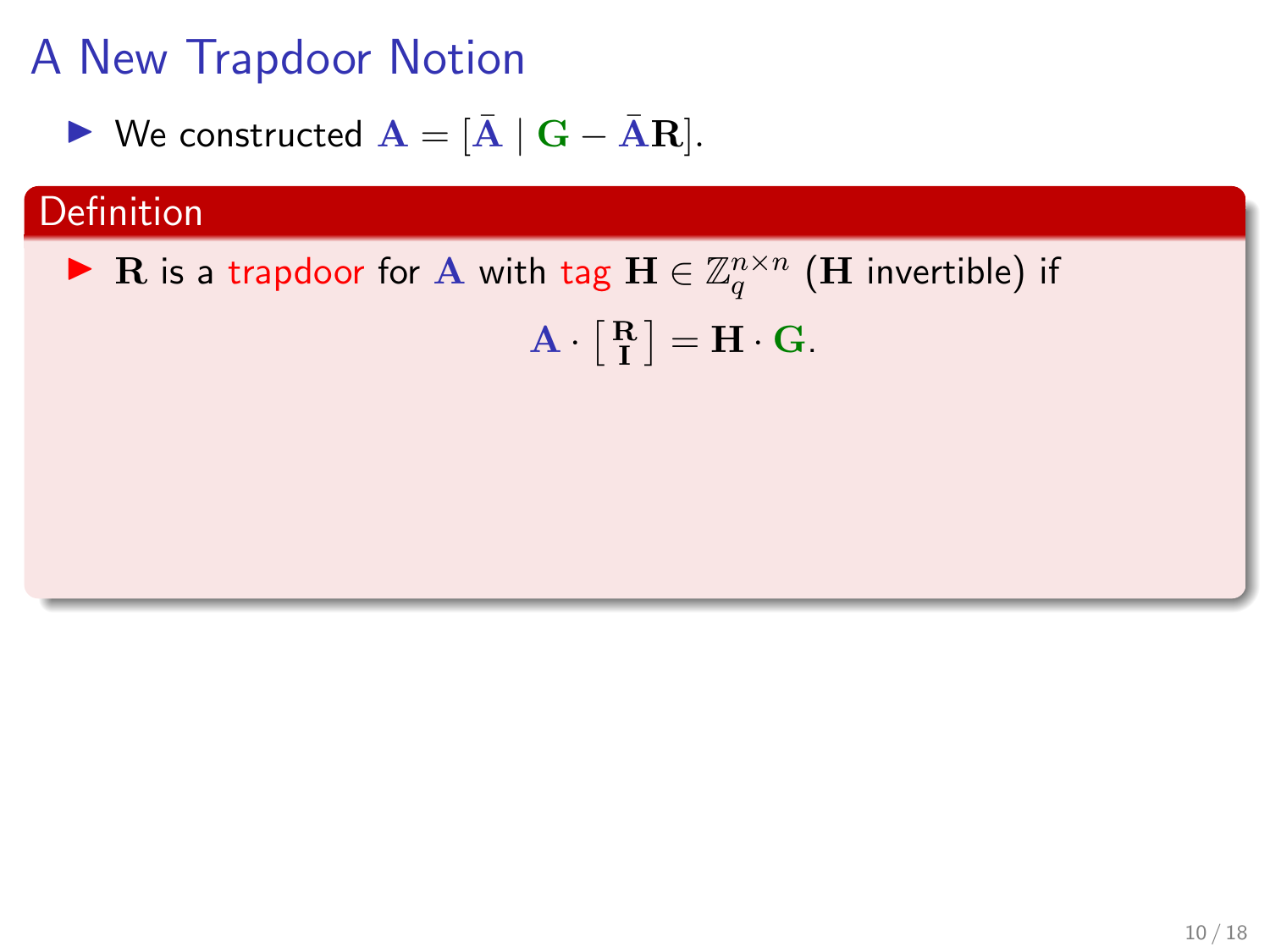$$
\blacktriangleright \text{ We constructed } \mathbf{A} = [\bar{\mathbf{A}} \mid \mathbf{G} - \bar{\mathbf{A}} \mathbf{R}].
$$

### Definition

▶ R is a trapdoor for A with tag  $\mathbf{H} \in \mathbb{Z}_q^{n \times n}$  (H invertible) if

$$
\mathbf{A}\cdot\left[\begin{smallmatrix}\mathbf{R}\\ \mathbf{I}\end{smallmatrix}\right]=\mathbf{H}\cdot\mathbf{G}.
$$

 $\blacktriangleright$  The quality of **R** is  $s_1(\mathbf{R}) := \max_{\|\mathbf{u}\|=1}$ 

(smaller is better.)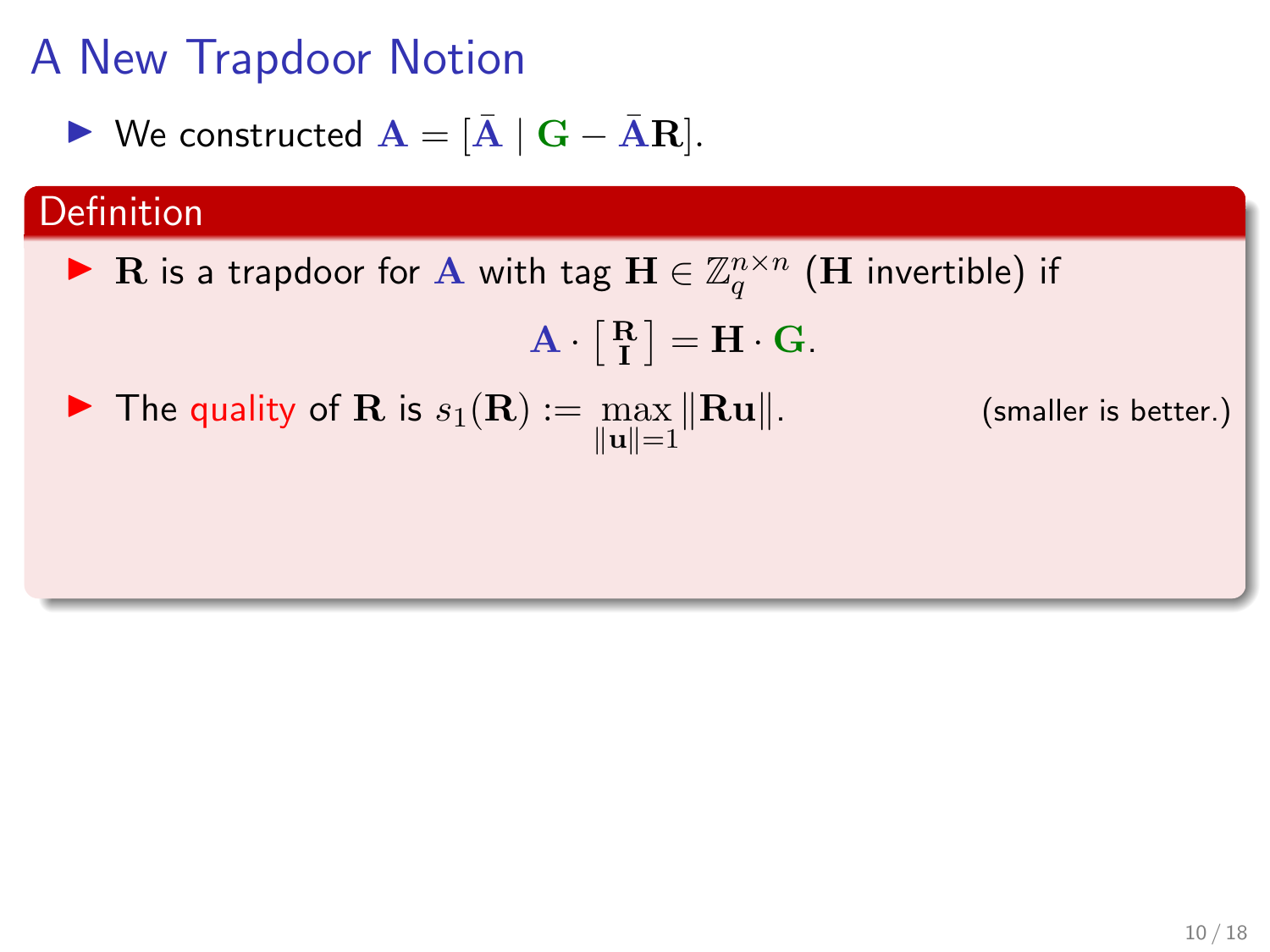$$
\blacktriangleright \text{ We constructed } \mathbf{A} = [\bar{\mathbf{A}} \mid \mathbf{G} - \bar{\mathbf{A}} \mathbf{R}].
$$

#### **Definition**

▶ R is a trapdoor for A with tag  $\mathbf{H} \in \mathbb{Z}_q^{n \times n}$  (H invertible) if

$$
\mathbf{A} \cdot \left[ \begin{smallmatrix} \mathbf{R} \\ \mathbf{I} \end{smallmatrix} \right] = \mathbf{H} \cdot \mathbf{G}.
$$

- $\blacktriangleright$  The quality of **R** is  $s_1(\mathbf{R}) := \max ||\mathbf{R}\mathbf{u}||$ .  $\|u\|=1$ (smaller is better.)
- **►** Fact:  $s_1(\mathbf{R}) \approx (\sqrt{\ }$  $rows +$ √ cols)  $\cdot$   $r$  for Gaussian entries w/ std dev  $r.$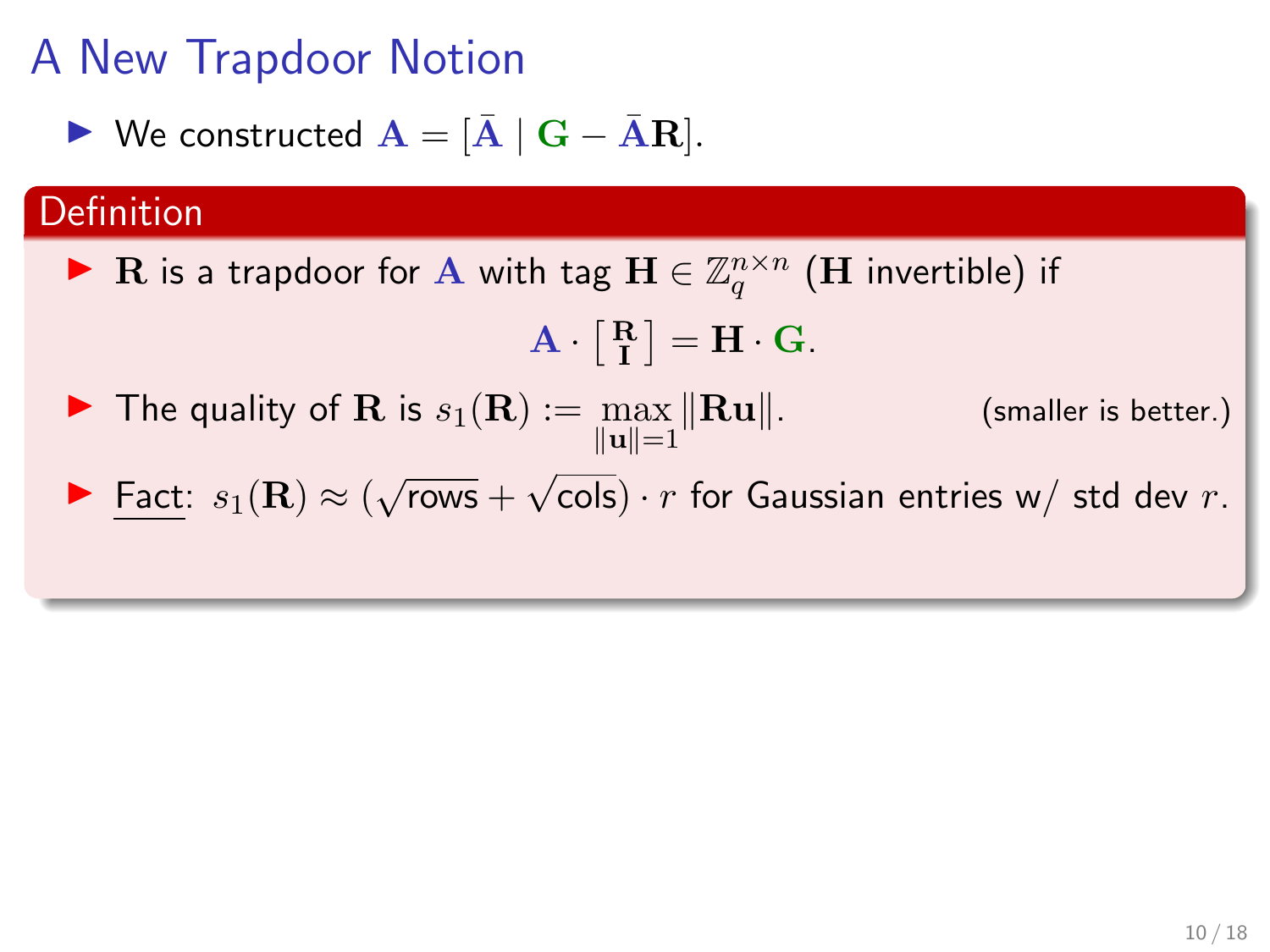$$
\blacktriangleright \text{ We constructed } \mathbf{A} = [\bar{\mathbf{A}} \mid \mathbf{G} - \bar{\mathbf{A}} \mathbf{R}].
$$

#### Definition

▶ R is a trapdoor for A with tag  $\mathbf{H} \in \mathbb{Z}_q^{n \times n}$  (H invertible) if

$$
\mathbf{A} \cdot \begin{bmatrix} \mathbf{R} \\ \mathbf{I} \end{bmatrix} = \mathbf{H} \cdot \mathbf{G}.
$$

- $\blacktriangleright$  The quality of **R** is  $s_1(\mathbf{R}) := \max ||\mathbf{R}\mathbf{u}||$ .  $\|u\|=1$ (smaller is better.)
- **►** Fact:  $s_1(\mathbf{R}) \approx (\sqrt{\ }$  $rows +$ √ cols)  $\cdot$   $r$  for Gaussian entries w/ std dev  $r.$
- ▶ Note: R is a trapdoor for  $A [0 | H' \cdot G]$  w/tag  $(H H')$  [ABB'10].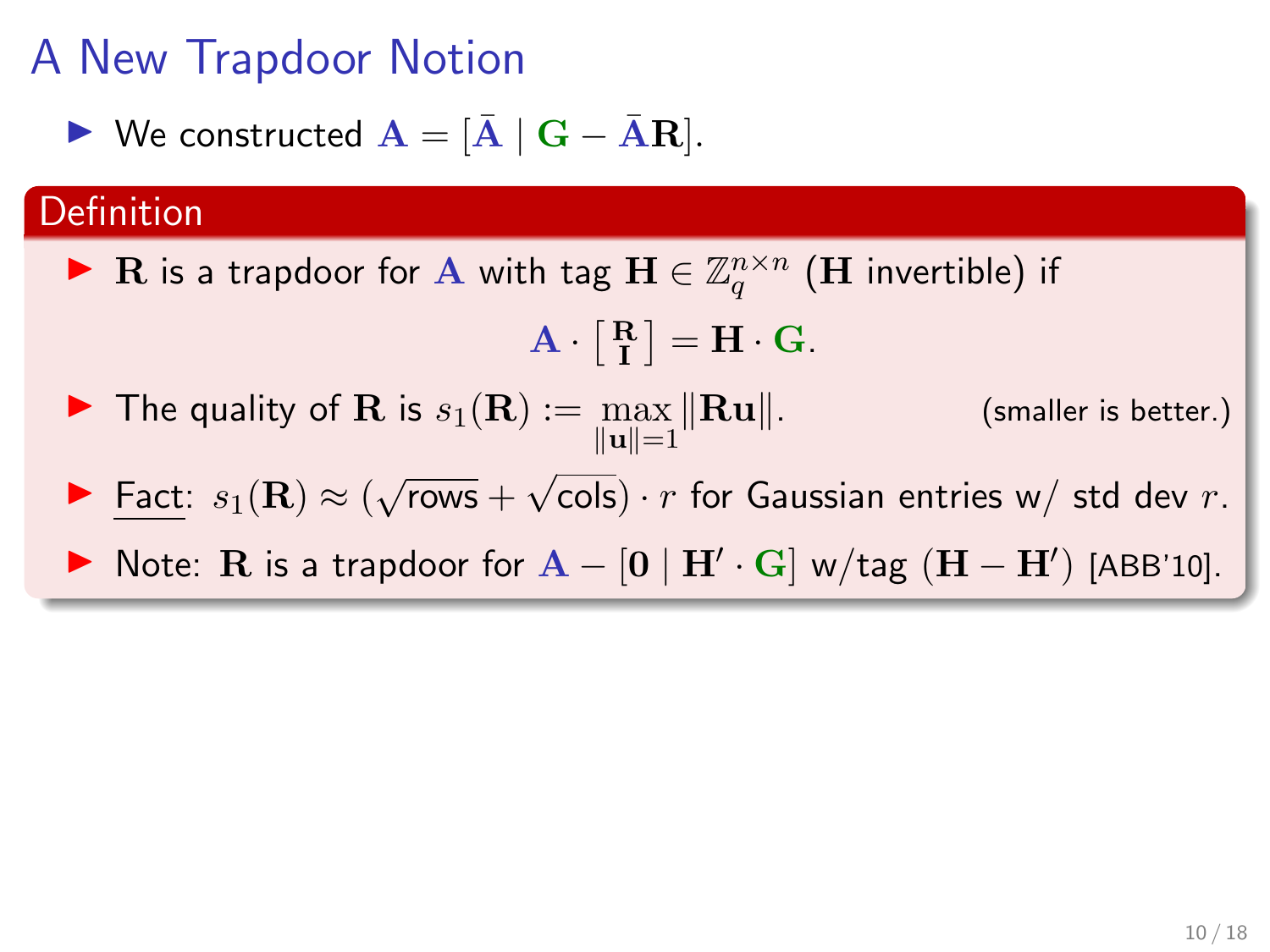$$
\blacktriangleright \text{ We constructed } \mathbf{A} = [\bar{\mathbf{A}} \mid \mathbf{G} - \bar{\mathbf{A}} \mathbf{R}].
$$

#### Definition

▶ R is a trapdoor for A with tag  $\mathbf{H} \in \mathbb{Z}_q^{n \times n}$  (H invertible) if

$$
\mathbf{A} \cdot \begin{bmatrix} \mathbf{R} \\ \mathbf{I} \end{bmatrix} = \mathbf{H} \cdot \mathbf{G}.
$$

- $\blacktriangleright$  The quality of **R** is  $s_1(\mathbf{R}) := \max ||\mathbf{R}\mathbf{u}||$ .  $\|{\mathbf u}\|=1$ (smaller is better.)
- **►** Fact:  $s_1(\mathbf{R}) \approx (\sqrt{\ }$  $rows +$ √ cols)  $\cdot$   $r$  for Gaussian entries w/ std dev  $r.$
- ▶ Note: R is a trapdoor for  $A [0 | H' \cdot G]$  w/tag  $(H H')$  [ABB'10].

#### Relating New and Old Trapdoors

Given a basis  $\mathbf S$  for  $\Lambda^\perp(\mathbf G)$  and a trapdoor  $\mathbf R$  for  $\mathbf A,$ we can efficiently construct a basis  $\mathbf{S}_{\mathbf{A}}$  for  $\Lambda^{\perp}(\mathbf{A})$ where  $\|\tilde{\mathbf{S}}_{\mathbf{A}}\| \leq (s_1(\mathbf{R}) + 1) \cdot \|\tilde{\mathbf{S}}\|.$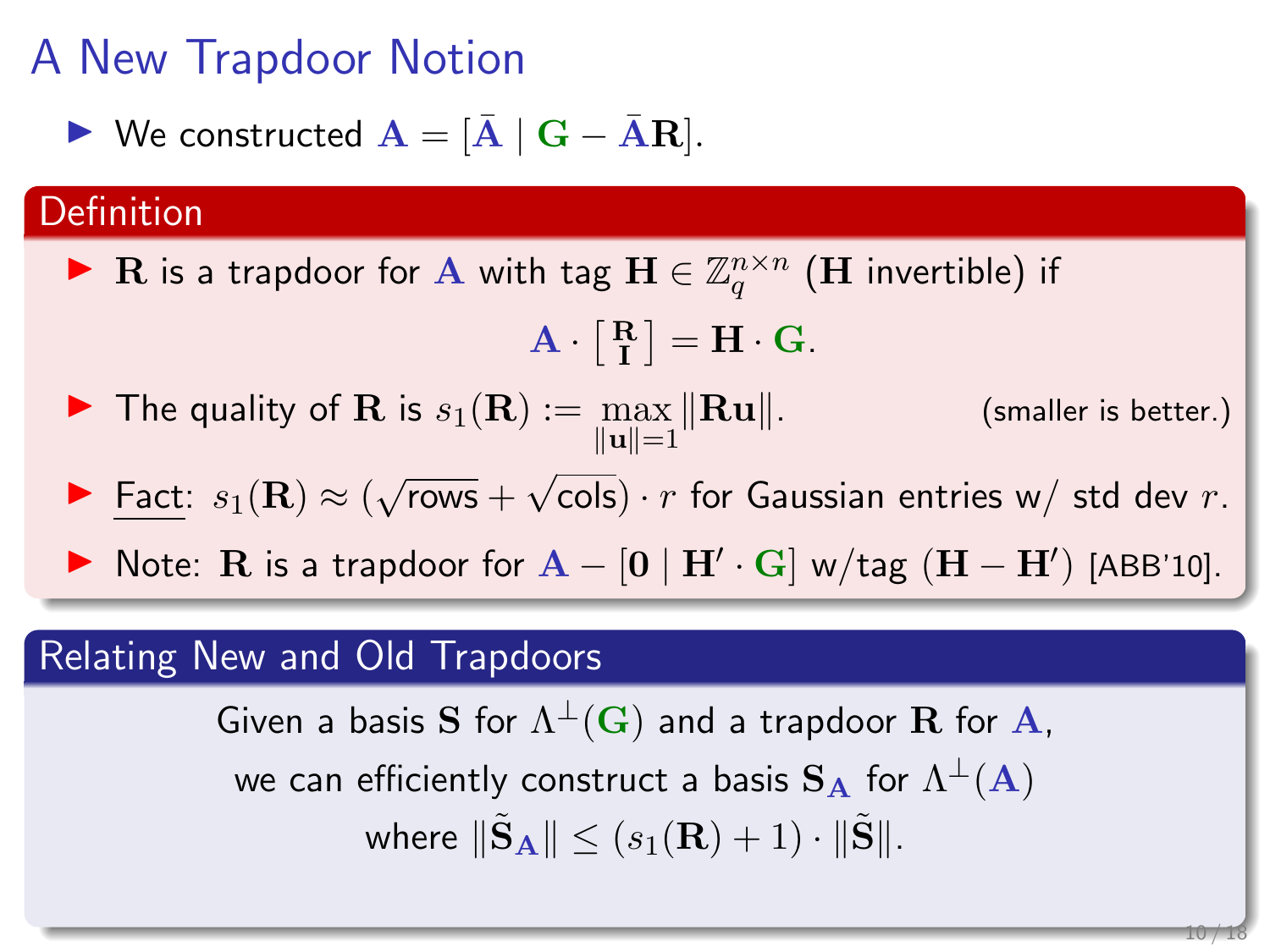$$
\blacktriangleright \text{ We constructed } \mathbf{A} = [\bar{\mathbf{A}} \mid \mathbf{G} - \bar{\mathbf{A}} \mathbf{R}].
$$

#### **Definition**

▶ R is a trapdoor for A with tag  $\mathbf{H} \in \mathbb{Z}_q^{n \times n}$  (H invertible) if

$$
\mathbf{A} \cdot \begin{bmatrix} \mathbf{R} \\ \mathbf{I} \end{bmatrix} = \mathbf{H} \cdot \mathbf{G}.
$$

- $\blacktriangleright$  The quality of **R** is  $s_1(\mathbf{R}) := \max ||\mathbf{R}\mathbf{u}||$ .  $\|u\|=1$ (smaller is better.)
- **►** Fact:  $s_1(\mathbf{R}) \approx (\sqrt{\ }$  $rows +$ √ cols)  $\cdot$   $r$  for Gaussian entries w/ std dev  $r.$
- ▶ Note: R is a trapdoor for  $A [0 | H' \cdot G]$  w/tag  $(H H')$  [ABB'10].

#### Relating New and Old Trapdoors

Given a basis  $\mathbf S$  for  $\Lambda^\perp(\mathbf G)$  and a trapdoor  $\mathbf R$  for  $\mathbf A,$ we can efficiently construct a basis  $\mathbf{S}_{\mathbf{A}}$  for  $\Lambda^{\perp}(\mathbf{A})$ where  $\|\tilde{\mathbf{S}}_{\mathbf{A}}\| \leq (s_1(\mathbf{R}) + 1) \cdot \|\tilde{\mathbf{S}}\|.$ (But we'll never need to.)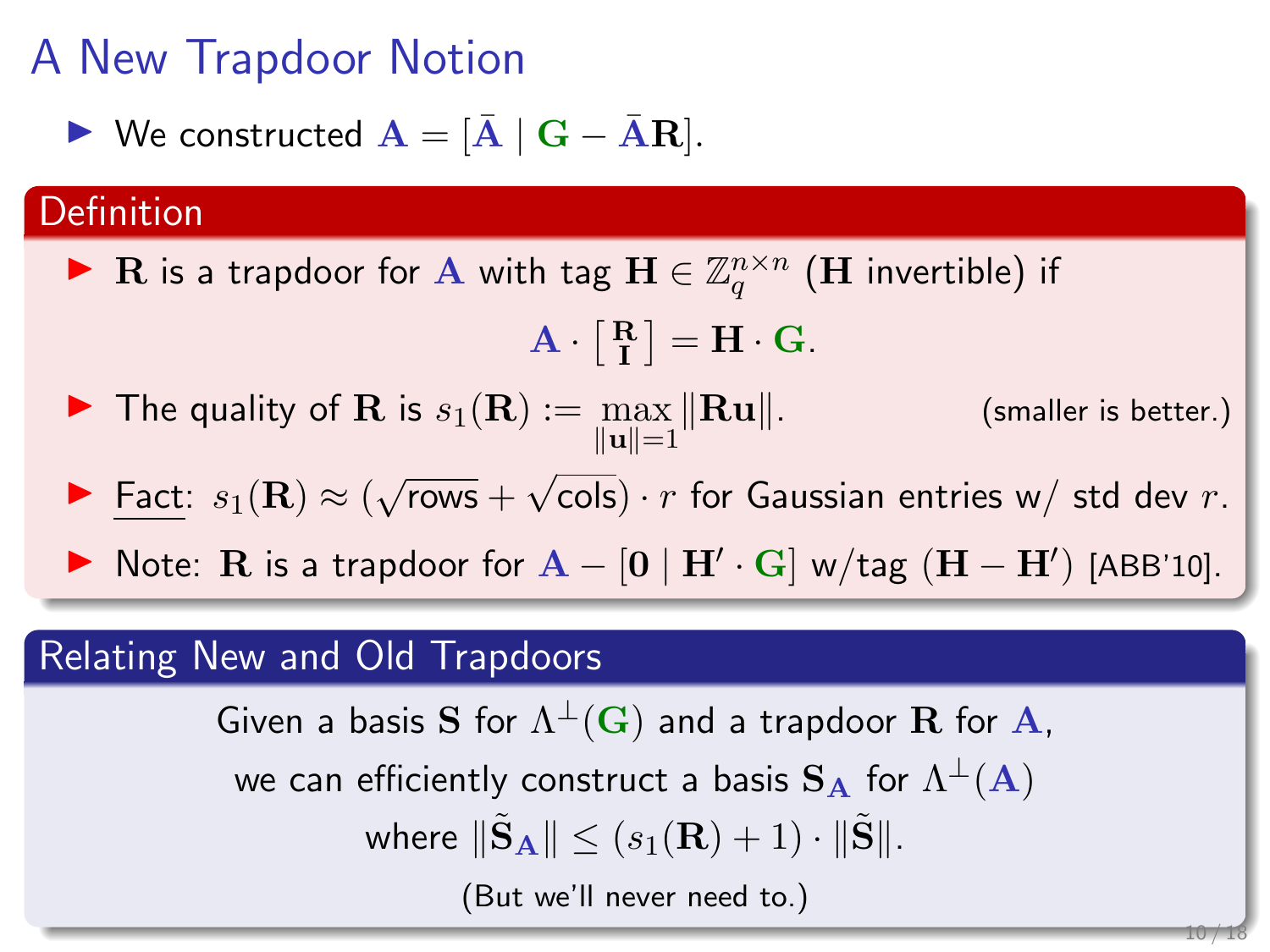Suppose R is a trapdoor for A (w/tag  $H = I$ ):  $A \begin{bmatrix} R \\ I \end{bmatrix} = G$ .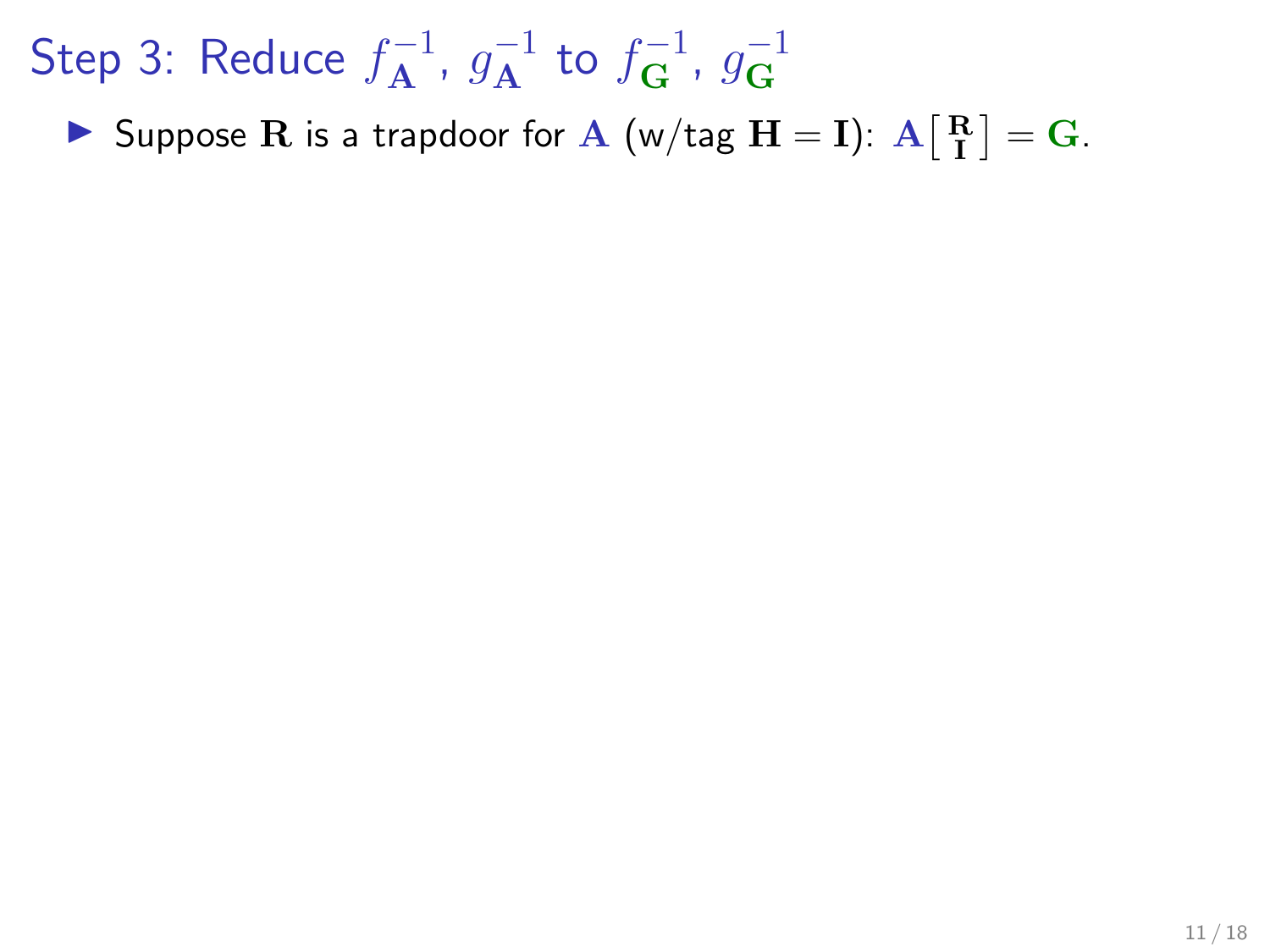Suppose R is a trapdoor for A (w/tag  $H = I$ ):  $A \begin{bmatrix} R \\ I \end{bmatrix} = G$ .

### Inverting LWE Function

Given  $\mathbf{b}^t = \mathbf{s}^t \mathbf{A} + \mathbf{e}^t$ , recover  $\mathbf s$  from

$$
\mathbf{b}^t \big[ \begin{smallmatrix} \mathbf{R} \\ \mathbf{I} \end{smallmatrix} \big] = \mathbf{s}^t \mathbf{G} + \mathbf{e}^t \big[ \begin{smallmatrix} \mathbf{R} \\ \mathbf{I} \end{smallmatrix} \big].
$$

Works if each entry of  $\mathbf{e}^t \big[\mathbf{R}\ \big]$  in  $[-\frac{q}{4}$  $\frac{q}{4}, \frac{q}{4}$  $\left|\frac{q}{4}\right\rangle \Leftarrow \left|\left|\frac{q}{4s_1}\right|\left(\frac{R}{R}\right)\right\rangle.$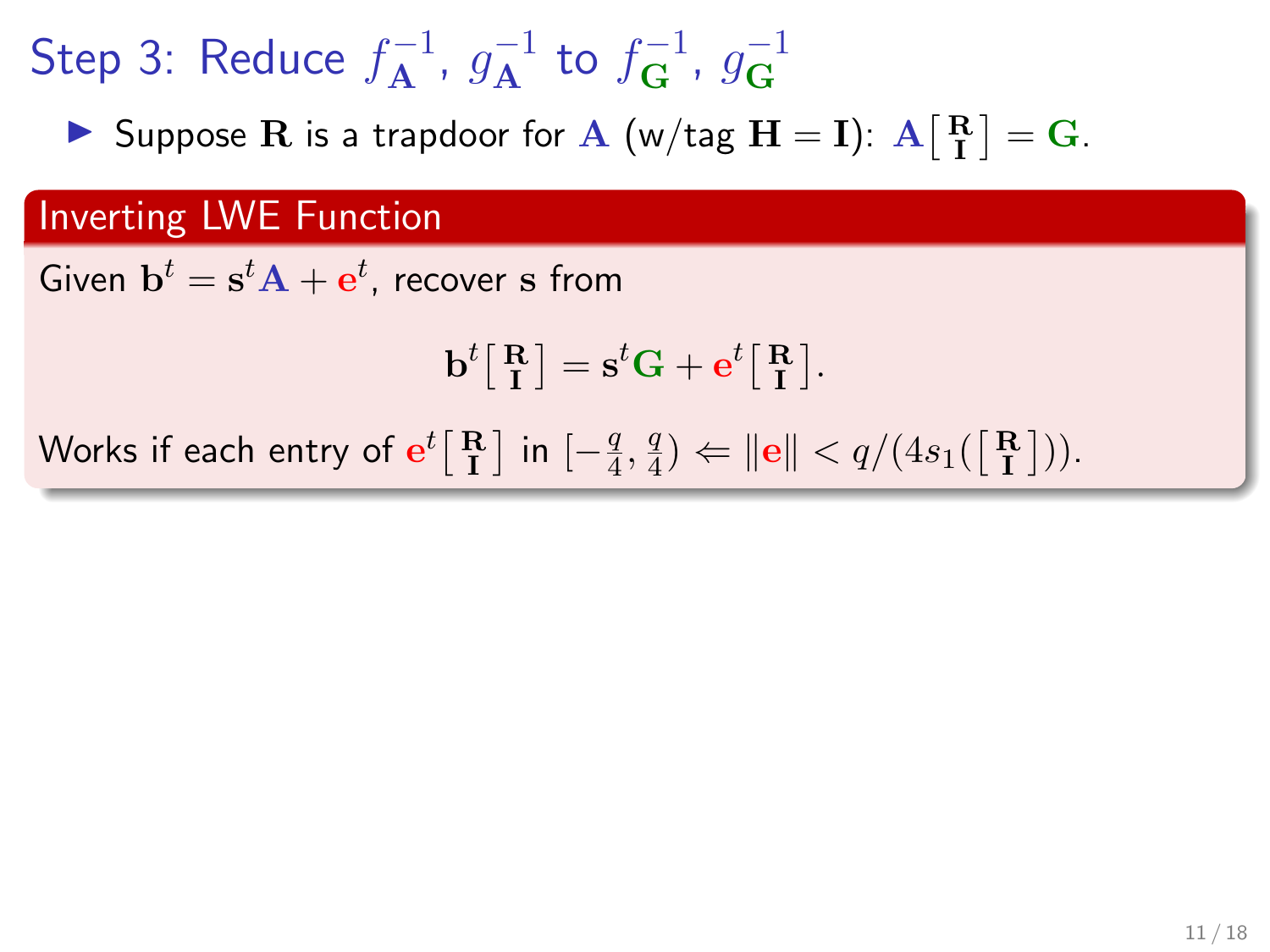Suppose R is a trapdoor for A (w/tag  $H = I$ ):  $A \begin{bmatrix} R \\ I \end{bmatrix} = G$ .

### Inverting LWE Function

Given  $\mathbf{b}^t = \mathbf{s}^t \mathbf{A} + \mathbf{e}^t$ , recover  $\mathbf s$  from

$$
\mathbf{b}^t \big[ \begin{smallmatrix} \mathbf{R} \\ \mathbf{I} \end{smallmatrix} \big] = \mathbf{s}^t \mathbf{G} + \mathbf{e}^t \big[ \begin{smallmatrix} \mathbf{R} \\ \mathbf{I} \end{smallmatrix} \big].
$$

Works if each entry of  $\mathbf{e}^t \big[\mathbf{R}\ \big]$  in  $[-\frac{q}{4}$  $\frac{q}{4}, \frac{q}{4}$  $\left|\frac{q}{4}\right\rangle \Leftarrow \left|\left|\frac{q}{4s_1}\right|\left(\frac{R}{R}\right)\right\rangle.$ 

#### Sampling Gaussian Preimages

Given  ${\bf u}$ , sample  ${\bf z} \leftarrow f_{\bf G}^{-1}({\bf u})$  and output  ${\bf x} = \left[\frac{\bf R}{\bf I}\right] {\bf z} \in f_{\bf A}^{-1}({\bf u})$  ?

$$
\blacktriangleright \text{ We have } \mathbf{A}\mathbf{x} = \mathbf{G}\mathbf{z} = \mathbf{u} \text{ as desired.}
$$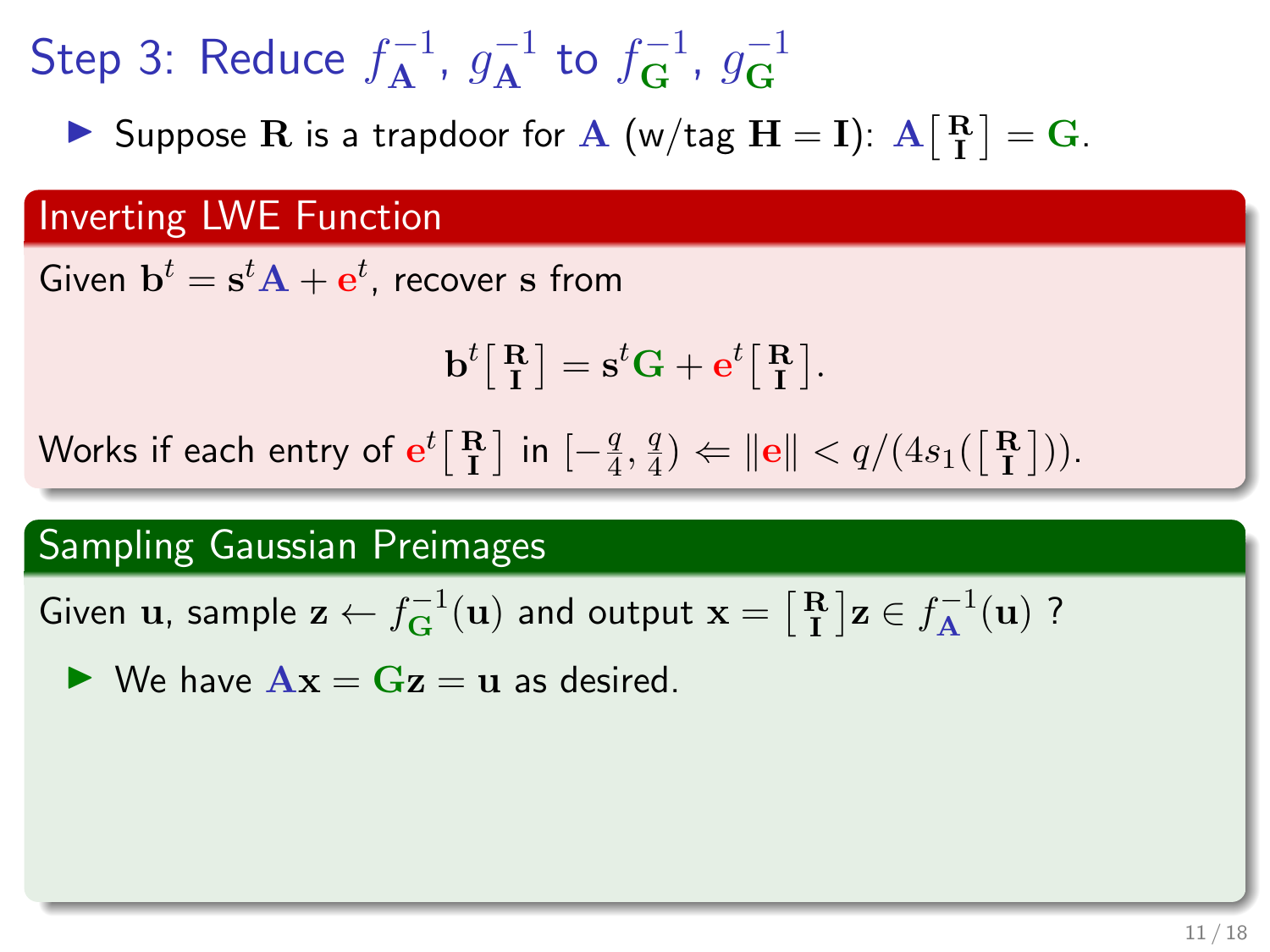Suppose R is a trapdoor for A (w/tag  $H = I$ ):  $A \begin{bmatrix} R \\ I \end{bmatrix} = G$ .

### Inverting LWE Function

Given  $\mathbf{b}^t = \mathbf{s}^t \mathbf{A} + \mathbf{e}^t$ , recover  $\mathbf s$  from

$$
\mathbf{b}^t \big[ \begin{smallmatrix} \mathbf{R} \\ \mathbf{I} \end{smallmatrix} \big] = \mathbf{s}^t \mathbf{G} + \mathbf{e}^t \big[ \begin{smallmatrix} \mathbf{R} \\ \mathbf{I} \end{smallmatrix} \big].
$$

Works if each entry of  $\mathbf{e}^t \big[\mathbf{R}\ \big]$  in  $[-\frac{q}{4}$  $\frac{q}{4}, \frac{q}{4}$  $\left|\frac{q}{4}\right\rangle \Leftarrow \left|\left|\frac{q}{4s_1}\right|\left(\frac{R}{R}\right)\right\rangle.$ 

#### Sampling Gaussian Preimages

Given  ${\bf u}$ , sample  ${\bf z} \leftarrow f_{\bf G}^{-1}({\bf u})$  and output  ${\bf x} = \left[\frac{\bf R}{\bf I}\right] {\bf z} \in f_{\bf A}^{-1}({\bf u})$  ?

- $\triangleright$  We have  $\mathbf{A}\mathbf{x} = \mathbf{G}\mathbf{z} = \mathbf{u}$  as desired.
- $\blacktriangleright \; \underline{\mathsf{Problem}}: \; \bigl[ \begin{smallmatrix} \mathbf{R} \\ \mathbf{I} \end{smallmatrix} \bigr] \mathbf{z} \; \text{is non-spherical Gaussian, leaks } \mathbf{R} \; \bigr]$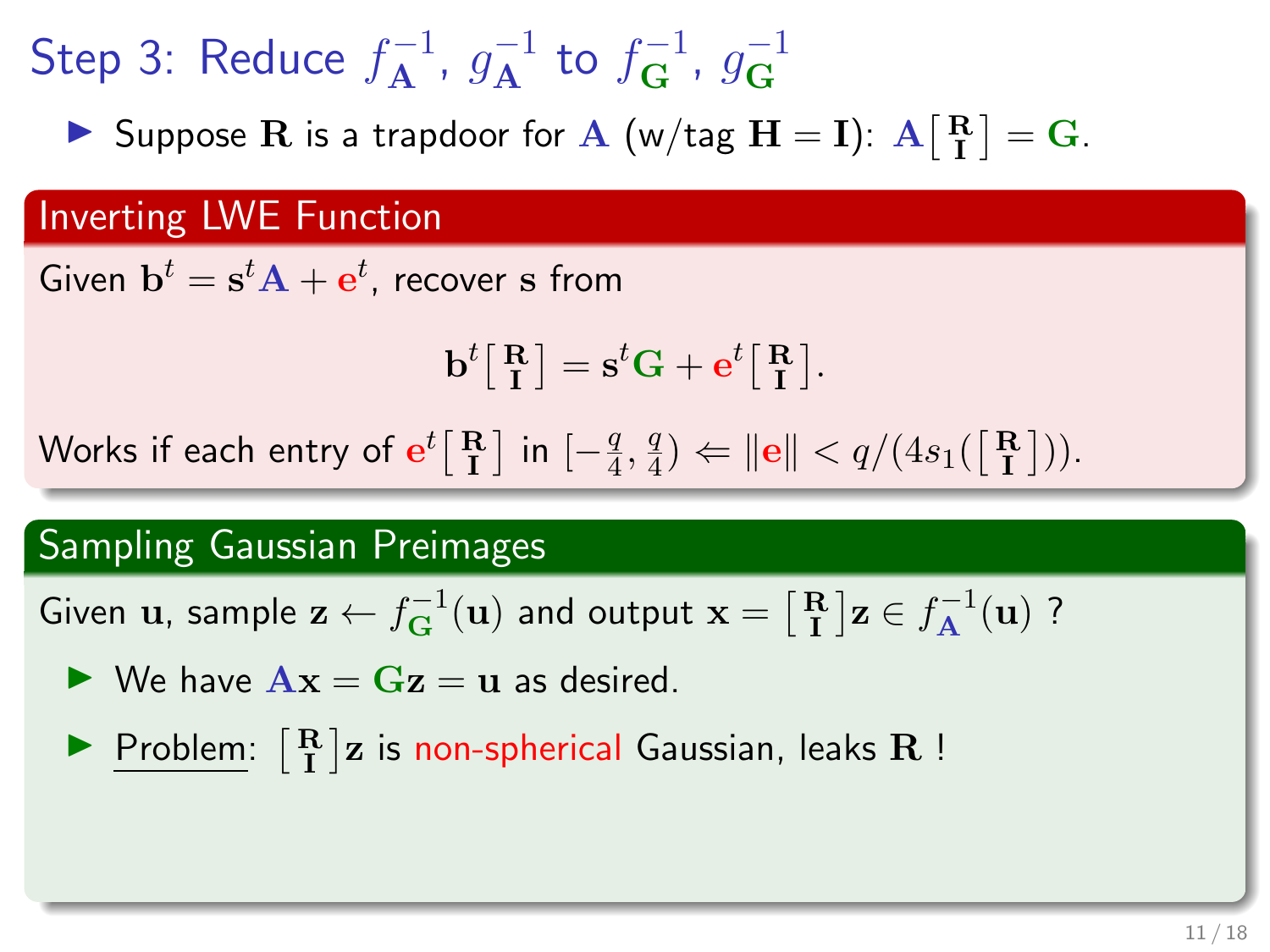Suppose R is a trapdoor for A (w/tag  $H = I$ ):  $A \begin{bmatrix} R \\ I \end{bmatrix} = G$ .

### Inverting LWE Function

Given  $\mathbf{b}^t = \mathbf{s}^t \mathbf{A} + \mathbf{e}^t$ , recover  $\mathbf s$  from

$$
\mathbf{b}^t \big[ \begin{smallmatrix} \mathbf{R} \\ \mathbf{I} \end{smallmatrix} \big] = \mathbf{s}^t \mathbf{G} + \mathbf{e}^t \big[ \begin{smallmatrix} \mathbf{R} \\ \mathbf{I} \end{smallmatrix} \big].
$$

Works if each entry of  $\mathbf{e}^t \big[\mathbf{R}\ \big]$  in  $[-\frac{q}{4}$  $\frac{q}{4}, \frac{q}{4}$  $\left|\frac{q}{4}\right\rangle \Leftarrow \left|\left|\frac{q}{4s_1}\right|\left(\frac{R}{R}\right)\right\rangle.$ 

#### Sampling Gaussian Preimages

Given  ${\bf u}$ , sample  ${\bf z} \leftarrow f_{\bf G}^{-1}({\bf u})$  and output  ${\bf x} = \left[\frac{\bf R}{\bf I}\right] {\bf z} \in f_{\bf A}^{-1}({\bf u})$  ?

- $\triangleright$  We have  $\mathbf{A}\mathbf{x} = \mathbf{G}\mathbf{z} = \mathbf{u}$  as desired.
- $\blacktriangleright \; \underline{\mathsf{Problem}}: \; \bigl[ \begin{smallmatrix} \mathbf{R} \\ \mathbf{I} \end{smallmatrix} \bigr] \mathbf{z} \; \text{is non-spherical Gaussian, leaks } \mathbf{R} \; \bigr]$

 $\triangleright$  Solution: use offline 'perturbation' [P'10] to get spherical Gaussian w/ std dev  $\approx s_1({\bf R})$ : output  ${\bf x}={\bf p} + \left[\begin{smallmatrix}{\bf R}\\ {\bf I}\end{smallmatrix}\right]{\bf z}.$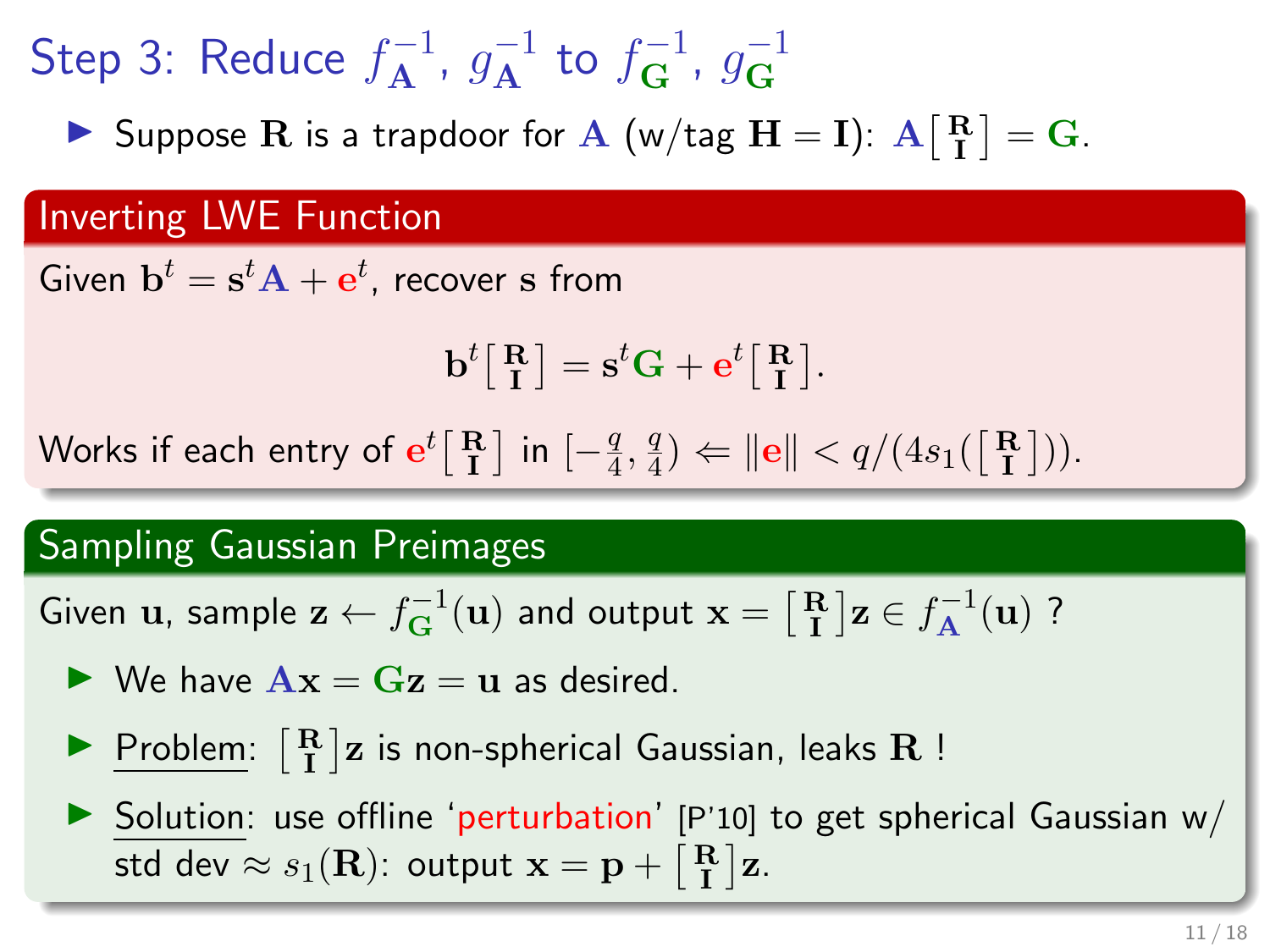# A First Attempt

▶ Given  $\bf{u}$ , sample  $\bf{z} \leftarrow f_{G}^{-1}(\bf{u})$  and output  $\bf{x} = \begin{bmatrix} R \\ I \end{bmatrix} \bf{z} \in f_{A}^{-1}(\bf{u})$  ?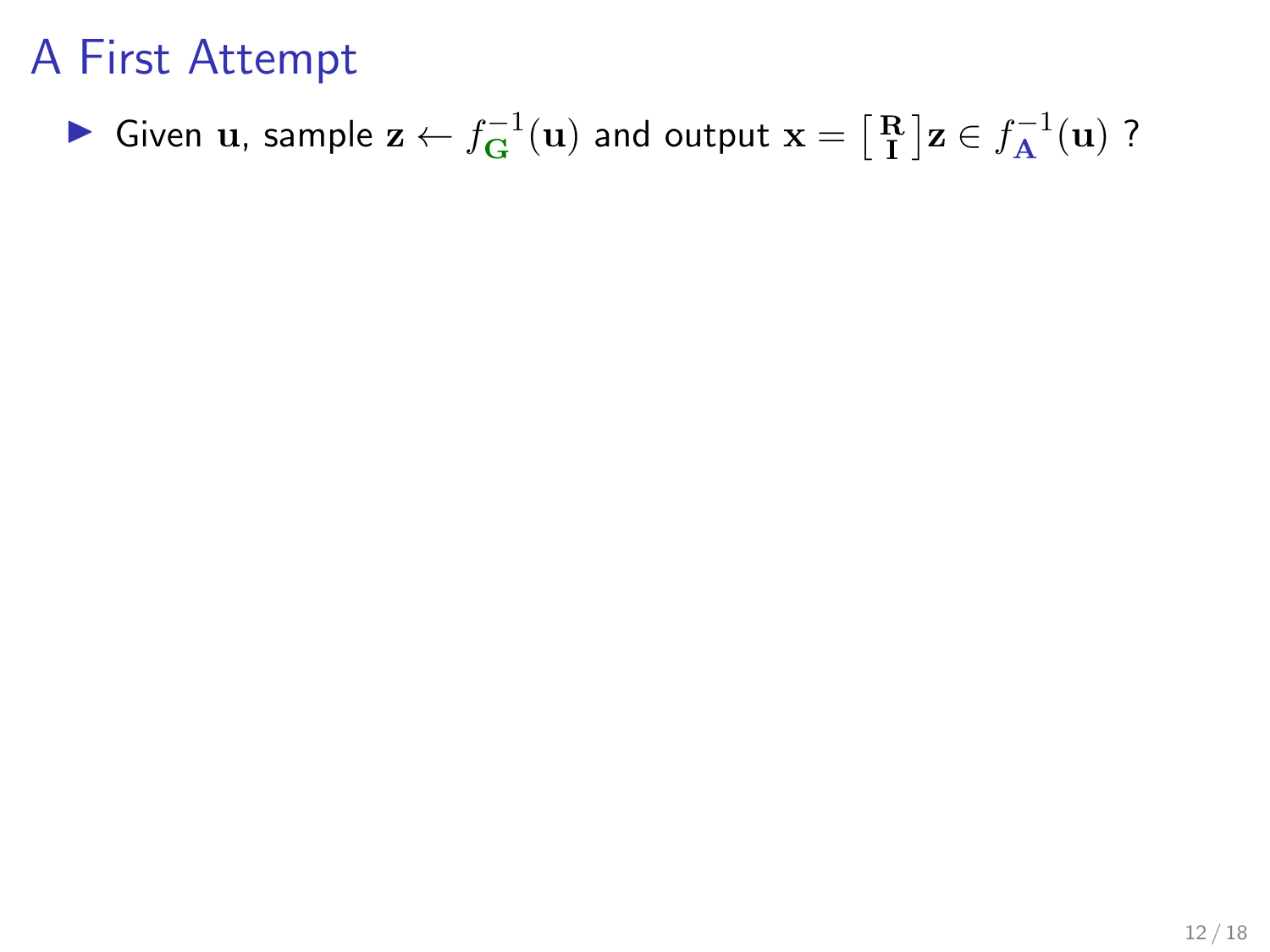# A First Attempt

▶ Given  $\bf{u}$ , sample  $\bf{z} \leftarrow f_{G}^{-1}(\bf{u})$  and output  $\bf{x} = \begin{bmatrix} R \\ I \end{bmatrix} \bf{z} \in f_{A}^{-1}(\bf{u})$  ?

 $\triangleright$   $x_1 = Rz$  has a non-spherical Gaussian distribution of covariance

$$
\Sigma := \mathbb{E}_{\mathbf{x}}\big[\mathbf{x}\cdot \mathbf{x}^t \big] = \mathbb{E}_{\mathbf{z}}\big[\mathbf{R}\cdot \mathbf{z}\mathbf{z}^t\cdot \mathbf{R}^t \big] \approx s^2\cdot \mathbf{R} \mathbf{R}^t.
$$

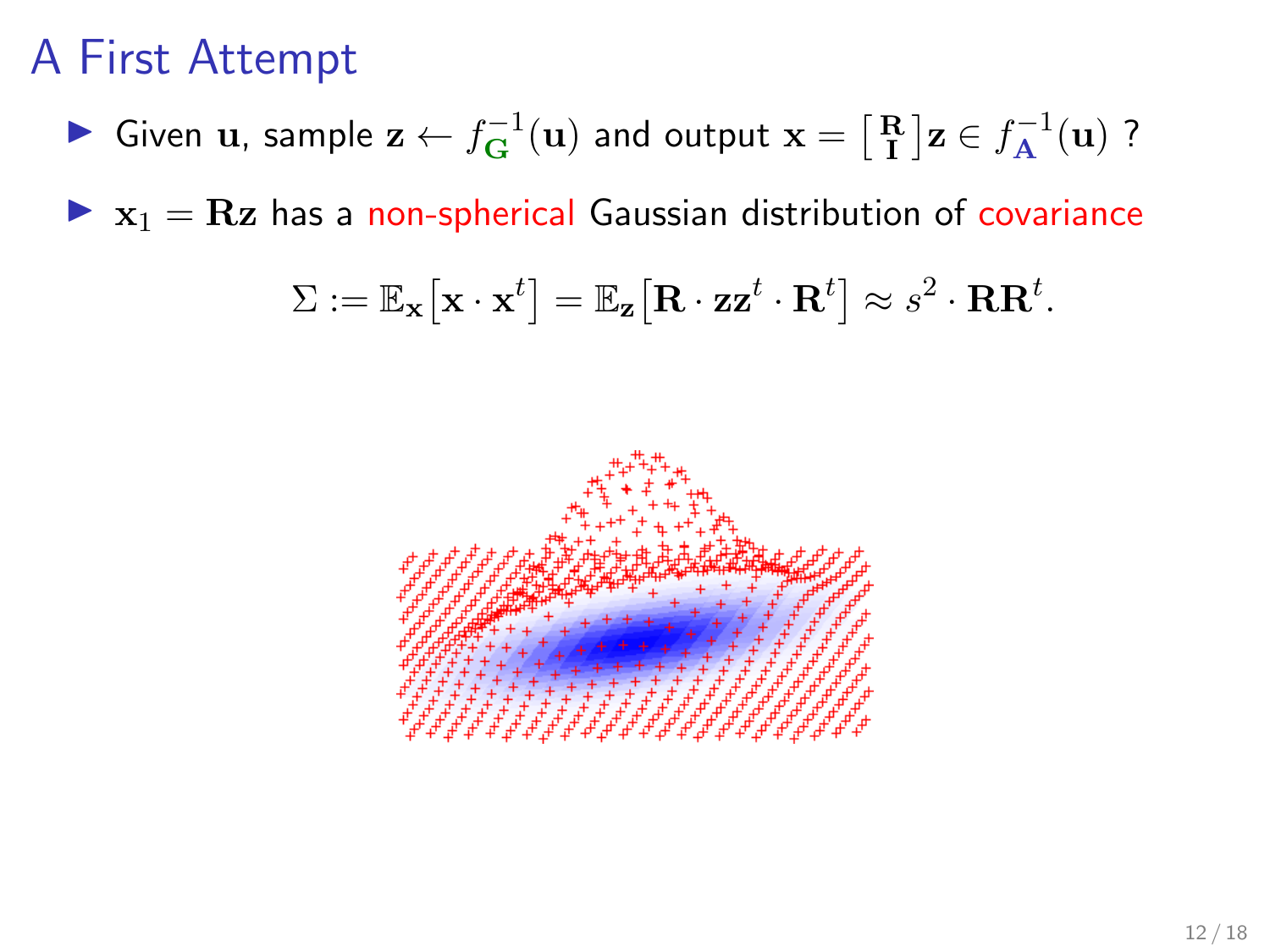# A First Attempt

▶ Given  $\bf{u}$ , sample  $\bf{z} \leftarrow f_{G}^{-1}(\bf{u})$  and output  $\bf{x} = \begin{bmatrix} R \\ I \end{bmatrix} \bf{z} \in f_{A}^{-1}(\bf{u})$  ?

 $\triangleright$   $x_1 = Rz$  has a non-spherical Gaussian distribution of covariance

$$
\Sigma := \mathbb{E}_{\mathbf{x}}\big[\mathbf{x}\cdot \mathbf{x}^t \big] = \mathbb{E}_{\mathbf{z}}\big[\mathbf{R}\cdot \mathbf{z}\mathbf{z}^t\cdot \mathbf{R}^t \big] \approx s^2\cdot \mathbf{R}\mathbf{R}^t.
$$

Covariance can be measured — and it leaks  $\mathbf{R}!$  (up to rotation)

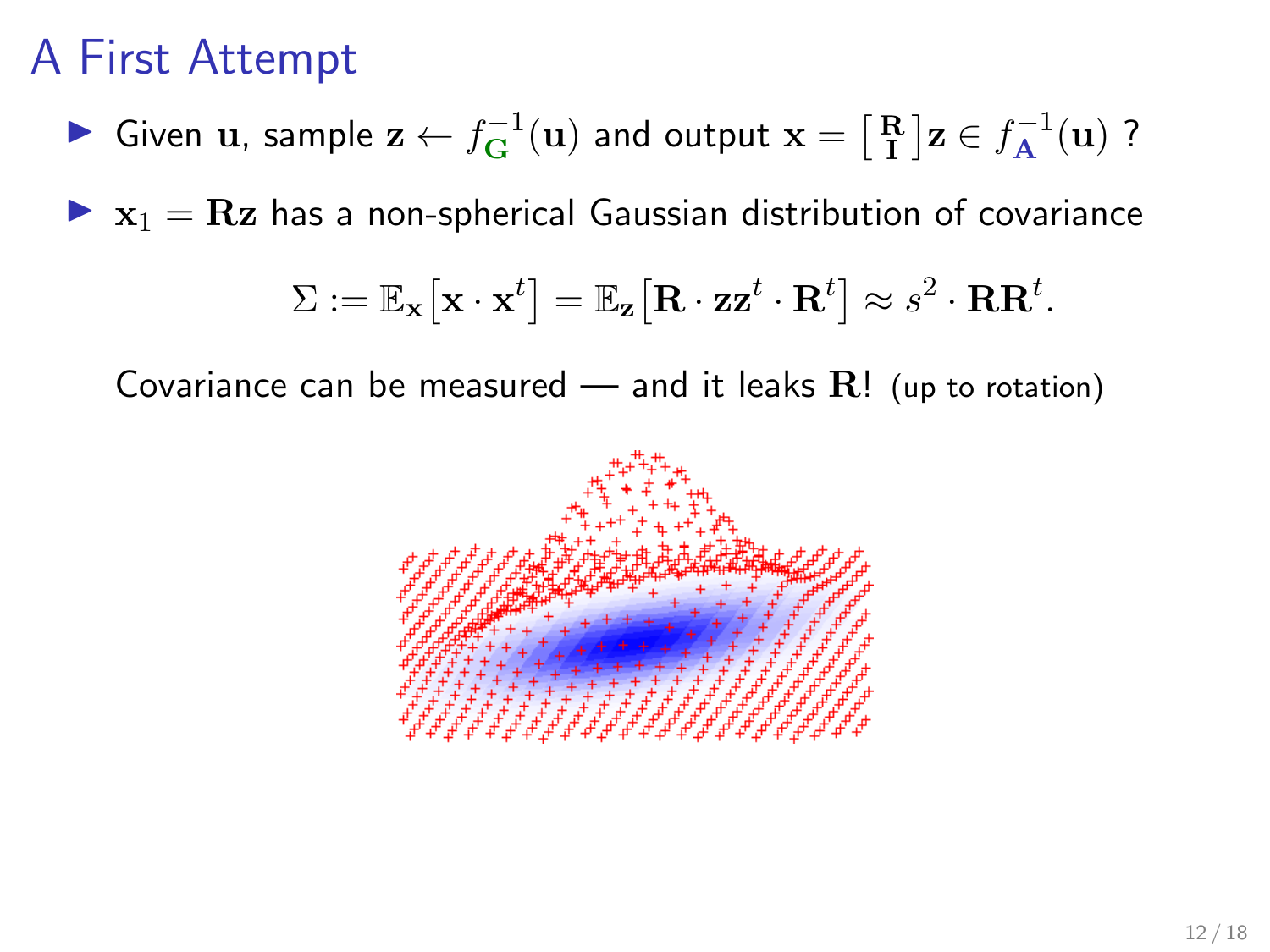**1** Continuous Gaussian  $\leftrightarrow$  positive definite covariance matrix  $\Sigma$ .

(pos def means:  $\mathbf{u}^t \Sigma \mathbf{u} > 0$  for all unit  $\mathbf{u}$ .)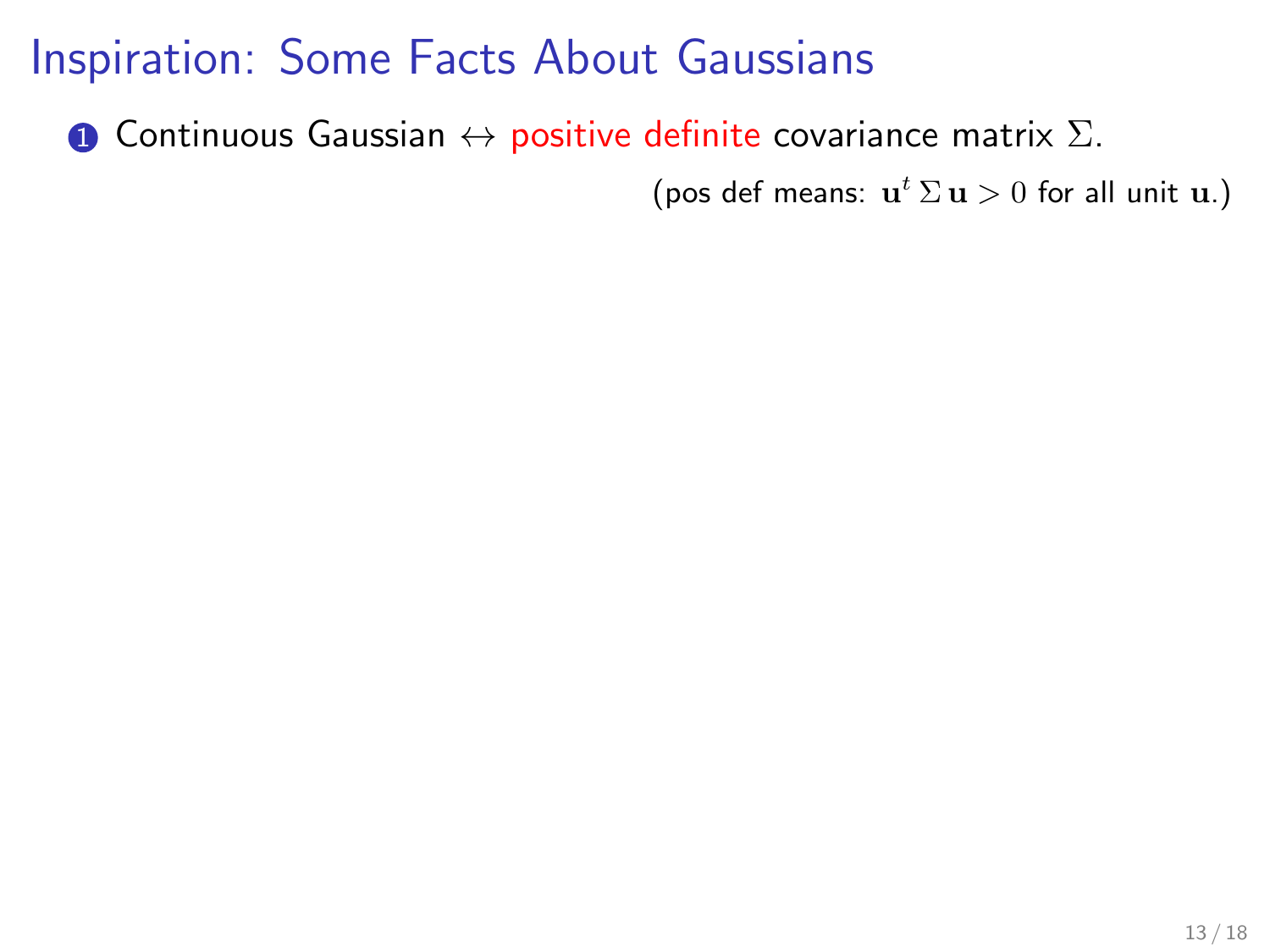**1** Continuous Gaussian  $\leftrightarrow$  positive definite covariance matrix  $\Sigma$ .

(pos def means:  $\mathbf{u}^t \Sigma \mathbf{u} > 0$  for all unit  $\mathbf{u}$ .)

 ${\sf Spherical}$  Gaussian  $\leftrightarrow$  covariance  $s^2\,{\rm I}.$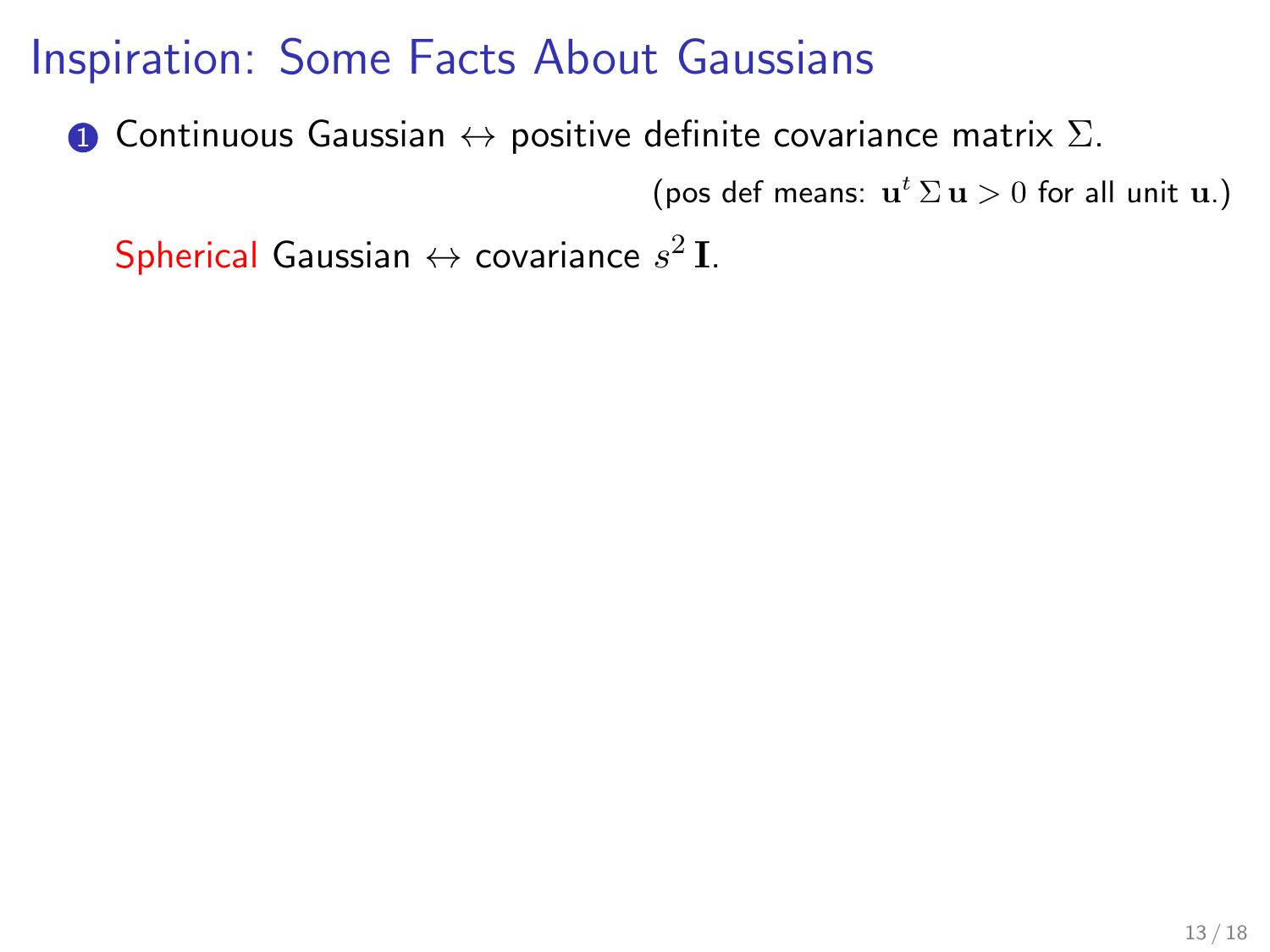**1** Continuous Gaussian  $\leftrightarrow$  positive definite covariance matrix  $\Sigma$ .

(pos def means:  $\mathbf{u}^t \Sigma \mathbf{u} > 0$  for all unit  $\mathbf{u}$ .)

Spherical Gaussian  $\leftrightarrow$  covariance  $s^2$  I.

**2** Convolution of Gaussians:

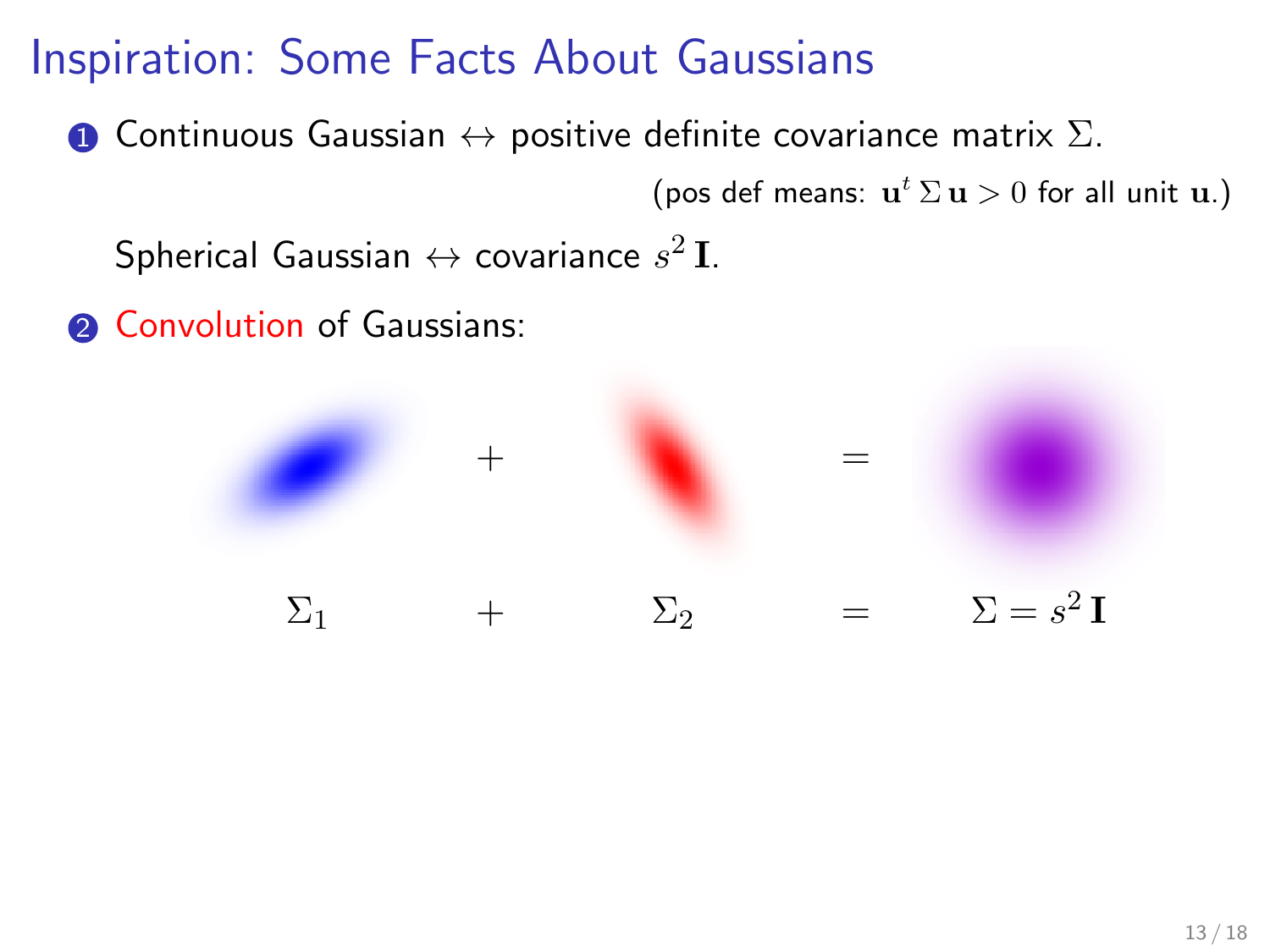**1** Continuous Gaussian  $\leftrightarrow$  positive definite covariance matrix  $\Sigma$ .

(pos def means:  $\mathbf{u}^t \Sigma \mathbf{u} > 0$  for all unit  $\mathbf{u}$ .)

Spherical Gaussian  $\leftrightarrow$  covariance  $s^2$  I.

**2** Convolution of Gaussians:



**3** Given  $\Sigma_1$ , how small can  $s$  be? For  $\Sigma_2 := s^2 \, \mathbf{I} - \Sigma_1,$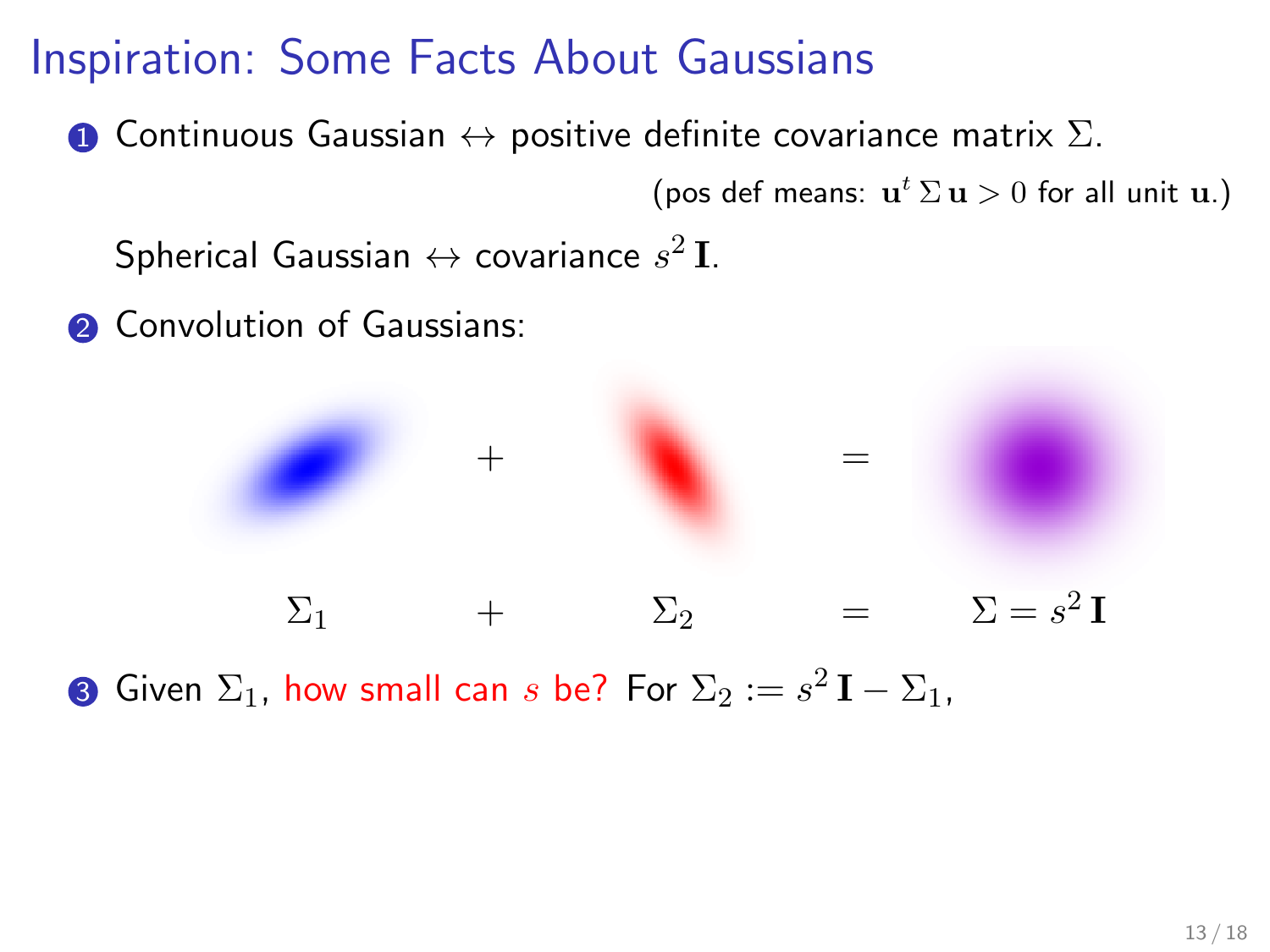**1** Continuous Gaussian  $\leftrightarrow$  positive definite covariance matrix  $\Sigma$ .

(pos def means:  $\mathbf{u}^t \Sigma \mathbf{u} > 0$  for all unit  $\mathbf{u}$ .)

Spherical Gaussian  $\leftrightarrow$  covariance  $s^2$  I.

**2** Convolution of Gaussians:



 $\Sigma_1$  +  $\Sigma_2$  =  $\Sigma = s^2 \mathbf{I}$  ${\bf 3}$  Given  $\Sigma_1$ , how small can  $s$  be? For  $\Sigma_2:=s^2\,{\bf I}-\Sigma_1,$  $\mathbf{u}^t \Sigma_2 \mathbf{u} \ = \ s^2 - \mathbf{u}^t \Sigma_1 \mathbf{u} > 0 \quad \Longleftrightarrow \quad \Big| \, s^2 > \max \lambda_i(\Sigma_1)$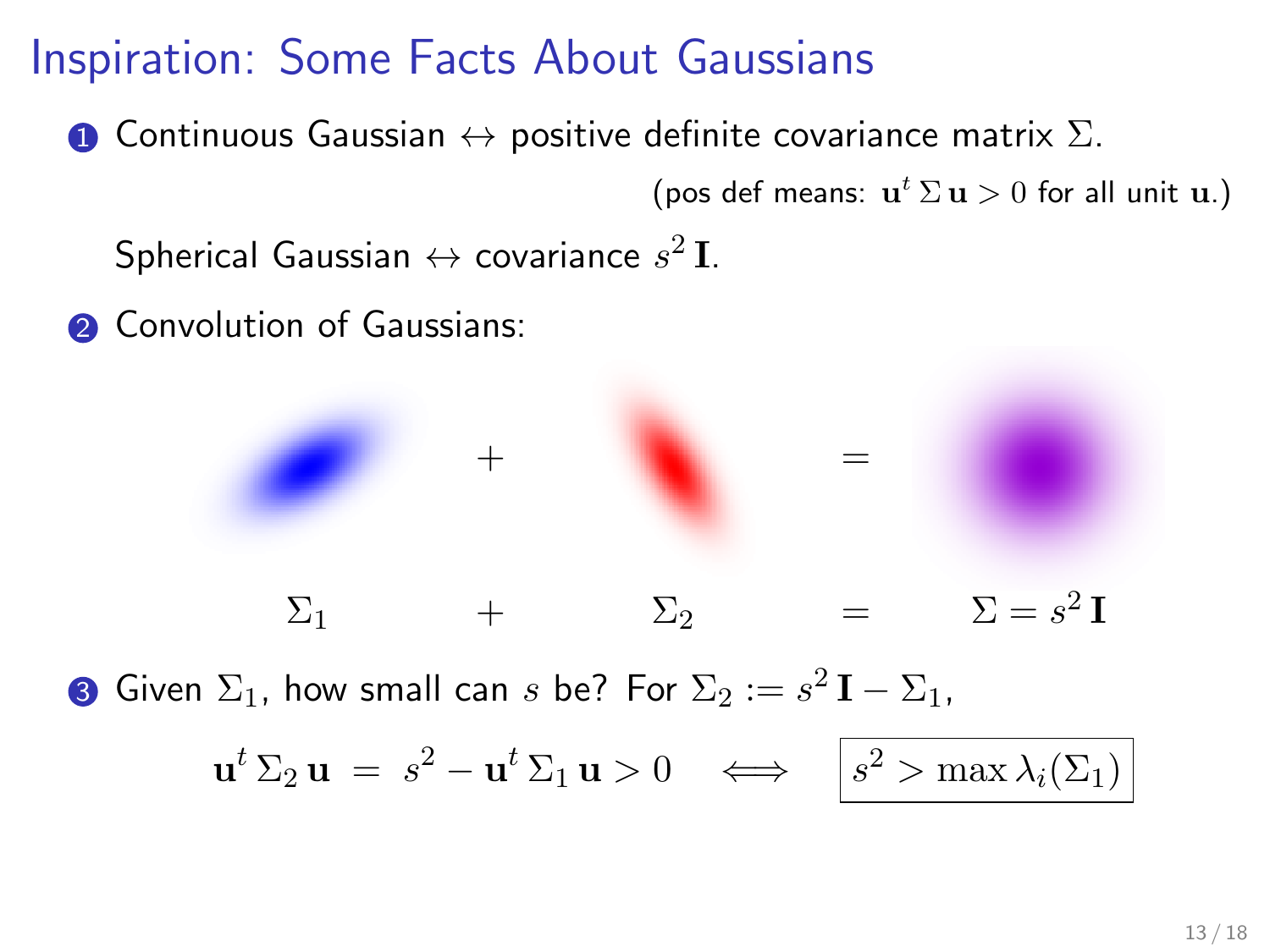**1** Continuous Gaussian  $\leftrightarrow$  positive definite covariance matrix  $\Sigma$ .

(pos def means:  $\mathbf{u}^t \Sigma \mathbf{u} > 0$  for all unit  $\mathbf{u}$ .)

Spherical Gaussian  $\leftrightarrow$  covariance  $s^2$  I.

**2** Convolution of Gaussians:



 $\Sigma_1$  +  $\Sigma_2$  =  $\Sigma = s$  $^{2}$  I

 ${\bf 3}$  Given  $\Sigma_1$ , how small can  $s$  be? For  $\Sigma_2:=s^2\,{\bf I}-\Sigma_1,$ 

$$
\mathbf{u}^t \, \Sigma_2 \, \mathbf{u} \ = \ s^2 - \mathbf{u}^t \, \Sigma_1 \, \mathbf{u} > 0 \quad \Longleftrightarrow \quad \boxed{s^2 > \max \lambda_i(\Sigma_1)}
$$

For  $\Sigma_1 = {\bf R}\, {\bf R}^t$ , can use any  $\big| s > s_1({\bf R}) :=$  max singular val of  ${\bf R}.$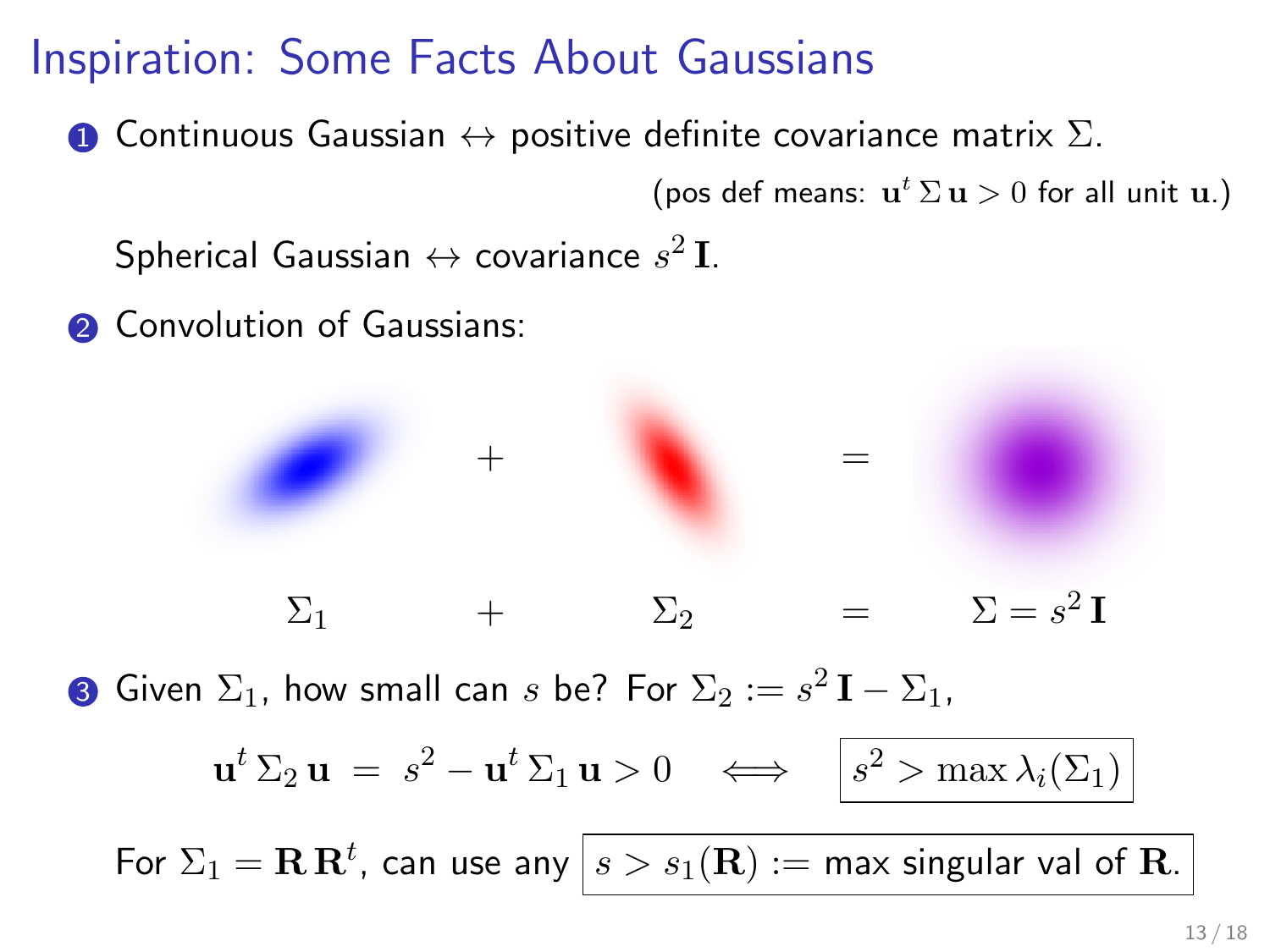Given trapdoor **R** of A, syndrome **u**, and std dev  $s > s_1(\mathbf{R})$ ,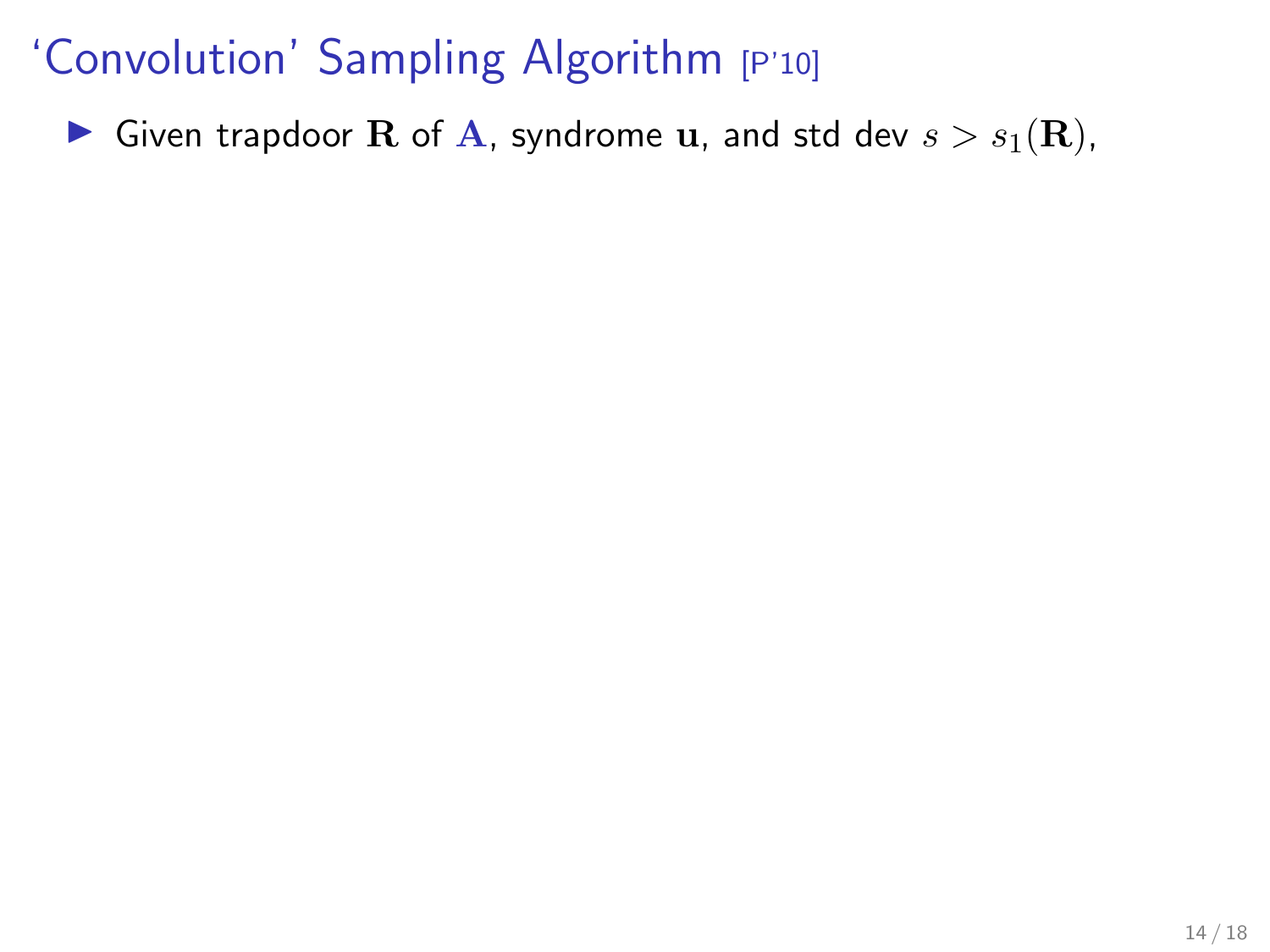Given trapdoor R of A, syndrome u, and std dev  $s > s_1(\mathbf{R})$ ,

 $\bf{D}$  Generate perturbation  $\bf{p}$  with covariance  $\Sigma_2:=s^2\bf{I}-\bf{R}\bf{R}^t>0.$ 

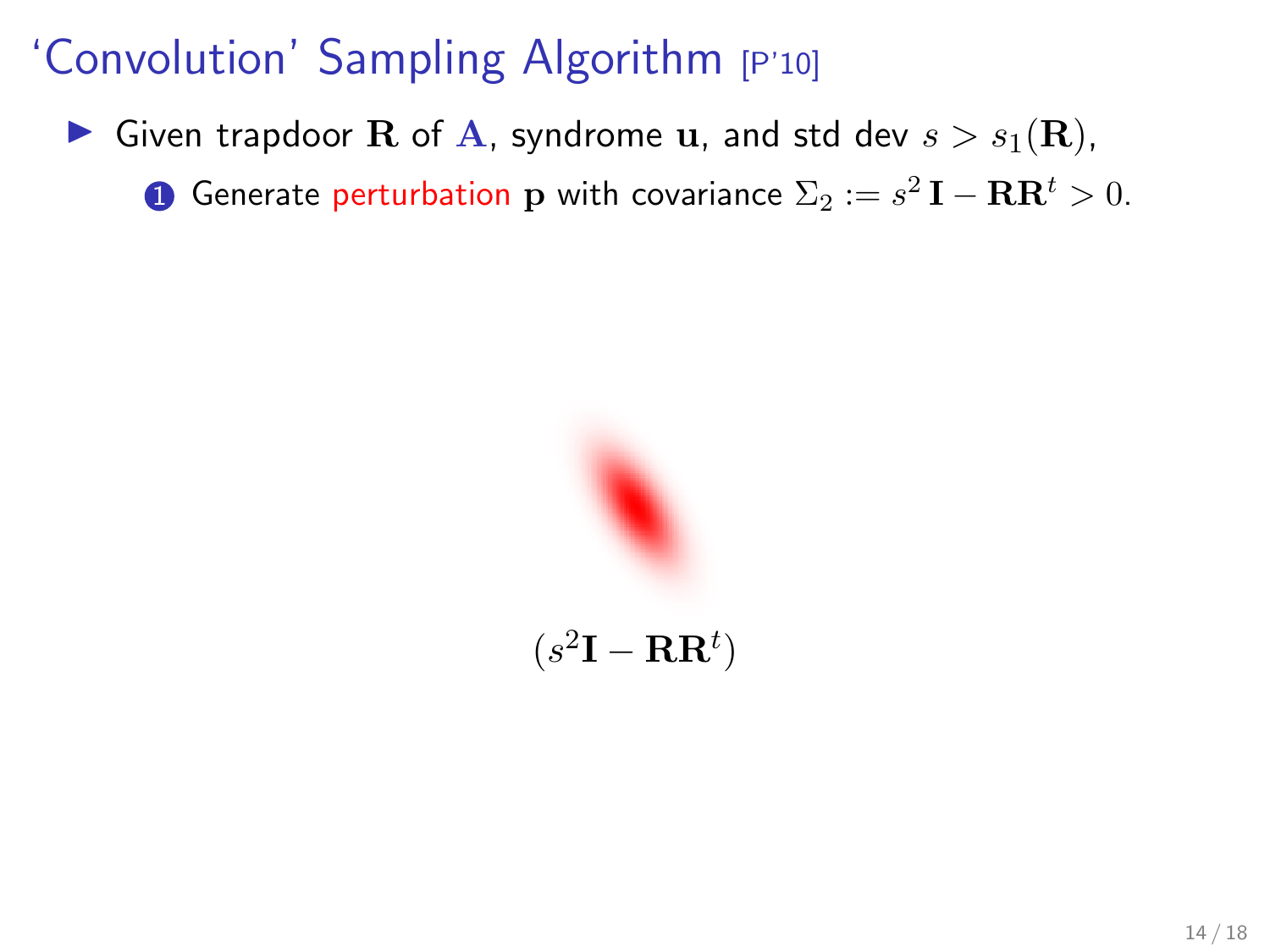- Given trapdoor R of A, syndrome u, and std dev  $s > s_1(\mathbf{R})$ ,
	- $\bf{D}$  Generate perturbation  $\bf{p}$  with covariance  $\Sigma_2:=s^2\bf{I}-\bf{R}\bf{R}^t>0.$
	- 2 Sample spherical z s.t.  $Gz = u Ap$ .

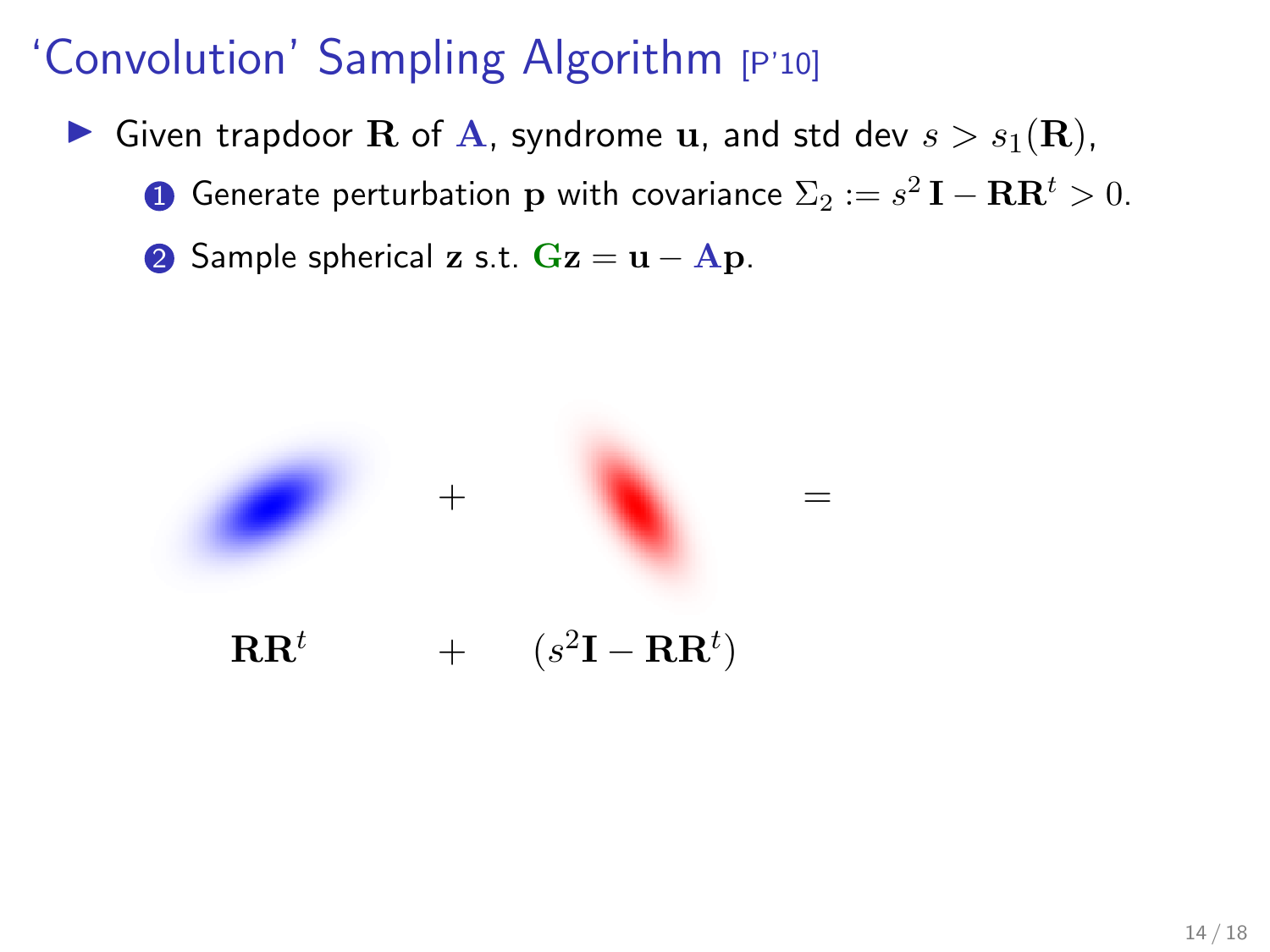- Given trapdoor **R** of **A**, syndrome **u**, and std dev  $s > s_1(\mathbf{R})$ ,
	- $\bf{D}$  Generate perturbation  $\bf{p}$  with covariance  $\Sigma_2:=s^2\bf{I}-\bf{R}\bf{R}^t>0.$
	- 2 Sample spherical z s.t.  $Gz = u Ap$ .
	- **3** Output  $\mathbf{x} = \mathbf{p} + \begin{bmatrix} \mathbf{R} \\ \mathbf{I} \end{bmatrix} \mathbf{z}$ . (Note:  $\mathbf{A}\mathbf{x} = \mathbf{A}\mathbf{p} + \mathbf{G}\mathbf{z} = \mathbf{u}$ .)



#### Convolution<sup>∗</sup> Theorem

Algorithm generates a spherical discrete Gaussian over  $\mathcal{L}^\perp_\mathbf{u}(\mathbf{A}).$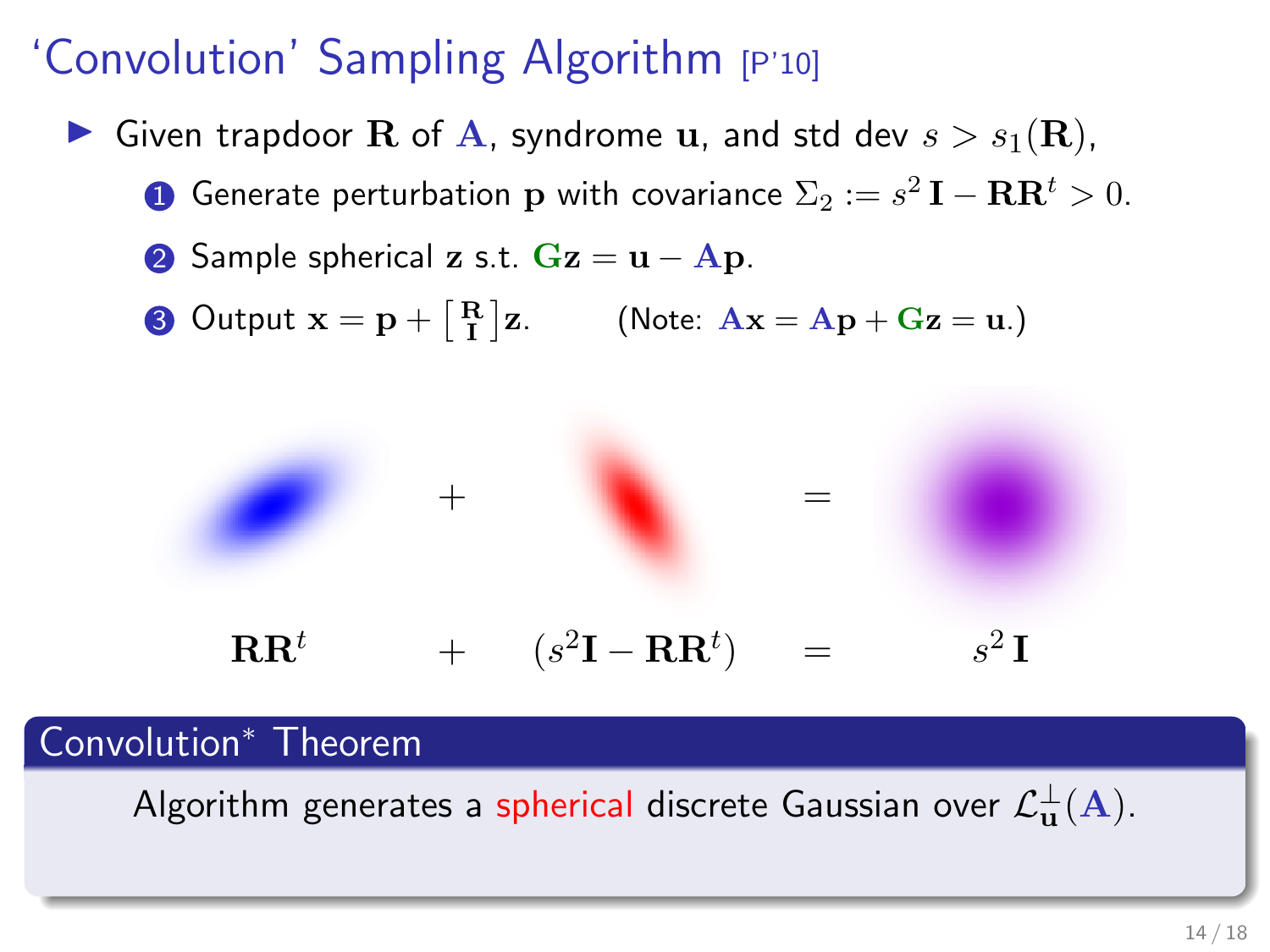- Given trapdoor **R** of **A**, syndrome **u**, and std dev  $s > s_1(\mathbf{R})$ ,
	- $\bf{D}$  Generate perturbation  $\bf{p}$  with covariance  $\Sigma_2:=s^2\bf{I}-\bf{R}\bf{R}^t>0.$
	- 2 Sample spherical z s.t.  $Gz = u Ap$ .
	- **3** Output  $\mathbf{x} = \mathbf{p} + \begin{bmatrix} \mathbf{R} \\ \mathbf{I} \end{bmatrix} \mathbf{z}$ . (Note:  $\mathbf{A}\mathbf{x} = \mathbf{A}\mathbf{p} + \mathbf{G}\mathbf{z} = \mathbf{u}$ .)



#### Convolution<sup>∗</sup> Theorem

Algorithm generates a spherical discrete Gaussian over  $\mathcal{L}^\perp_\mathbf{u}(\mathbf{A}).$ 

( ∗ technically not a convolution, since step 2 depends on step 1.)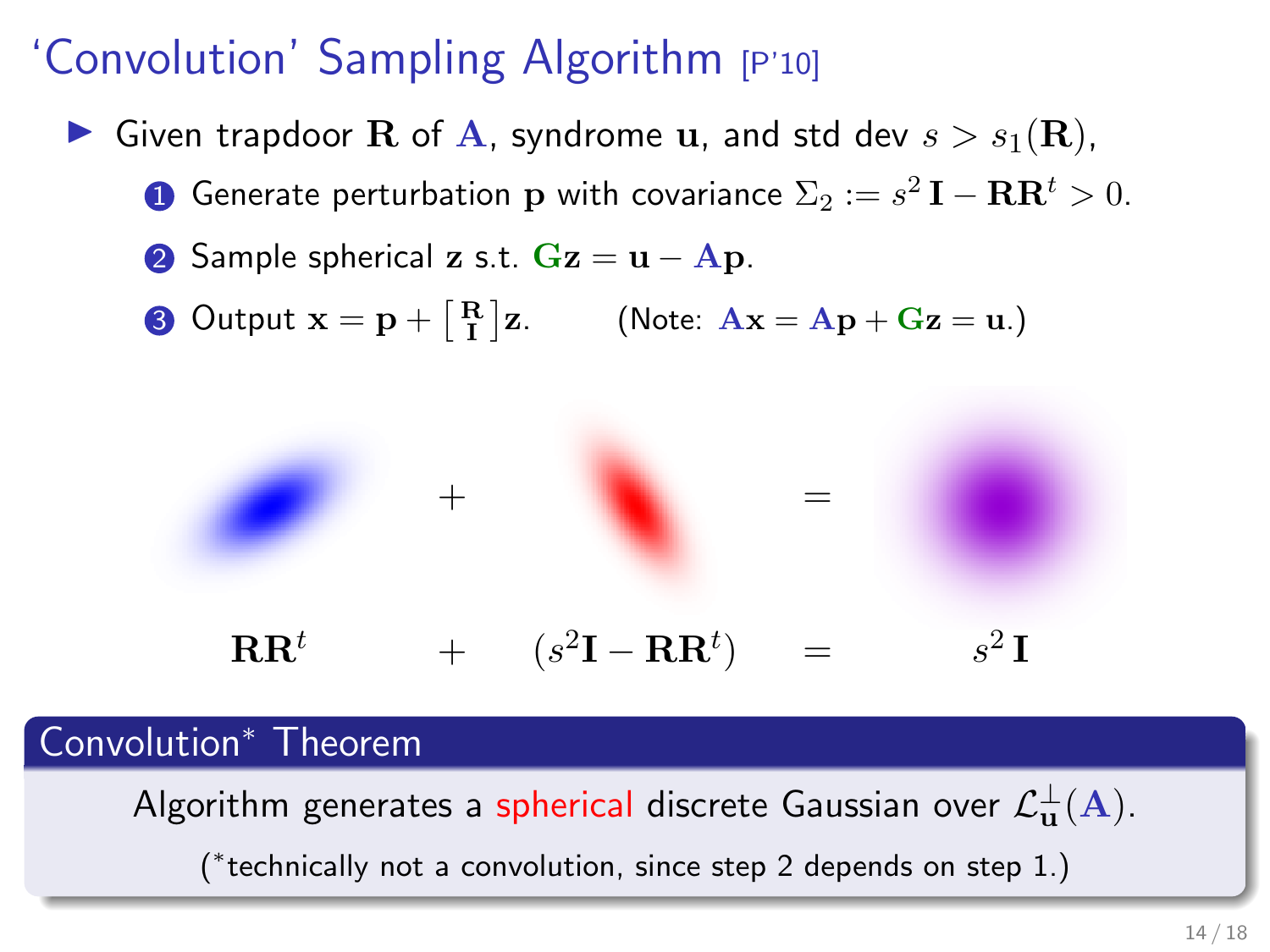# Application: Efficient IBE a la [ABB'10]

► Setup: choose  $\mathbf{A} = [\bar{\mathbf{A}} \mid -\bar{\mathbf{A}}\mathbf{R}]$ . Let  $mpk = (\mathbf{A}, \mathbf{u})$ ,  $msk = \mathbf{R}$ .  $(A$  has trapdoor  $R$  with tag  $0.$ )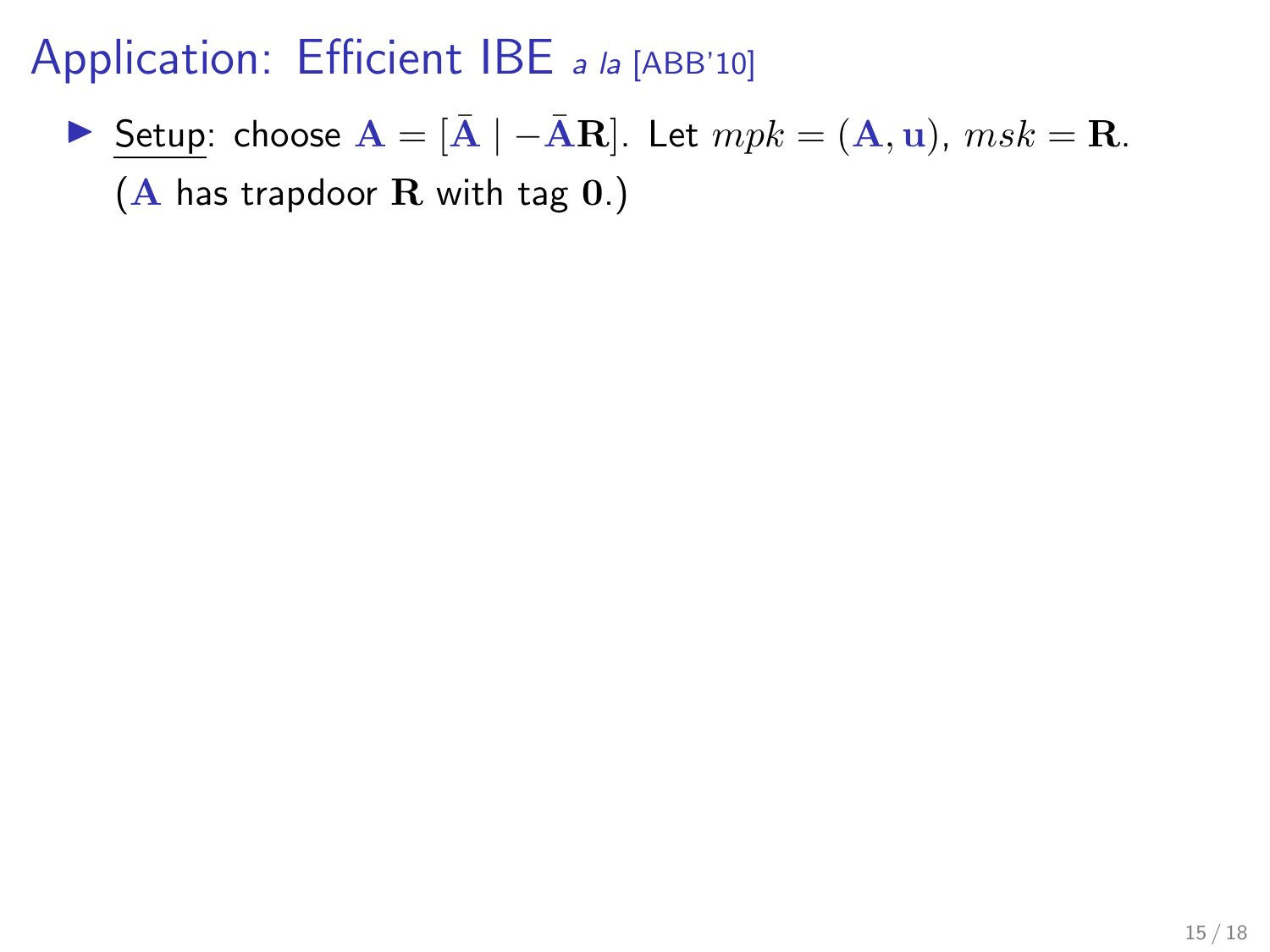## Application: Efficient IBE a la [ABB'10]

- **I** Setup: choose  $\mathbf{A} = [\bar{\mathbf{A}} \mid -\bar{\mathbf{A}}\mathbf{R}]$ . Let  $mpk = (\mathbf{A}, \mathbf{u})$ ,  $msk = \mathbf{R}$ .  $(A$  has trapdoor  $R$  with tag  $0.$ )
- **Extract**(**R**, *id*): map  $id \mapsto$  invertible  $\mathbf{H}_{id} \in \mathbb{Z}_q^{n \times n}$ . [DF'94,...,ABB'10] Using  $\mathbf{R}$ , choose  $sk_{id} = \mathbf{x} \leftarrow f_{\mathbf{A}_{id}}^{-1}$  $\overline{\mathbf{A}}_{id}^{-1}(\mathbf{u})$ , where

 $A_{id} = A + [0 | H_{id} \cdot G] = [\bar{A} | H_{id} \cdot G - \bar{A}R].$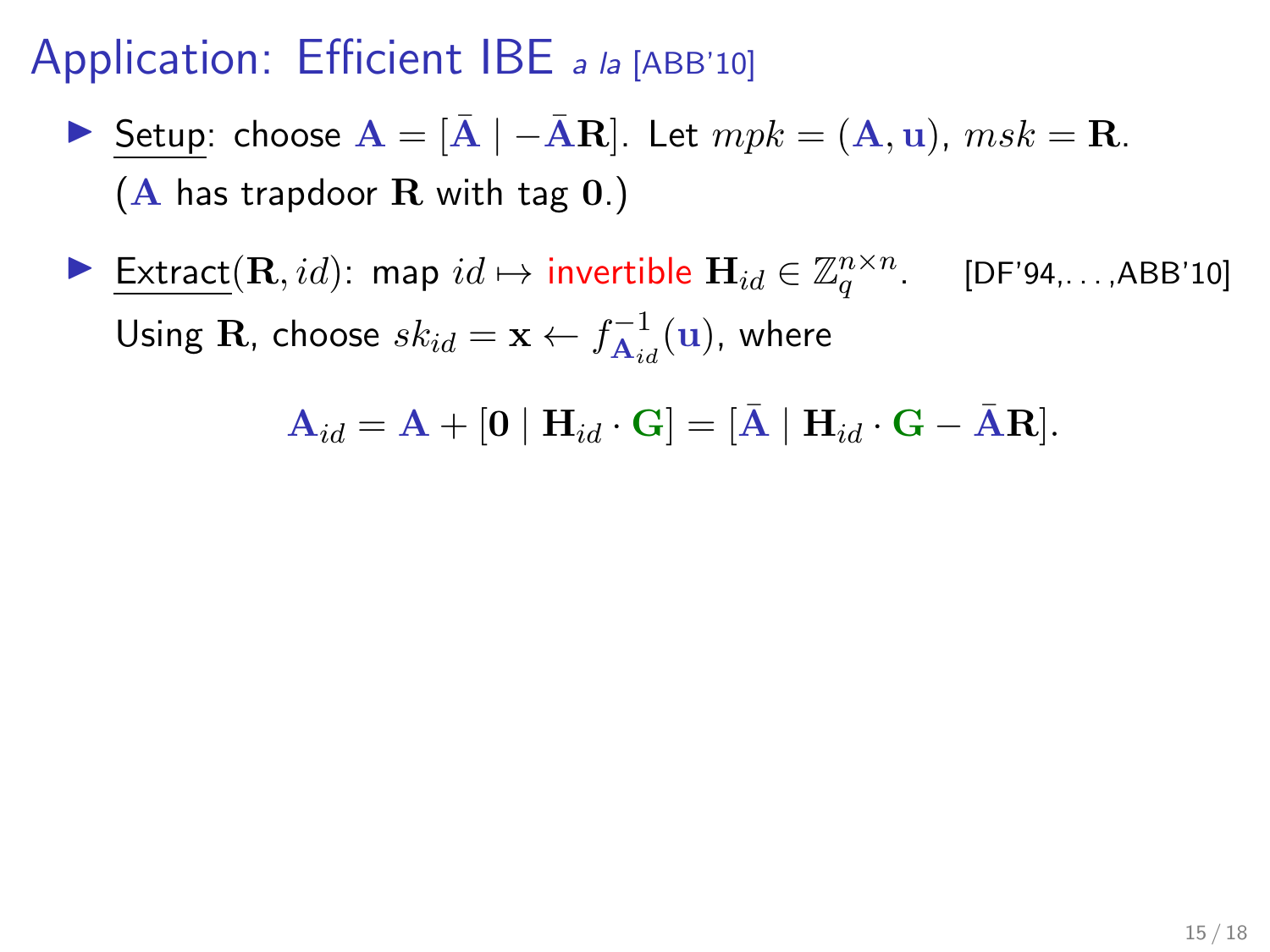#### Application: Efficient IBE a la [ABB'10]

- **I** Setup: choose  $\mathbf{A} = [\bar{\mathbf{A}} \mid -\bar{\mathbf{A}}\mathbf{R}]$ . Let  $mpk = (\mathbf{A}, \mathbf{u})$ ,  $msk = \mathbf{R}$ .  $(A$  has trapdoor  $R$  with tag  $0$ .)
- ► Extract $(\mathbf{R}, id)$ : map  $id \mapsto$  invertible  $\mathbf{H}_{id} \in \mathbb{Z}_q^{n \times n}$ . [DF'94,...,ABB'10] Using  $\mathbf{R}$ , choose  $sk_{id} = \mathbf{x} \leftarrow f_{\mathbf{A}_{id}}^{-1}$  $\overline{\mathbf{A}}_{id}^{-1}(\mathbf{u})$ , where

 $\mathbf{A}_{id} = \mathbf{A} + [\mathbf{0} \mid \mathbf{H}_{id} \cdot \mathbf{G}] = [\mathbf{\bar{A}} \mid \mathbf{H}_{id} \cdot \mathbf{G} - \mathbf{\bar{A}} \mathbf{R}].$ 

Encrypt to  $\mathbf{A}_{id}$ , decrypt using  $sk_{id}$  as in 'dual' system [GPV'08].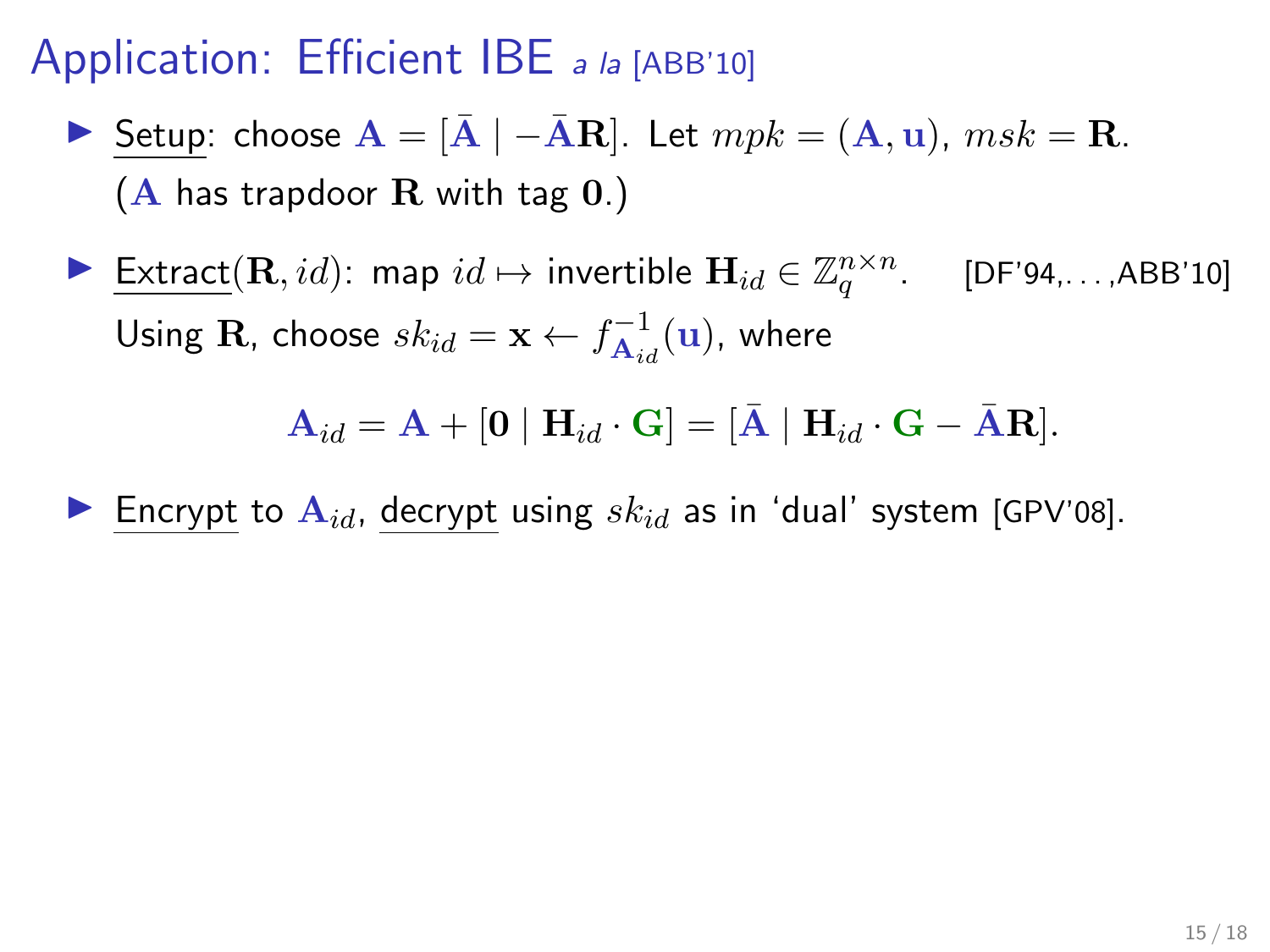#### Application: Efficient IBE a la [ABB'10]

- **I** Setup: choose  $\mathbf{A} = [\bar{\mathbf{A}} \mid -\bar{\mathbf{A}}\mathbf{R}]$ . Let  $mpk = (\mathbf{A}, \mathbf{u})$ ,  $msk = \mathbf{R}$ .  $(A$  has trapdoor R with tag  $0.$ )
- ► Extract $(\mathbf{R}, id)$ : map  $id \mapsto$  invertible  $\mathbf{H}_{id} \in \mathbb{Z}_q^{n \times n}$ . [DF'94,...,ABB'10] Using  $\mathbf{R}$ , choose  $sk_{id} = \mathbf{x} \leftarrow f_{\mathbf{A}_{id}}^{-1}$  $\overline{\mathbf{A}}_{id}^{-1}(\mathbf{u})$ , where

$$
\mathbf{A}_{id} = \mathbf{A} + [\mathbf{0} \mid \mathbf{H}_{id} \cdot \mathbf{G}] = [\bar{\mathbf{A}} \mid \mathbf{H}_{id} \cdot \mathbf{G} - \bar{\mathbf{A}} \mathbf{R}].
$$

- Encrypt to  $A_{id}$ , decrypt using  $sk_{id}$  as in 'dual' system [GPV'08].
- ▶ Security ("puncturing"): Given target  $id^*$  (selective security), set up

$$
\mathbf{A} = [\bar{\mathbf{A}} \mid -\mathbf{H}_{id^*} \cdot \mathbf{G} - \bar{\mathbf{A}} \mathbf{R}] \Longrightarrow \mathbf{A}_{id} = [\bar{\mathbf{A}} \mid (\mathbf{H}_{id} - \mathbf{H}_{id^*})\mathbf{G} - \bar{\mathbf{A}}\mathbf{R}].
$$

★  $\mathbf{H}_{id} - \mathbf{H}_{id}$ \* is invertible for all  $id \neq id^*$ , so can extract  $sk_{id}$  using R.  $\,\star\,$   ${\bf A}_{id^*}=[{\bar {\bf A}}\mid -{\bar {\bf A}}{\bf R}]$ , so can embed an LWE challenge at  $id^*.$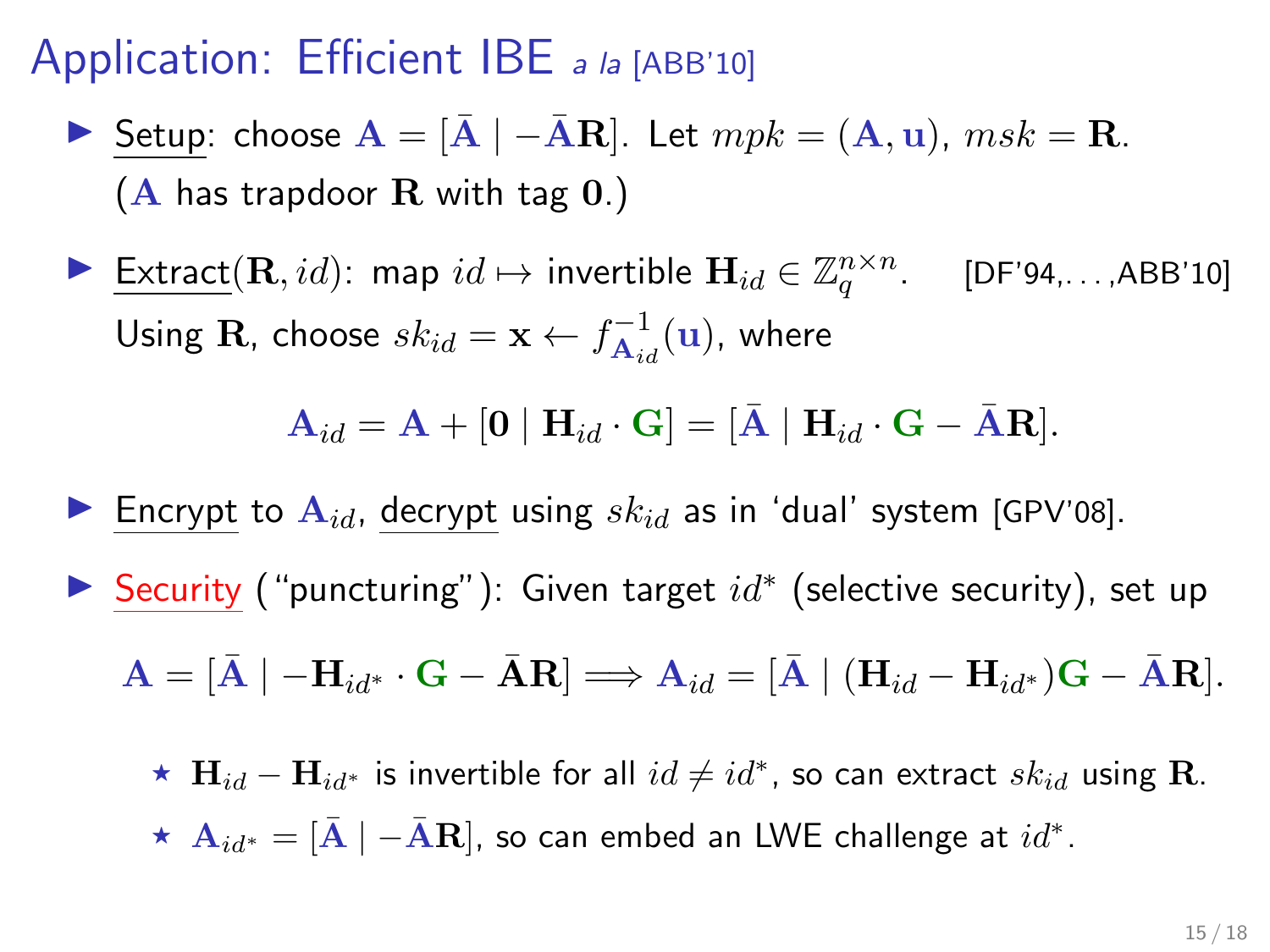Suppose R is a trapdoor for A, i.e.  $A\begin{bmatrix} R \ I \end{bmatrix} = H \cdot G$ .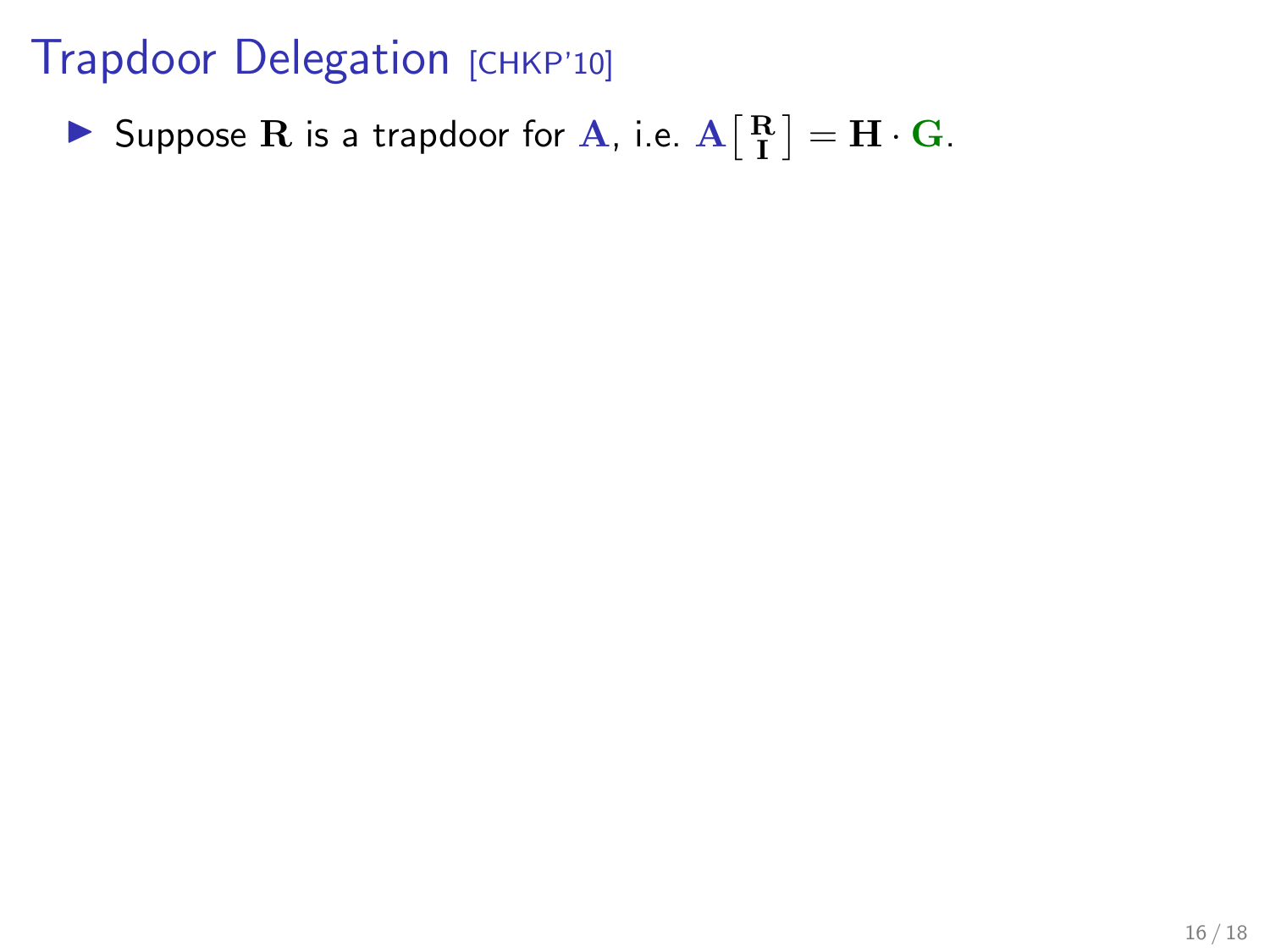- Suppose R is a trapdoor for A, i.e.  $A\begin{bmatrix} R \ I \end{bmatrix} = H \cdot G$ .
- $\blacktriangleright$  To delegate a trapdoor for an extension  $[A \mid A']$  with tag  $\mathbf{H}'$ , just sample Gaussian  $\mathbf{R}'$  s.t.

$$
[\mathbf{A} \mid \mathbf{A}'] [\begin{bmatrix} \mathbf{R}' \\ \mathbf{I} \end{bmatrix} = \mathbf{H}' \cdot \mathbf{G} \iff \mathbf{A}\mathbf{R}' = \mathbf{H}' \cdot \mathbf{G} - \mathbf{A}'.
$$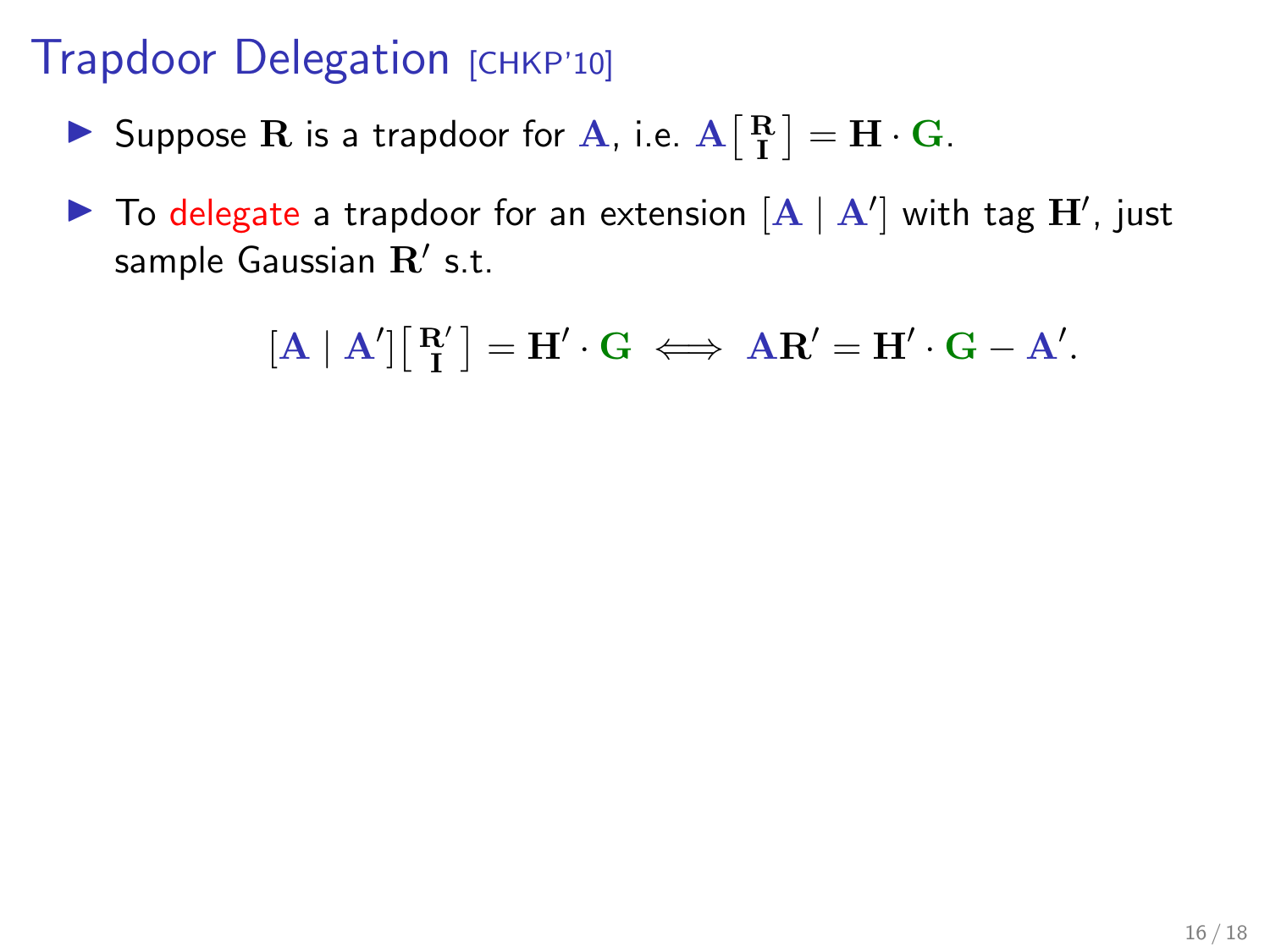- Suppose R is a trapdoor for A, i.e.  $A\begin{bmatrix} R \ I \end{bmatrix} = H \cdot G$ .
- $\blacktriangleright$  To delegate a trapdoor for an extension  $[\mathbf{A} \mid \mathbf{A}']$  with tag  $\mathbf{H}'$ , just sample Gaussian  $\mathbf{R}'$  s.t.

$$
[\mathbf{A}\mid \mathbf{A}']\begin{bmatrix}\mathbf{R}'\\\mathbf{I}\end{bmatrix}=\mathbf{H}'\cdot\mathbf{G} \iff \mathbf{A}\mathbf{R}'=\mathbf{H}'\cdot\mathbf{G}-\mathbf{A}'.
$$

 $\triangleright$  One-way:  $\mathbf{R}'$  reveals nothing about  $\mathbf{R}$ . Useful for HIBE & IB-TDFs [CHKP'10,ABB'10,BKPW'12].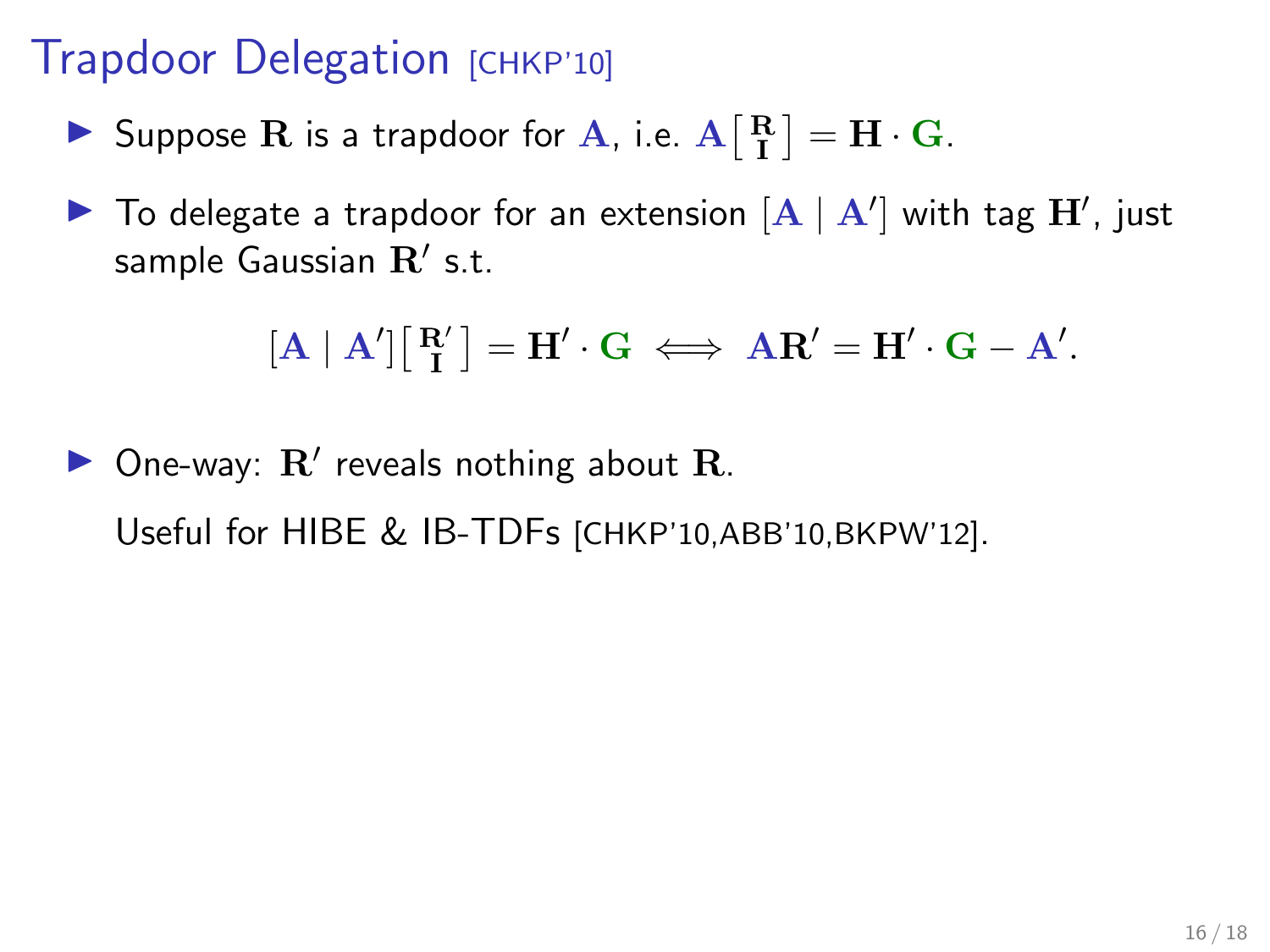- Suppose R is a trapdoor for A, i.e.  $A\begin{bmatrix} R \ I \end{bmatrix} = H \cdot G$ .
- $\blacktriangleright$  To delegate a trapdoor for an extension  $[\mathbf{A} \mid \mathbf{A}']$  with tag  $\mathbf{H}'$ , just sample Gaussian  $\mathbf{R}'$  s.t.

$$
[\mathbf{A}\mid \mathbf{A}']\big[\begin{smallmatrix}\mathbf{R}' \\ \mathbf{I}\end{smallmatrix}\big]=\mathbf{H}'\cdot \mathbf{G} \iff \mathbf{A}\mathbf{R}'=\mathbf{H}'\cdot \mathbf{G}-\mathbf{A}'.
$$

- $\triangleright$  One-way:  $\mathbf{R}'$  reveals nothing about  $\mathbf{R}$ . Useful for HIBE & IB-TDFs [CHKP'10,ABB'10,BKPW'12].
- Note:  $\mathbf{R}'$  is only width $(\mathbf{A}) \times \text{width}(\mathbf{G}) = m \times n \log q$ . So size of  ${\bf R}^\prime$  grows only as  $O(m)$ , not  $\Omega(m^2)$  like a basis does. Also computationally efficient:  $n \log q$  samples, no HNF or ToBasis.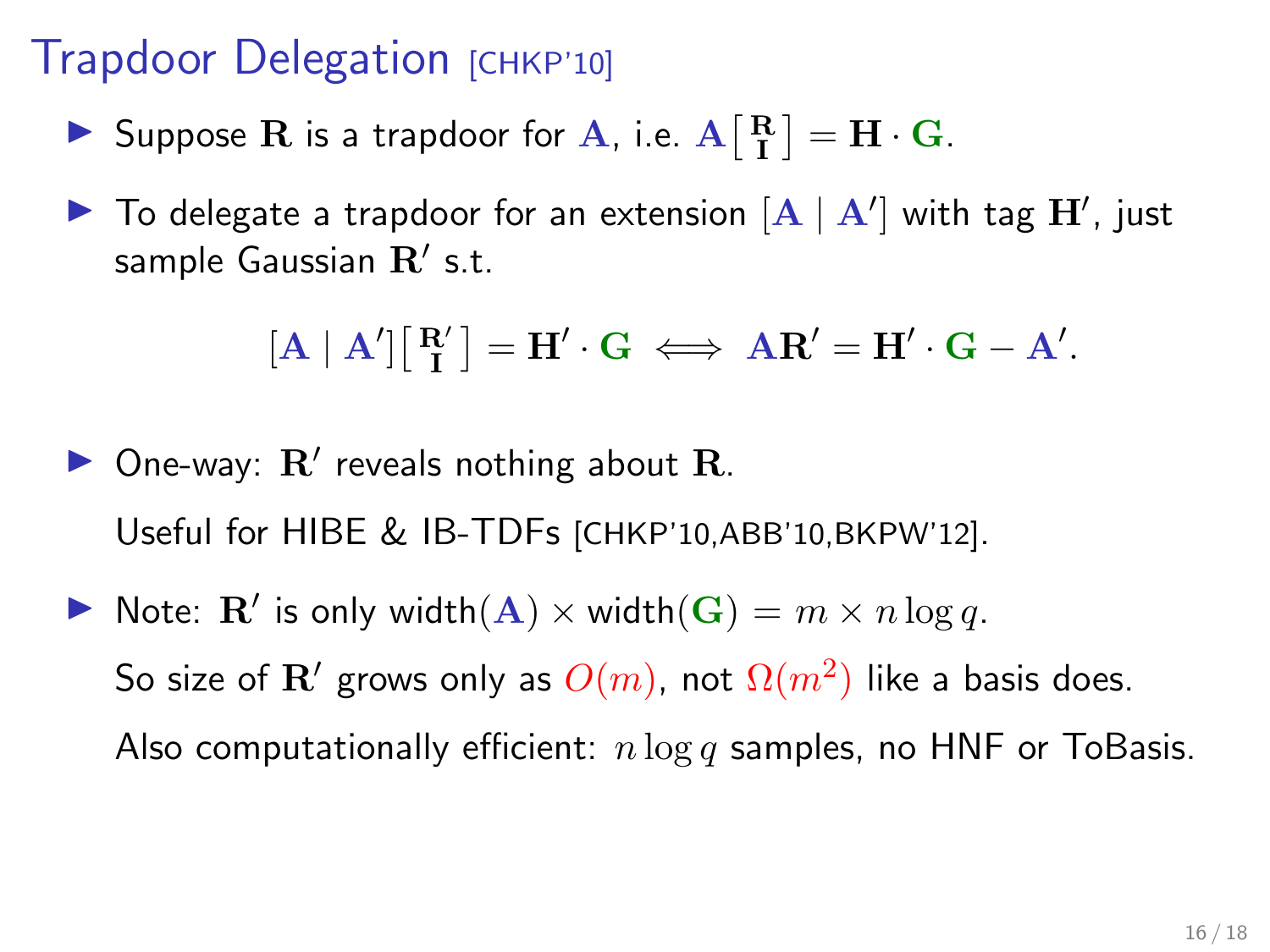Setup(d): choose  $A_0, \ldots, A_d$  where  $A_{\varepsilon} = [A_0 | A_1]$ has trapdoor  $\mathbf{R}_{\varepsilon}$  for tag 0. Let  $msk = sk_{\varepsilon} = \mathbf{R}_{\varepsilon}$  and  $mpk = {\mathbf{A}_i}$ .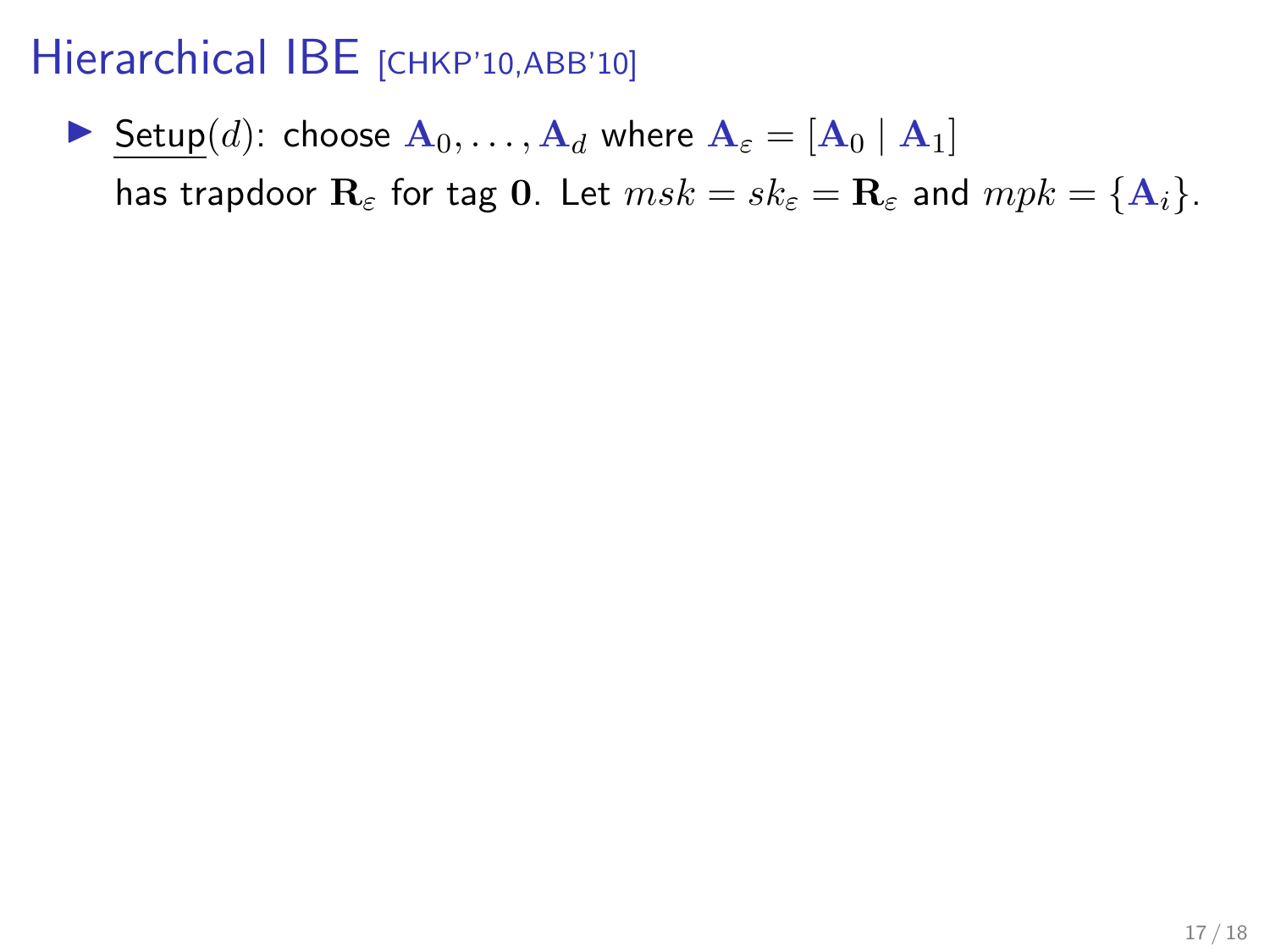- Setup(d): choose  $A_0, \ldots, A_d$  where  $A_\varepsilon = [A_0 | A_1]$ has trapdoor  $\mathbf{R}_{\varepsilon}$  for tag 0. Let  $msk = sk_{\varepsilon} = \mathbf{R}_{\varepsilon}$  and  $mpk = {\mathbf{A}_i}$ .
- ▶ Extract $(id)$ : map  $id = (id_1, \ldots, id_t) \mapsto (\mathbf{H}_{id_1}, \ldots \mathbf{H}_{id_t})$  (invertible). Let

$$
\mathbf{A}_{id} = [\mathbf{A}_0 \mid \mathbf{A}_1 + \mathbf{H}_{id_1} \mathbf{G} \mid \cdots \mid \mathbf{A}_t + \mathbf{H}_{id_t} \mathbf{G} \mid \mathbf{A}_{t+1}].
$$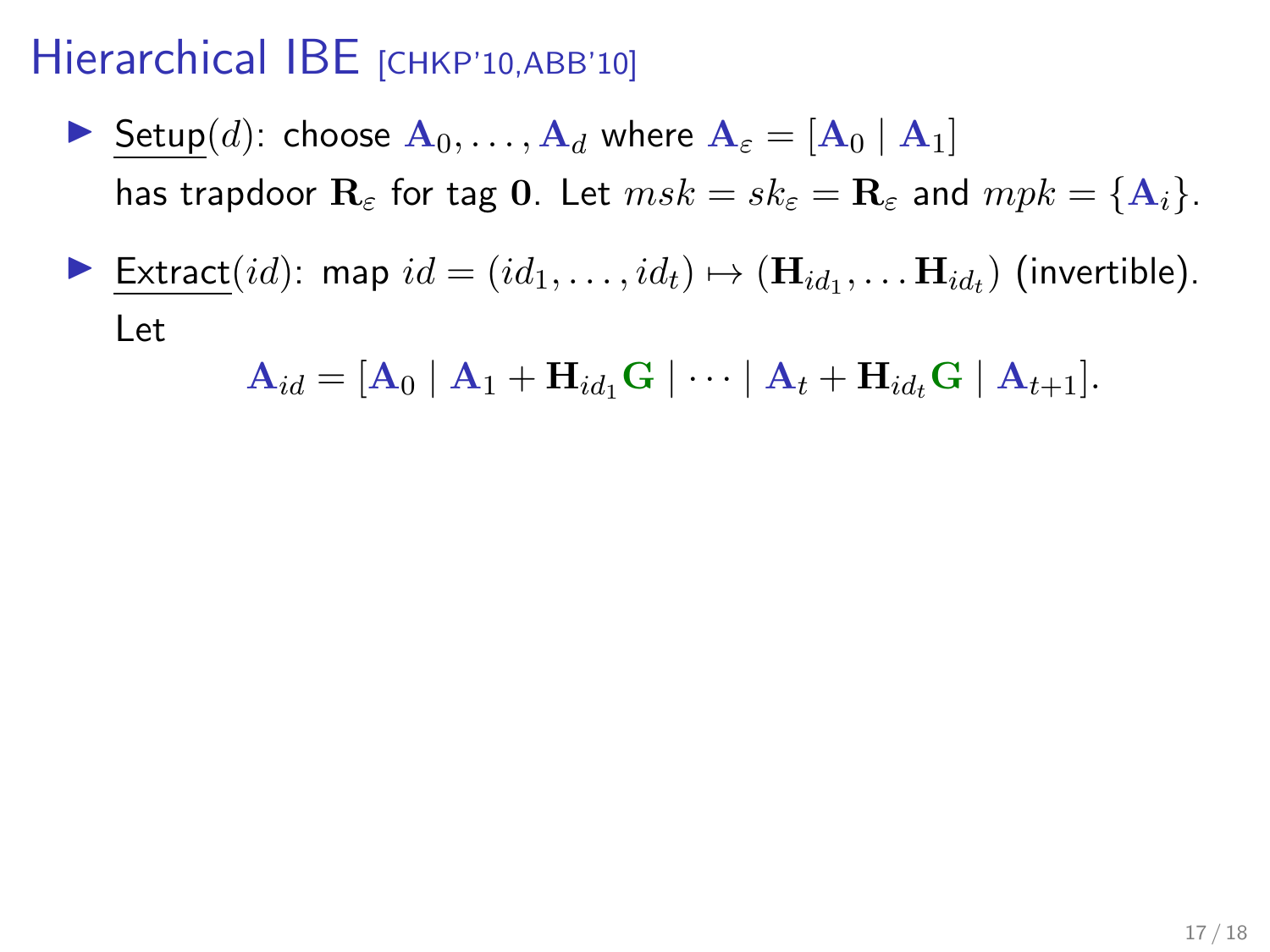- Setup(d): choose  $A_0, \ldots, A_d$  where  $A_\varepsilon = [A_0 | A_1]$ has trapdoor  $\mathbf{R}_{\varepsilon}$  for tag 0. Let  $msk = sk_{\varepsilon} = \mathbf{R}_{\varepsilon}$  and  $mpk = {\mathbf{A}_i}$ .
- ▶ Extract $(id)$ : map  $id = (id_1, \ldots, id_t) \mapsto (\mathbf{H}_{id_1}, \ldots \mathbf{H}_{id_t})$  (invertible). Let

$$
\mathbf{A}_{id} = [\mathbf{A}_0 \mid \mathbf{A}_1 + \mathbf{H}_{id_1} \mathbf{G} \mid \cdots \mid \mathbf{A}_t + \mathbf{H}_{id_t} \mathbf{G} \mid \mathbf{A}_{t+1}].
$$

Delegate  $sk_{id}$  = trapdoor  $\mathbf{R}_{id}$  for  $\mathbf{A}_{id}$  with tag 0.

Using  $\mathit{sk}_{id}$ , can delegate any  $\mathit{sk}_{id'}$  for any nontrivial extension  $\mathit{id}'.$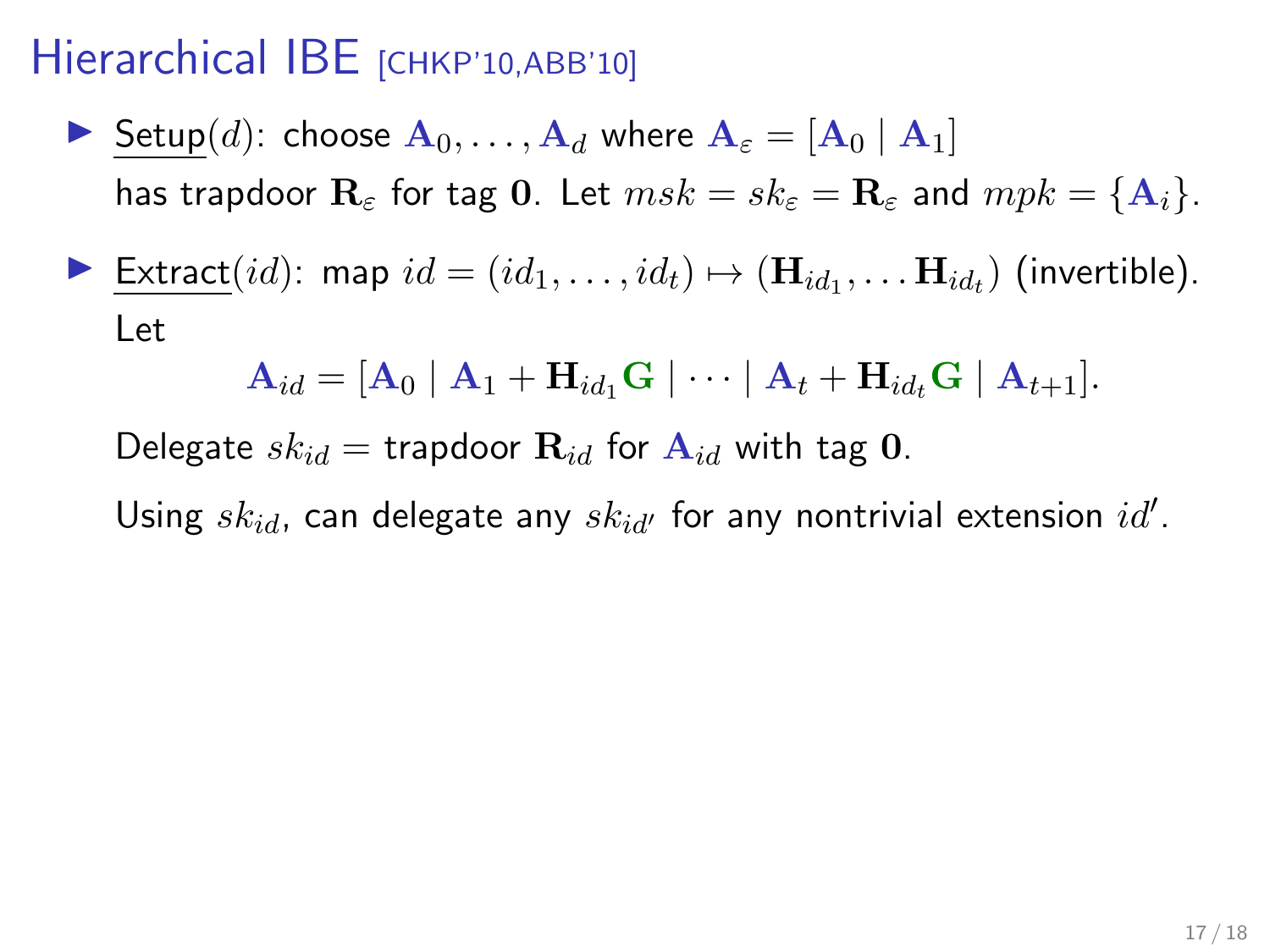- Setup(d): choose  $A_0, \ldots, A_d$  where  $A_\varepsilon = [A_0 | A_1]$ has trapdoor  $\mathbf{R}_{\varepsilon}$  for tag 0. Let  $msk = sk_{\varepsilon} = \mathbf{R}_{\varepsilon}$  and  $mpk = {\mathbf{A}_i}$ .
- ▶ Extract $(id)$ : map  $id = (id_1, \ldots, id_t) \mapsto (\mathbf{H}_{id_1}, \ldots \mathbf{H}_{id_t})$  (invertible). Let

$$
\mathbf{A}_{id} = [\mathbf{A}_0 \mid \mathbf{A}_1 + \mathbf{H}_{id_1} \mathbf{G} \mid \cdots \mid \mathbf{A}_t + \mathbf{H}_{id_t} \mathbf{G} \mid \mathbf{A}_{t+1}].
$$

Delegate  $sk_{id}$  = trapdoor  $\mathbf{R}_{id}$  for  $\mathbf{A}_{id}$  with tag 0.

Using  $\mathit{sk}_{id}$ , can delegate any  $\mathit{sk}_{id'}$  for any nontrivial extension  $\mathit{id}'.$ 

Encrypt to  $\mathbf{A}_{id}$ , decrypt using  $\mathbf{R}_{id}$  as in [GPV'08].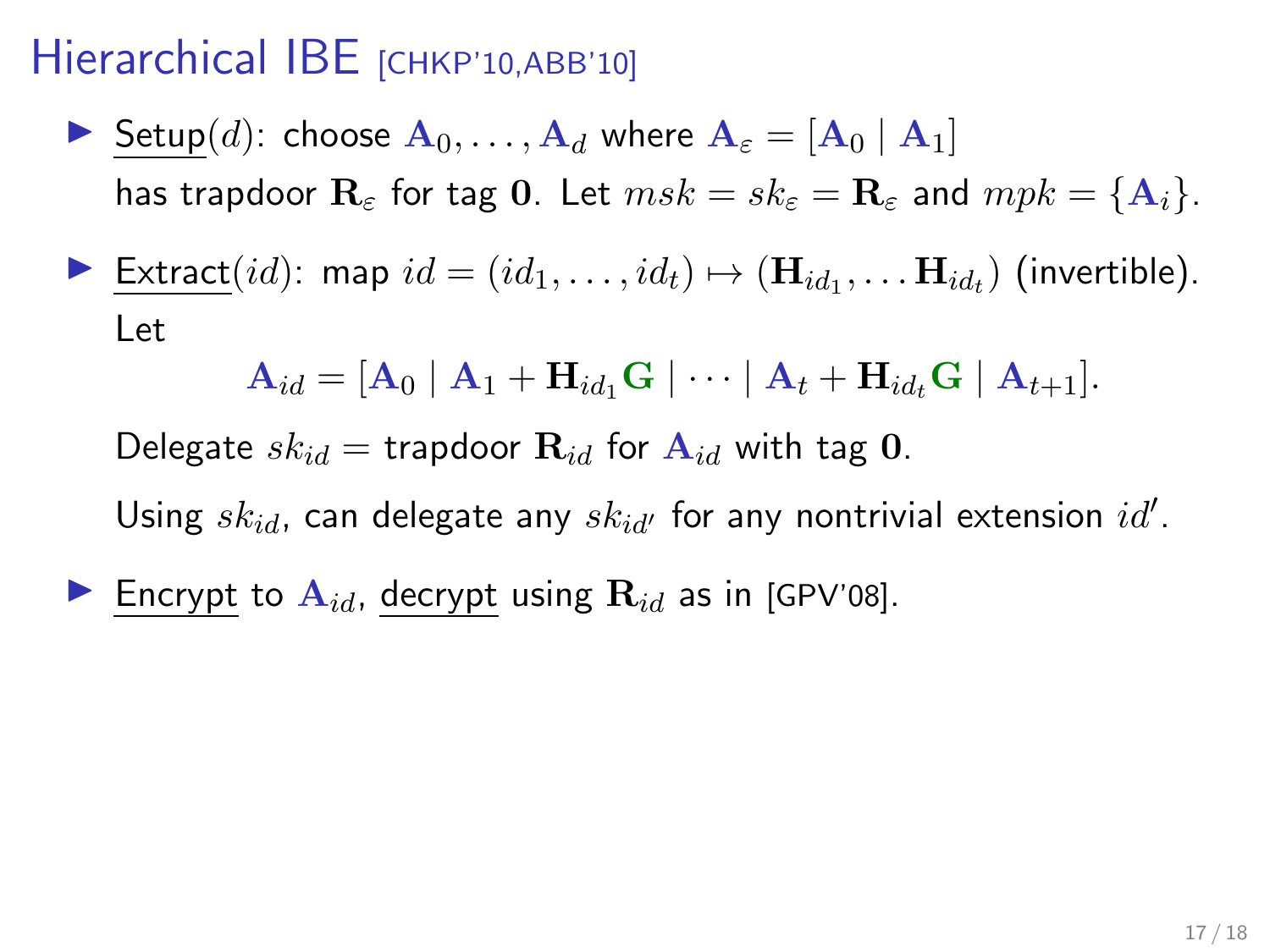- Setup(d): choose  $A_0, \ldots, A_d$  where  $A_{\varepsilon} = [A_0 | A_1]$ has trapdoor  $\mathbf{R}_{\varepsilon}$  for tag 0. Let  $msk = sk_{\varepsilon} = \mathbf{R}_{\varepsilon}$  and  $mpk = {\mathbf{A}_i}$ .
- ▶ Extract $(id)$ : map  $id = (id_1, \ldots, id_t) \mapsto (\mathbf{H}_{id_1}, \ldots \mathbf{H}_{id_t})$  (invertible). Let

$$
\mathbf{A}_{id} = [\mathbf{A}_0 \mid \mathbf{A}_1 + \mathbf{H}_{id_1} \mathbf{G} \mid \cdots \mid \mathbf{A}_t + \mathbf{H}_{id_t} \mathbf{G} \mid \mathbf{A}_{t+1}].
$$

Delegate  $sk_{id}$  = trapdoor  $\mathbf{R}_{id}$  for  $\mathbf{A}_{id}$  with tag 0.

Using  $\mathit{sk}_{id}$ , can delegate any  $\mathit{sk}_{id'}$  for any nontrivial extension  $\mathit{id}'.$ 

- Encrypt to  $A_{id}$ , decrypt using  $R_{id}$  as in [GPV'08].
- Security ("puncturing"): Set up  $mpk$ , trapdoor R with tags =  $-id^*$ .